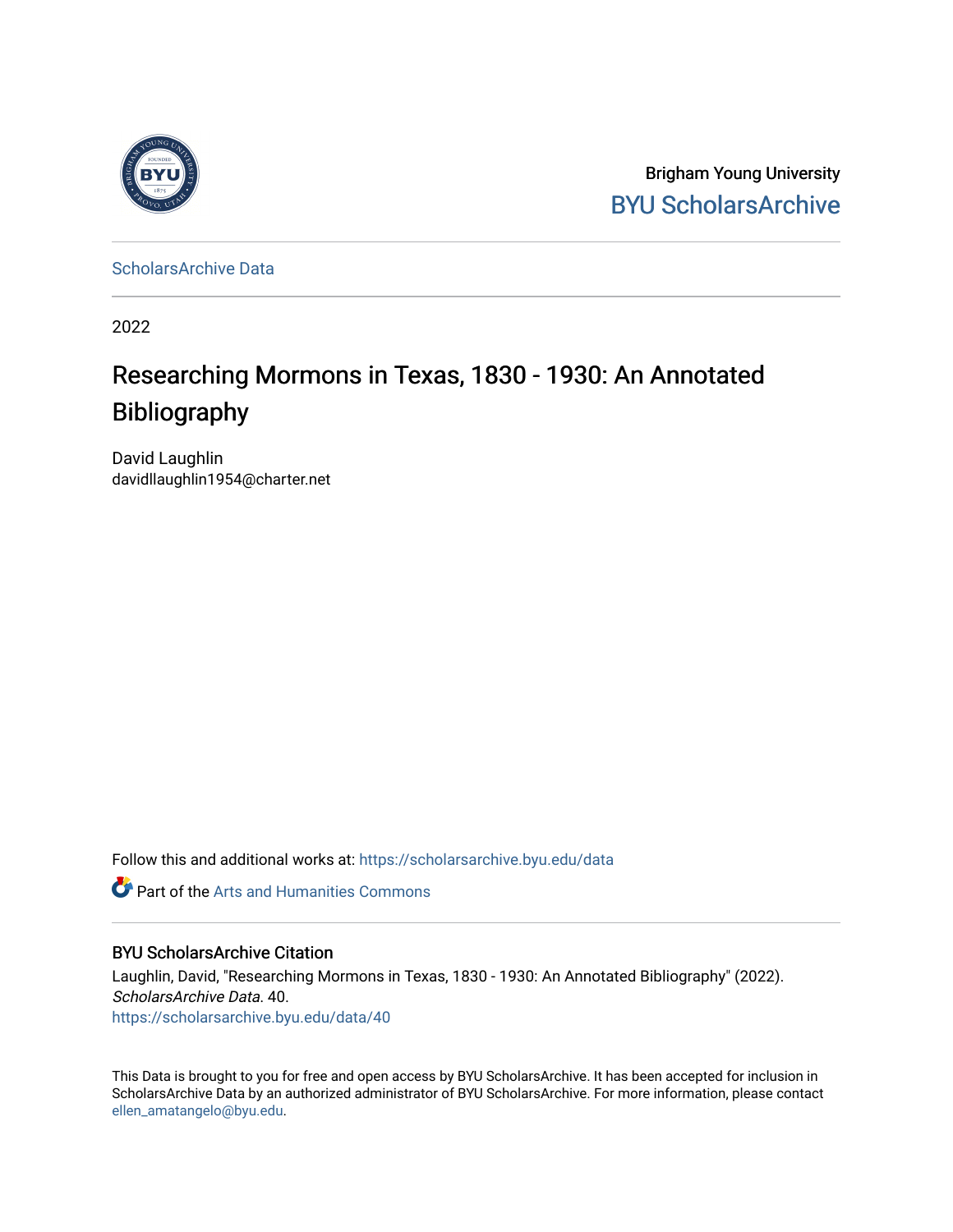## **Researching Mormons in Texas, 1830 - 1930: An Annotated Bibliography**

## **ARTICLES & ESSAYS:**

"A Bandera County Pioneer." *Frontier Times* [Bandera, TX] 1 (July 1924):12-14.

This short article is a reprint of "Judge **George Hay**," as published by John Marvin Hunter in his *Pioneer History of Bandera County: Seventy-five Years of Intrepid History*, pages 111-116. The article contains a short biography of George Hay, who was a member of Wight's colony. This biographical sketch adds more detailed to Hay's life and times than the one published in the History of Bandera County.

Hunter also mentions Hay on pages 1040-1041, in his publication *The Trail Drivers of Texas: Interesting Sketches of Early Cowboys and Their Experiences on the Range and on the Trail during the Days That Tried Men's Souls-- True Narratives Related by Real Cowpunchers and Men who Fathered the Cattle Industry in Texas*. Compiled and edited by J. Marvin Hunter, Austin: University of Texas Press, 1985 [c1924], 1085pp.

<https://www.frontiertimesmagazine.com/blog/george-hay-a-bandera-county-pioneer>

<https://www.frontiertimesmagazine.com/ecomm/product/vol-01-no-10-july-1924>(An Excerpt only) Also, as an addendum to the above, Hunter reports the death of George Hay on February 6th, 1925, in *Frontier Times* [Bandera, TX] 2 (March 1925): 22.

<https://www.frontiertimesmagazine.com/ecomm/product/vol-02-no-06-march-1925>(An Excerpt only) Full-text articles from the *Frontier Times* may be purchased and downloaded at: <https://www.frontiertimesmagazine.com/ecomm>

Andrus, Hyrum L. "Joseph Smith and the West." *Brigham Young University Studies* 2 (1960): 129-147. An article about the westward view of Joseph Smith and Mormonism. On pages 137-140, Andrus reviews the Texas settlement possibility and option. [https://byustudies.byu.edu/wp-content/uploads/2020/02/2.2AndrusJoseph-9e2c7594-2123-43ed-a1ca-](https://byustudies.byu.edu/wp-content/uploads/2020/02/2.2AndrusJoseph-9e2c7594-2123-43ed-a1ca-4cfb4cacdd5d.pdf)[4cfb4cacdd5d.pdf](https://byustudies.byu.edu/wp-content/uploads/2020/02/2.2AndrusJoseph-9e2c7594-2123-43ed-a1ca-4cfb4cacdd5d.pdf)

\*\*\*Babcock-Hall, Ida. "Memories of Mormon Mills." *Frontier Times* [Bandera, TX] 18 (July 1941): 463-467.

The author recalls that as a small child her family traveled 30 miles to Mormon Mill to grind their wheat. She deftly describes (from both memory and quotes of Smithwick) the mill and surrounding area as it was then and how is it now.

<https://www.frontiertimesmagazine.com/ecomm/product/vol-18-no-10-july-1941>(An Excerpt only)

\*\*\*Banks, C. Stanley. "The Mormon Migration into Texas." *The Southwestern Historical Quarterly* 49 no. 2 (October **1945**): 233-244.

This excellent article contains a factual narrative of the Wight colony, along with several quotes from Smithwick's book, *Evolution of a State*. This is the first published article (outside the Church) about the Lyman Wight colony and its effect and influence on Texas and its peoples. <https://texashistory.unt.edu/ark:/67531/metapth146056/m1/266/?q=mormon%20migration>

Bennett, Richard E. "Lamanism, Lymanism, and Cornfields." *Journal of Mormon History* 13 (1987): 44- 59.

Details the flight of many Saints after the death of Joseph Smith, especially Alpheus Cutler, Bishop George Miller and Lyman Wight. <https://www.josephsmithpapers.org/person/alpheus-cutler>

Bitton, Davis. "Lyman Wight: Wild Ram of the Mountains." In *Saints Without Halos: The Human Side of Mormon History*. Leonard J Arrington and Davis Bitton. Salt Lake City: Signature Books, 1981, 20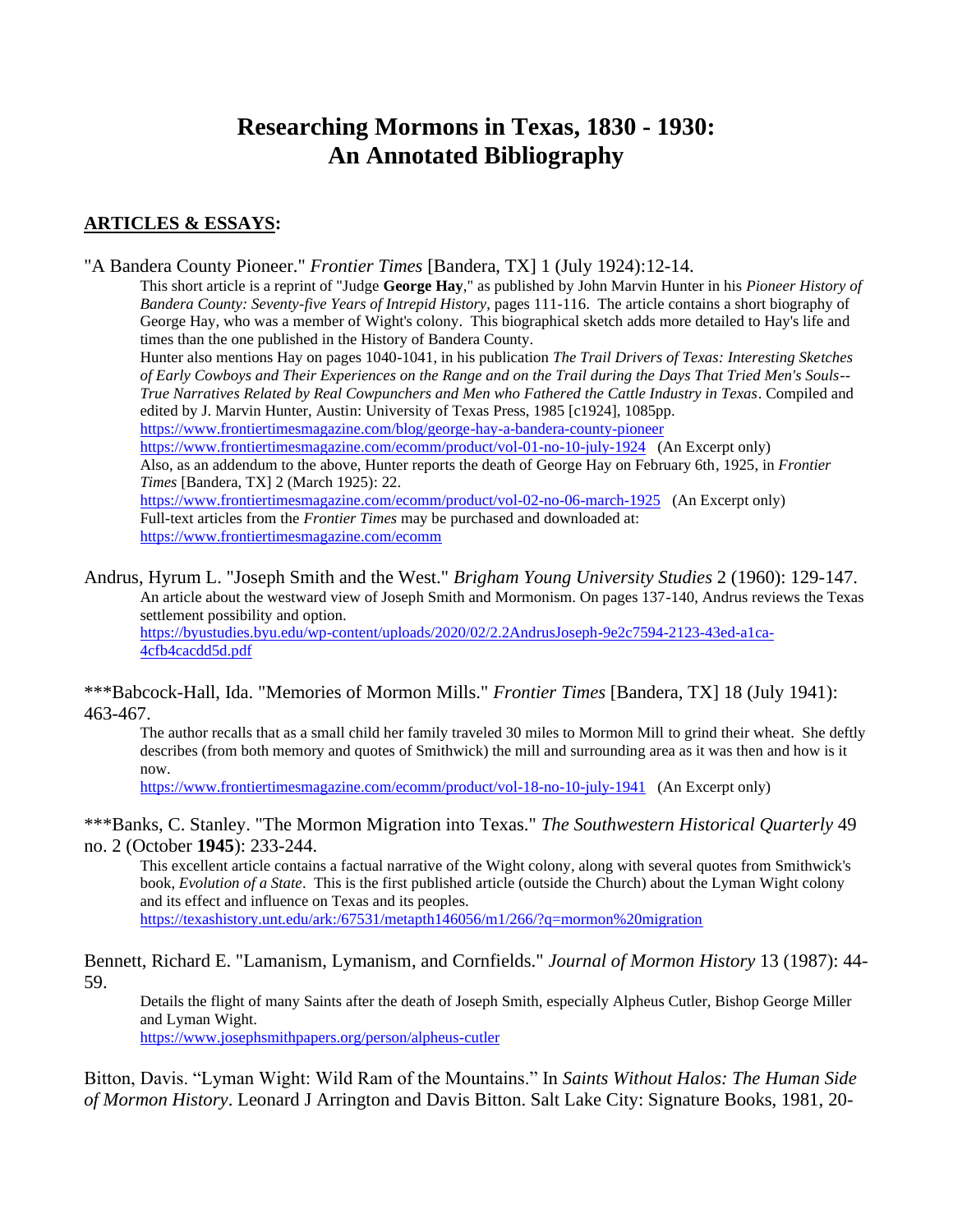30.

#### **A modest-sized biographical essay giving a good glimpse of Lyman Wight.**

<http://signaturebookslibrary.org/saints-without-halos-02-2/>

[https://www.google.com/search?q=Bitton%2C+Davis.+%E2%80%9CThe+Ram+and+the+Lion%3A+Lyman+Wigh](https://www.google.com/search?q=Bitton%2C+Davis.+%E2%80%9CThe+Ram+and+the+Lion%3A+Lyman+Wight+and+Brigham+Young&rlz=1C1CHZL_enUS738US738&oq=Bitton%2C+Davis.+%E2%80%9CThe+Ram+and+the+Lion%3A+Lyman+Wight+and+Brigham+Young&aqs=chrome..69i57.1155j0j15&sourceid=chrome&ie=UTF-8) [t+and+Brigham+Young&rlz=1C1CHZL\\_enUS738US738&oq=Bitton%2C+Davis.+%E2%80%9CThe+Ram+and+t](https://www.google.com/search?q=Bitton%2C+Davis.+%E2%80%9CThe+Ram+and+the+Lion%3A+Lyman+Wight+and+Brigham+Young&rlz=1C1CHZL_enUS738US738&oq=Bitton%2C+Davis.+%E2%80%9CThe+Ram+and+the+Lion%3A+Lyman+Wight+and+Brigham+Young&aqs=chrome..69i57.1155j0j15&sourceid=chrome&ie=UTF-8) [he+Lion%3A+Lyman+Wight+and+Brigham+Young&aqs=chrome..69i57.1155j0j15&sourceid=chrome&ie=UTF-8](https://www.google.com/search?q=Bitton%2C+Davis.+%E2%80%9CThe+Ram+and+the+Lion%3A+Lyman+Wight+and+Brigham+Young&rlz=1C1CHZL_enUS738US738&oq=Bitton%2C+Davis.+%E2%80%9CThe+Ram+and+the+Lion%3A+Lyman+Wight+and+Brigham+Young&aqs=chrome..69i57.1155j0j15&sourceid=chrome&ie=UTF-8)

#### \*\*\*Bitton, Davis. **"Mormons in Texas, The Ill-Fated Lyman Wight Colony, 1844-1858."** *Arizona and the West: A Quarterly Journal of History* 11 (Spring **1969**): 5-26.

A studious article that builds upon the foundation of Bank's earlier work. Bitton not only relates the facts, dates, and travels of the colony (via Heman H. Smith's unpublished work), but he also deals with the larger religious and psychological setting of the community. This article is the most thorough of the several published articles on the Wight colony. It also includes excellent footnotes, **photographs**, and a map of the colony's movements. Problematic with the study is 1) the lack of local Texas history, this would not only add richness to the times and events mentioned, but it would also put the Wight colony into better historical and regional perspective; 2) the author seems unaware of the "Lyman Wight Letterbook," and 3) the author does not use the information from Smithwick's memoirs, *Evolution of a State*.

Bitton, Davis. "The Ram and the Lion: Lyman Wight and Brigham Young," in *The Disciple as Witness: Essays on Latter-day Saint History and Doctrine in Honor of Richard Lloyd Anderson*, Provo, Utah: Foundation for Ancient Research and Mormon Studies at Brigham Young University, 2000, 37-60. **A short but scholarly biography of Lyman Wight** detailing his relationship with the Church and the other members of the twelve apostles and the council of Fifty and his loathly relationship with Brigham Young (the

second leader of the Mormons).

Blackburn, Manasseh J. "Our Mission Sunday Schools: History of the **Myrtle Sunday School**, Essex, Texas." *Juvenile Instructor* [Salt Lake City] 37 (August 1, 1902): 473-475.

Tells of a mission conference in 1900 at Hutchens, Texas and the missionaries assigned to Upshur County. Reports about the missionaries finding the **Edgar brothers, John & James**, and due to their efforts, a Sunday School was organized (called Myrtle) in August 1901 with 21 members. A branch was organized on December 29th. A photo is included along with the names of the people involved. <https://catalog.churchofjesuschrist.org/assets?id=c48e9508-4811-4627-8453-68755b60bacd&crate=0&index=0>

\*\*\*Blythe, Christopher James, "**The Church and the Kingdom of God**: Ecclesiastical Interpretations of the Council of Fifty," *Journal of Mormon History*, 43, no. 2 (2017): 100-130.

This is the first article to be published about the "Kingdom of God" after the minutes of the Council of Fifty were published – it shows that the Council of Fifty was the culmination of the Latter-day Saints' millenarian expectations and political theory. In particular, the Saints were frustrated with the federal government's refusal to address their pleas for redress from the persecution they faced from the state of Missouri. Smith criticized human governments as corrupt and impermanent and offered "theodemocracy" as a radical alternative to the political democracy of the United States.

Blythe, Christopher James. "With Full Authority to Build Up the Kingdom of God on Earth: **Lyman Wight on the Council of Fifty**," in *The Council of Fifty: What the Records Reveal about Mormon History*. Provo, UT: Religious Studies Center, BYU, 2017, 141-152.

Examines the relationship of Wight with the "Council of Fifty." <https://rsc.byu.edu/council-fifty/full-authority-build-kingdom-god-earth>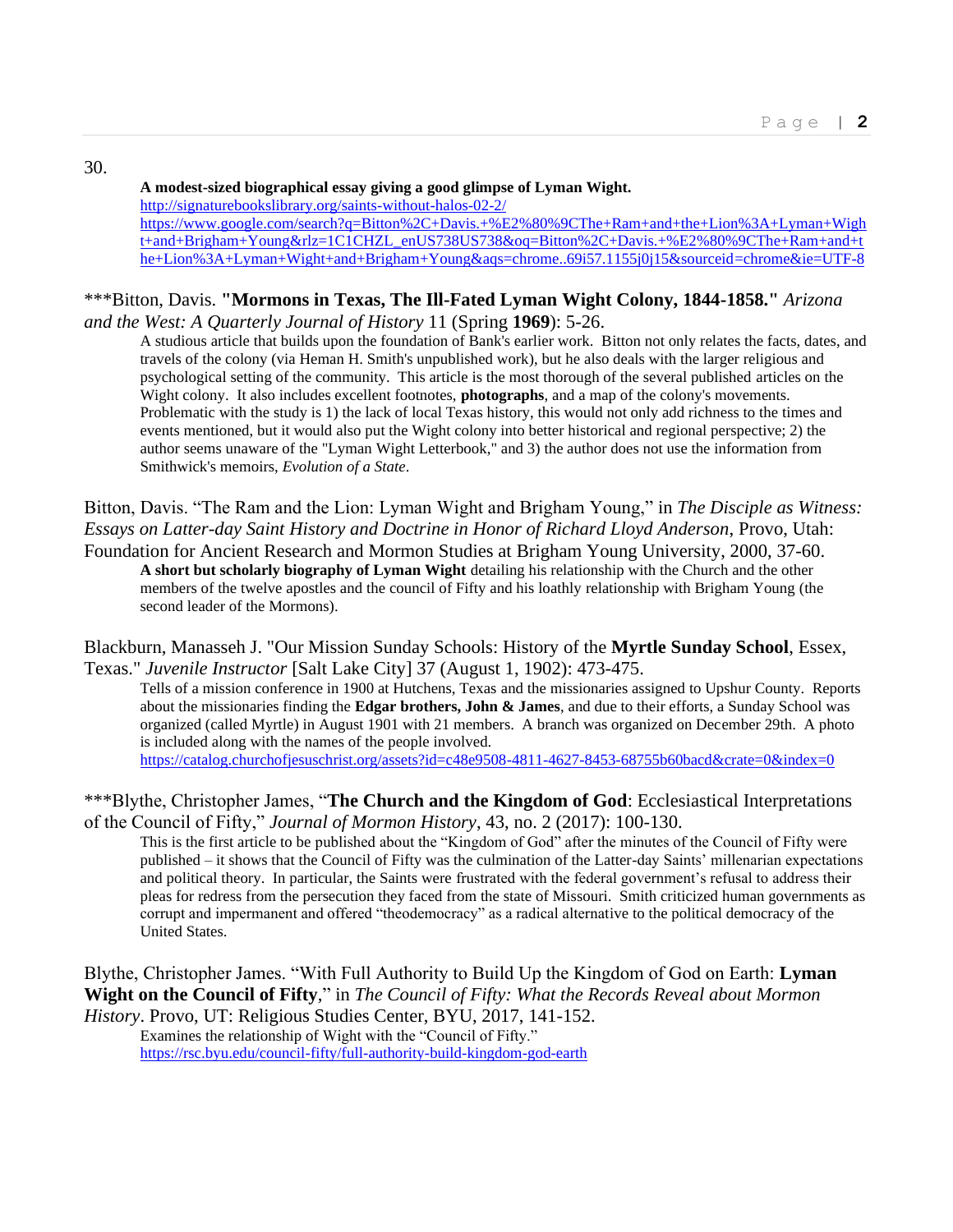Booth, C. C. "Lyman Wight in Early Texas." *Improvement Era* [Salt Lake City] 57 (January 1954): 26- 27, 62-63.

An LDS version of the history of the Lyman Wight Colony—author does give the **reading of the two State markers** about the different settlements, also has several **photos** of the sites. <https://archive.org/details/improvementera5701unse/page/n27/mode/2up> <https://catalog.churchofjesuschrist.org/assets/8927173c-5abb-4092-a9b0-a9e3cb0b9bc4/0/0>

Brady, Margaret K. "In Her Own Words: Women's Frontier Friendships in Letters, Diaries, and Reminiscences," in *Worldviews and the American West: The Life of the Place Itself, e*ds. Suzi Siporin Jones, Steve Stewart, Polly Sullivan. Logan, UT: Utah State University Press, 2000, 162-178.

A lot of good information about women and their relationships and a lot about Texas. [https://digitalcommons.usu.edu/cgi/viewcontent.cgi?article=1022&context=usupress\\_pubs](https://digitalcommons.usu.edu/cgi/viewcontent.cgi?article=1022&context=usupress_pubs)

Bryson, Conrey. "Saints at 'the Pass.'" *The Ensign* [Salt Lake City] 21 (December 1991): 67-68. A homey and favorable article about the settlement of Latter-day Saints in El Paso, Texas and Mexico. <https://www.churchofjesuschrist.org/study/ensign/1991/12/news-of-the-church/saints-at-the-pass?lang=eng>

Chanslor, L. A. "A Bell County Tragedy." *Frontier Times* [Bandera, TX] 29 (May 1952): 231-232. A two-page article about the starting of a Mormon settlement in western Bell County, Texas, in 1856. The article states that "12 or 15 Mormons preachers [missionaries] were... [sent] to gain converts..., but in fact [they were] to get all the likeable young women wherever possible as converts to the faith and later wives for the glorified church dignitaries in Salt Lake City." (While trying to document the historicity of the above article, I found no mention of Mormons in either history of Bell County: George W. Tyler's, The History of Bell County, Edited by Charles W. Ramsdell, Waco, TX: Texian Press, 1971 [c1936], 425pp.; or Bertha Atkinson's, History of Bell County: With List of Bell County Confederate Veterans, Austin: 1929, 139pp.)

Chipman, Montie and Denson, Mrs. Edith. "The Family Tree." *The Bandera County Historian* [Bandera

County Historical Commission, Rt. 2, Box 6408, Pipe Creek, TX 78063] 1 (Summer 1979): 3. The authors give a genealogical record of **Ezra Alpheus Chipman**, a colonist with the Wight group. Also, on page four is a note by Wilford Leibold about the location of Mormon Camp or Mountain Valley, and the naming of Sawmill Cove.

\*\*\*Clark, David L. "**The Mormons of the Wisconsin Territory: 1835-1848**." *Brigham Young University Studies* 37, no. 2 (**1997**): 57-85.

An excellent article dealing with the group of Mormons (around 150) who went on a "mission" to Wisconsin to fell lumber for the building of Nauvoo—this was the start of the group that would become the Lyman Wight colony. <https://byustudies.byu.edu/article/the-mormons-of-the-wisconsin-territory-18351848/> Also see (in chronological order):

Sanford, Albert H. "**The Mormons of Mormon Coulee**." *Wisconsin Magazine of History* 24, no. 2 (December **1940**): 129-142.

<https://content.wisconsinhistory.org/digital/collection/wmh/id/13616/>

Rowley, Dennis. "**The Mormon Experience in the Wisconsin Pineries, 1841-1845**." *Brigham Young University Studies* 32, no. 1-2 (Winter and Spring **1991**): 119-148.

<https://byustudies.byu.edu/article/the-mormon-experience-in-the-wisconsin-pineries-18411845/>

Johnson, Melvin C. "**Wightites in Wisconsin: The Formation of a Dissenting Latter Day Community (1842- 1845**)." *The John Whitmer Historical Association Journal* 32, no. 1 (**2012**): 63-78.

What the author did not cover in his book (*Polygamy on the Pedernales*) on the Wight colony – their beginnings at the Wisconsin pinery.

[https://drive.google.com/drive/folders/16noj\\_RBgUPc1pgFuGzp7sL8Gn3TvXNKr](https://drive.google.com/drive/folders/16noj_RBgUPc1pgFuGzp7sL8Gn3TvXNKr)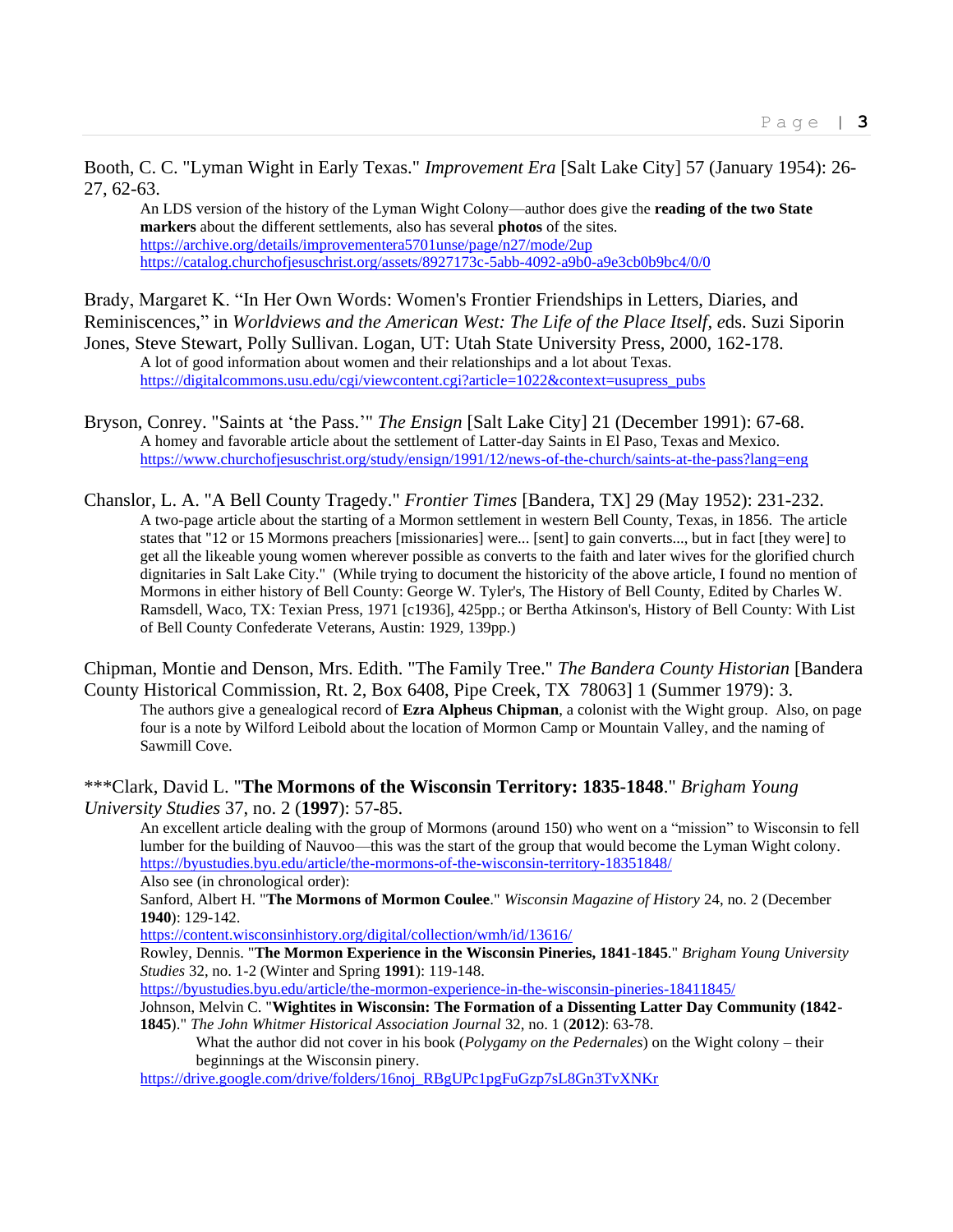Grow, Matthew J. and Brian Whitney, "**The Pinery Saints: Mormons Communalism at Black River Falls, Wisconsin**." *Communal Societies* 36, no. 2 (**2016**): 153-170.

Coker, Caleb and Janet G. Humphrey. "The Texas Frontier in 1850: Dr. Ebenezer Swift and the View from Fort Martin Scott." *Southwestern Historical Quarterly* 96, no. 3 (January 1993): 393-414. Gives background of the time period and the Fort that the Lyman Wight colony worked on and at.

- Cooney, Toni Lynn. "Mount Bonnell: Romantic Landmark of Legend and Lore." *Austin* [Official Publication of the Austin Chamber of Commerce] 8 (February 1967): 36-38. This article gives a brief chronology of Mount Bonnell, with a small paragraph of coverage given to the Wight
- colony.
- Cumiford, William L. "Mormon Mills." *Technology* (Fall 1976): 16-17. The article gives a brief history of the mill and a **chronology of its owners** from inception to 1976.

"The Curator's Corner." *The Winedale Press* 1 (November 1971): 3. The Winedale Press is the irregular newsletter of the Winedale Historical Center at the University of Texas at Austin. In this short column (the curator's corner) the area of Mormon Mill is pondered, while also reflecting on Noah Smithwick. The article adds no new information about the colony.

\*\*\*Currie, Susan. "Texas History 101: **Texas is Mormon Country, and it has Been for a Long** 

**Time**." *Texas Monthly*, October 2001. Accessed March 22, 2021. A favorable article about **the LDS Church in Texas** with a few paragraphs about the Lyman Wight colony. <https://www.texasmonthly.com/articles/texas-history-101-59/>

\*\*\*Dorigatti, Barbara T (compiled by). "**Settlement of New Mexico and Texas by Utah Pioneers**," in *Pioneer Pathways,* Daughters of Utah Pioneers*,* 11 (2008): 317-368.

An excellent retelling of the Lyman Wight colony and their movements and history; as well as **a general history of the LDS Church within Texas since 1830**, also included are the LDS history in El Paso and the establishment of the Mormon colony of **Kelsey** in 1897. **Photos included: Kelsey state marker, and a house still standing in Kelsey; Ezra Alpheus Chipman, map of Zodiac, Mill on Hamilton Creek, Preston Thomas, map of the Wight colony settlements, the Orange Wight family and Lyman & Harriet Wight**.

Esplin, Ronald K. "`A Place Prepared': Joseph, Brigham and the Quest for Promised Refuge in the West." *The Journal of Mormon History* 9 (1982): 85-111.

Discusses and gives detail to the West as the gathering place for the Saints, Joseph Smith's vision of the West as well as Brigham Young's understanding that the gathering would take place in the West.

Evans, Margaret. "**George Hay**." *The Bandera County Historian* [Pipe Creek, TX] 2 (Spring 1980): 3. A short column about George Hay and his life in early Bandera County.

Ferris, Norman B., and Morris J. Snedaker. "The Diary of Morris J. Snedaker, 1855-1856." *The Southwestern Historical Quarterly* 66, no. 4 (1963): 516-46. Accessed March 22, 2021. [http://www.jstor.org/stable/30236261.](http://www.jstor.org/stable/30236261)

Snedaker (1818-1882), was called on a **mission to Texas** for the Mormon Church from September 1855 to November 1856. This article contains his diary entries for that 15-month period. [https://www.google.com/search?rlz=1C1CHZL\\_enUS738US738&source=univ&tbm=isch&q=Morris+J.+Snedaker](https://www.google.com/search?rlz=1C1CHZL_enUS738US738&source=univ&tbm=isch&q=Morris+J.+Snedaker+mormon&sa=X&ved=2ahUKEwi4gezZ5ezvAhXaZc0KHVdJC8AQ7Al6BAgMEBE&biw=1318&bih=714&dpr=1.25)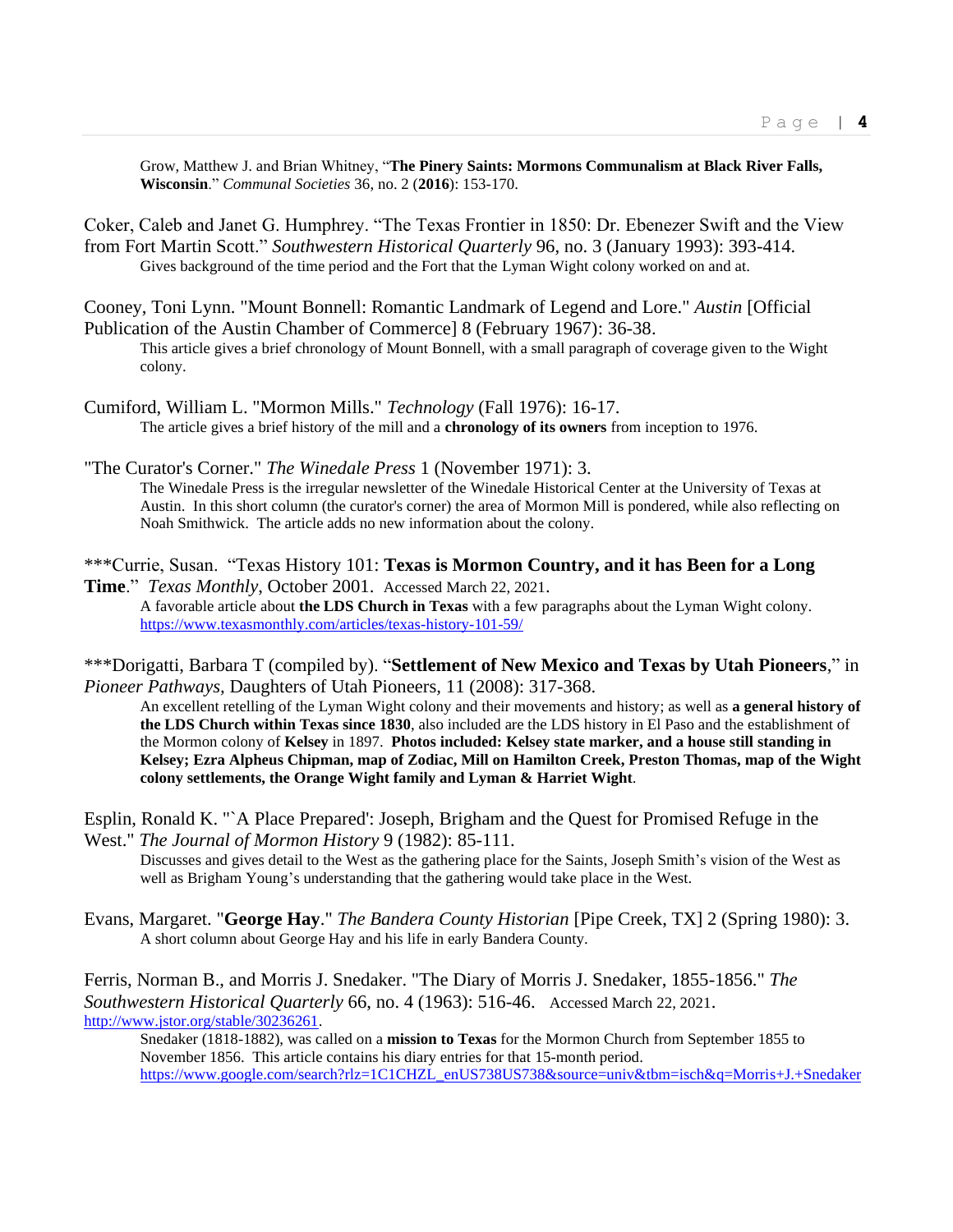[+mormon&sa=X&ved=2ahUKEwi4gezZ5ezvAhXaZc0KHVdJC8AQ7Al6BAgMEBE&biw=1318&bih=714&dpr=](https://www.google.com/search?rlz=1C1CHZL_enUS738US738&source=univ&tbm=isch&q=Morris+J.+Snedaker+mormon&sa=X&ved=2ahUKEwi4gezZ5ezvAhXaZc0KHVdJC8AQ7Al6BAgMEBE&biw=1318&bih=714&dpr=1.25) [1.25](https://www.google.com/search?rlz=1C1CHZL_enUS738US738&source=univ&tbm=isch&q=Morris+J.+Snedaker+mormon&sa=X&ved=2ahUKEwi4gezZ5ezvAhXaZc0KHVdJC8AQ7Al6BAgMEBE&biw=1318&bih=714&dpr=1.25)

## Ghormley, Pearl. "A Modern Zion." *Texas Parade* 12 (August 1951): 8-9.

A three column wide, two-page article traces the Lyman Wight colony from their entrance near Austin where they built the "city's first jail and a grist mill, erected shops, small cabins and planted corn. Virgin hackberry trees were converted into lumber and converted into chairs, bedsteads, and tables." Noah Smithwick invited Lyman to preach and defended him in front of the crowd that came, "I move we utilize them against the Indians," he stated. The very descriptive article continues with their move near Fredericksburg, to Zodiac; the flood that cost them their mill stones, the miracle of finding the mill stones and their move to Burnet. **One photo of an adult gravestone from a cemetery near Burnet** (where 14 people of the colony are buried) is shown.

\*\*\*Gibbs, Alta Holland. "The Mormons in Burnet County." *Edwards Plateau Historian* [Menard, TX] 5 (1969 - 1973): 54-57.

An excellent article and fairly factual in its history – it traces the ownership of the property and gives its history to current times (1970).

Harby, Lee C. "The City of a Prince: A Romantic Chapter in Texas History." *Magazine of American History* 20 (November 1888): 345-367.

The beginning history of German emigration to Texas. [http://genealogytrails.com/tex/hillcountry/comal/city\\_of\\_the\\_prince.html](http://genealogytrails.com/tex/hillcountry/comal/city_of_the_prince.html)

- Heilman, Mollie. "The Mormons Come to Texas." *The Texas Pioneer* (October 1931): 9-. A small article about the Lyman Wight colony and their history in Texas.
- \*\*\*Hunter, J. Marvin. "**Elder Lyman Wight Brings his Colony to Bandera**," in *100 Years in Bandera, 1853-1953*. Bandera, Texas, Bandera Bulletin, 1953.

Hunter's history of Bandera and the Lyman Wight colony.

- Hunter, J. Marvin. "The Founding of Bandera." *Frontier Times* [Bandera, TX] 3 (July 1926):40-44. <https://www.frontiertimesmagazine.com/ecomm/product/vol-03-no-10-july-1926>(An Excerpt only)
- Hunter, J. Marvin. "Some Bandera County History." *Frontier Times* [Bandera, TX] 5 (April 1928):288- 291.

Wight's colony receives only a small paragraph of coverage. <https://www.frontiertimesmagazine.com/ecomm/product/vol-05-no-07-april-1928>(An Excerpt only)

## Johnson, Melvin C. "Bishop George Miller : A Latter Day High Priest and Prince on the High Plains." *The John Whitmer Historical Association Journal* 34, no. 1 (2014): 84-106.

This article gives an account of Bishop George Miller and significant events in his life that occurred as the Mormons began their exodus out of Missouri and Nauvoo. These include interactions with Native Americans, leaving the trek west to instead settle in Texas, how he became the preacher for his followers, joining and later leaving the Wight community, and settling with the Strangites.

Johnson, Melvin C. ""So We Built a Good Little Temple to Worship In": Mormonism on the

Pedernales—Texas, 1847-1851." *The John Whitmer Historical Association Journal* 22 (2002): 89-98. Now chapter 8 in the author's book— *Polygamy on the Pedernales*. [https://digitalcommons.usu.edu/cgi/viewcontent.cgi?article=1042&context=usupress\\_pubs](https://digitalcommons.usu.edu/cgi/viewcontent.cgi?article=1042&context=usupress_pubs)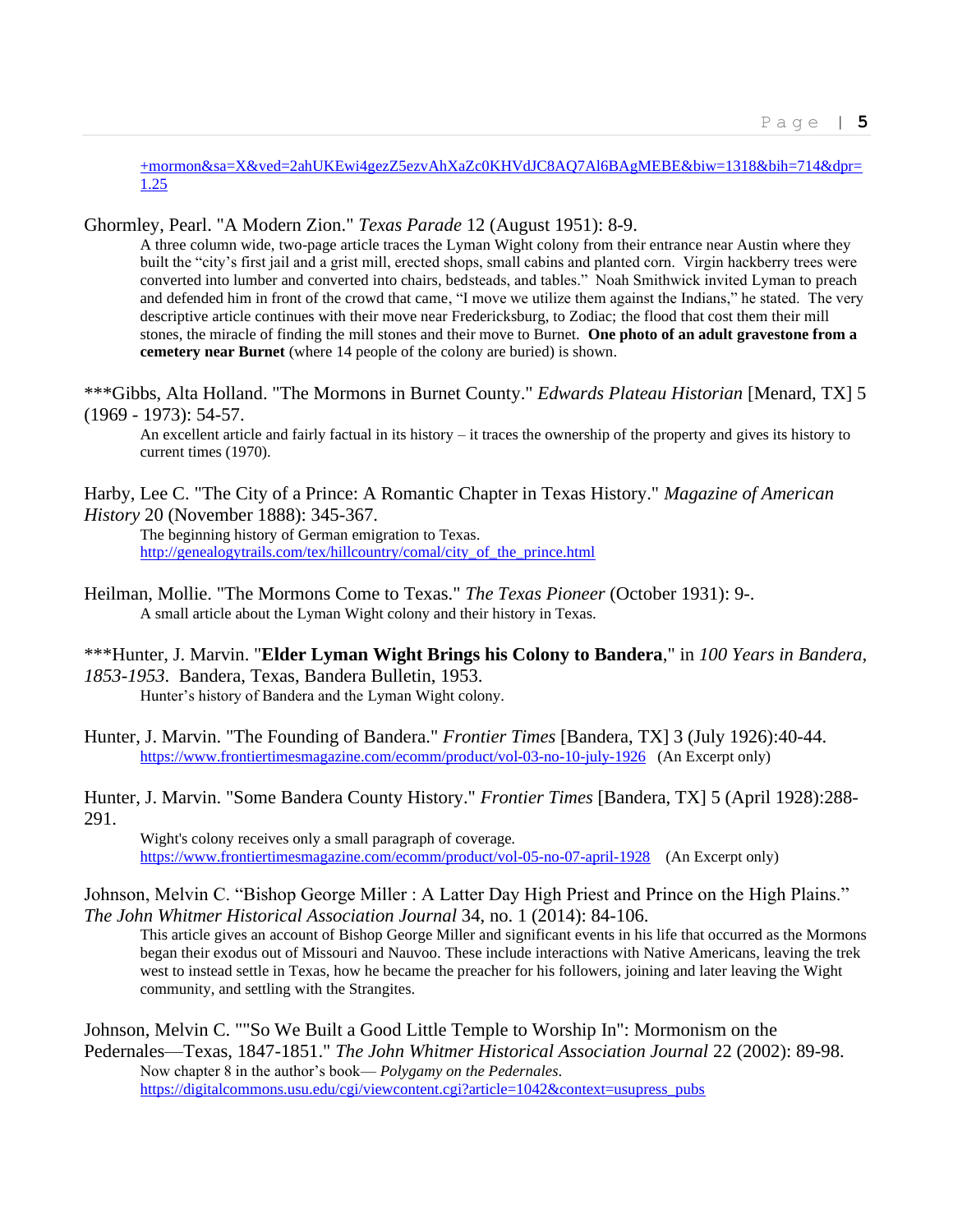Johnson, Melvin C. "The Mormon Cowboys of Bandera County and the Texas Hill Country." *West Texas Historical Association Yearbook* 80 (2004): 159-177.

Now chapter 10 in the author's book— *Polygamy on the Pedernales*. [https://digitalcommons.usu.edu/cgi/viewcontent.cgi?article=1042&context=usupress\\_pubs](https://digitalcommons.usu.edu/cgi/viewcontent.cgi?article=1042&context=usupress_pubs)

Jordan, Gilbert J. "W. Steinert's View of Texas in 1849." *The Southwestern Historical Quarterly* Vol. 80 no. 1 (July 1976): 57-78; 80 no. 2 (October 1976): 177-200; Vol. 80, No. 3 (January 1977): 283-301; 80 no. 4 (April 1977): 399-416; 81 no. 1 (July 1977): 45-72. Accessed July 8, 2021.

This is a five-part series; the Lyman Wight colony is mentioned specifically on pages 197-199 in part two. W. Steinert was one of a group of Germans who came to America in 1849 to exam first-hand the conditions of the new state of Texas (as well as other areas of the country) for opportunities in employment and prospects for settlement. During his entire trip he kept a diary and made extensive notes on his experiences and observations. This five-part series is a day-to-day translation of Steinert's diary which he published in Berlin in 1850.

Klingelhoefer, Robert. "Zodiac: Gillespie's Mormon Colony." *Edwards Plateau Historian* [Menard, TX] 1 (1965): 13-14.

A short article informing us about the Wight colony establishing Zodiac in 1847, and the help that they were to the settlers of new town of Fredericksburg (established in 1846). **The author states that the "near starving German colonists" of Fredericksburg were taught by the Mormons how and what to plant.**

Knopp, Fred P. "Thirteen Years of Mormon Colonization in Texas." *The Junior Historian* 30 (December 1969): 28-31.

An overview of the Wight colony written by a high school student.

Landon, Michael N. "We Navigated by Pure Understanding: Bishop George T. Sevey's Account of the 1912 Exodus from Mexico," *Brigham Young University Studies* 43, no. 2 (April 2004): 63-101.

During the Mexican Revolution of the 1910s, anti-American sentiment made the situation of the European-American Saints in the Mexican colonies precarious. In 1912, thousands of Anglo-Mormon colonists made the decision to leave their homes for the safety of the United States. Many of them had lived in Mexico for almost thirty years—they fled to El Paso. [https://byustudies.byu.edu/article/we-navigated-by-pure-understanding-bishop-george-t-seveys-account-of-the-](https://byustudies.byu.edu/article/we-navigated-by-pure-understanding-bishop-george-t-seveys-account-of-the-1912-exodus-from-mexico/)[1912-exodus-from-mexico/](https://byustudies.byu.edu/article/we-navigated-by-pure-understanding-bishop-george-t-seveys-account-of-the-1912-exodus-from-mexico/)

Lewis, H. B. "History of the Mormon Colony." *Frontier Times* [Bandera, TX] 13 (July 1936): 482-483. A reprint of an article taken from the Harper Herald published at Harper, Gillespie County, Texas. <https://www.frontiertimesmagazine.com/ecomm/product/vol-13-no-10-july-1936>(An Excerpt only)

Lincecum, Hugh M. "The Mormon's First and Last Drive." *Frontier Times* [Bandera, TX] 24 (May 1947): 397-399.

This short article relates the **1873 account** of Salt Lake City **Mormons buying and driving 30,000 Texas Longhorns** from Bell County, Texas. <https://www.frontiertimesmagazine.com/ecomm/product/vol-24-no-08-may-1947>(An Excerpt only)

Maverick, Maury Jr. "Mormons in Texas." *True West* 10 (March-April 1963): 34-35, 44. A good two-page article giving the complete history of the Wight colony in Texas – no new information but reads well.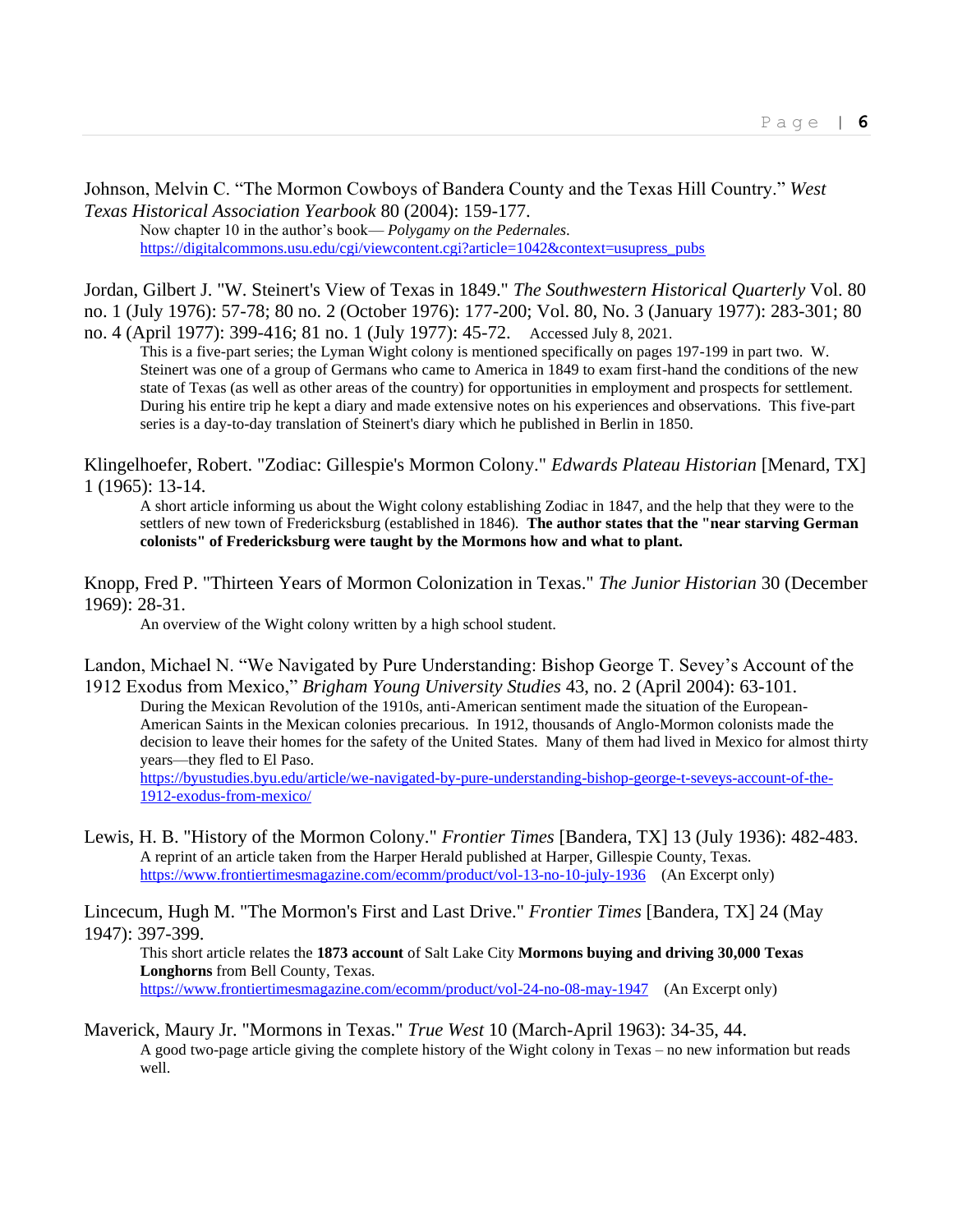McClain, W. Blair. "The Lyman Wight Colony in Texas." *The Saints' Herald* [Independence, MO] (February 6, 1961): 10-12.

A highly informative and long article from the RLDS Church newspaper about the Wight colony using Hunter's booklet and Noah Smithwick's book for their point of reference.

#### Mills, H. W. "De Tal Palo Tal Astilla." *Annual Publications--the Historical Society of Southern California* 10 (1917): 86-174.

The translated title means, "a chip off the old block." The paper was read before the Historical Society of Southern California and contains fragmentary notes on the life histories of the two George Millers, father and son. The "notes" come from a log ("The Life of George Miller, Written by Himself") and letters kept by the elder (Bishop) **George Miller** from 1841 to 1856. The importance of Miller to Wight and his colony are twofold: 1) Miller and Wight served together in the Wisconsin Lumbering operation, in behalf of the Church at Nauvoo, and 2) he visited Wight twice while Wight was in Texas.

This same article was also printed under the title "A Mormon Bishop and His Son: Fragments of a Diary Kept by G. Miller, Sr., Bishop in the Mormon Church, and Some Records of Incidents in the Life of George Miller, Jr., Hunter and Pathfinder," Edited by H. W. Mills, published in London, n.d., 91pp.

An easy reading ecclesiastical history of the senior Miller may be found in the article by Richard E. Bennett entitled, "`A Samaritan had Passed by' George Miller--Mormon Bishop, Trailblazer, and Brigham Young Antagonist," published in the *Illinois Historical Journal* 82 (Spring 1989): 2-16. <https://www.josephsmithpapers.org/person/george-miller>

#### "The Mormon Colonization of Bandera." *The Dude Wrangler* [Bandera, TX] 5 (April 1953): 1-2. A short article that **names some of the early families of the city of Bandera that settled there after the colony's break up in 1858**.

Mulder, William. "Mormonism's Gathering: An American Doctrine with a Difference." *Church History* 23 (1954): 248-264.

Speaks of the LDS directive to gather to Zion – until 1952, the Church always gathered to its home base, which at one point was Missouri, then Illinois, then finally Salt Lake City. Now the Church asks its members to stay at home and strengthen the stakes of Zion.

"Muster Roll of Captain B. Mitchell, Bandera County, District NO. 3, Texas State Troops, for the Month of February, 1864." *The Bandera County Historian* [Pipe Creek, TX] 15 (Spring 1993): 2.

A one-page article that lists the names of those men enlisted in the Texas State Troops from Bandera County. Among those listed are E. A. **Chipman**, E. P. **Chipman**, Geo. Hay, Alexander **Hay**, and L. L. **Wight**.

#### \*\*\*Park, Benjamin E. "**Joseph Smith's Kingdom of God: The Council of Fifty and the Mormon Challenge to American Democratic Politics**." *Church History* 87, no. 4 (December 2018): 1029–1055.

Written by a non-Mormon he shares his thoughts on the purpose and principles of the Council of Fifty as it blended democratic principles with theocratic rule. More than a significant moment in the development of America's largest home-grown religion, however, Joseph Smith's controversial organization and the ideals it represented hint at broader anxieties over the nation's cultural disunity and democratic excesses in the wake of disestablishment.

#### Payne, Millard. "A Visit to Mormon Mill." *The Saints' Herald* [Independence, MO] (April 7, 1958): 12- 14.

An excellent and informative three-page article along with **four photos** of the sites of the Lyman Wight colony, written by the RLDS (now the Community of Christ) Church in this their weekly official newspaper. <http://www.latterdaytruth.org/pdf/100272.pdf>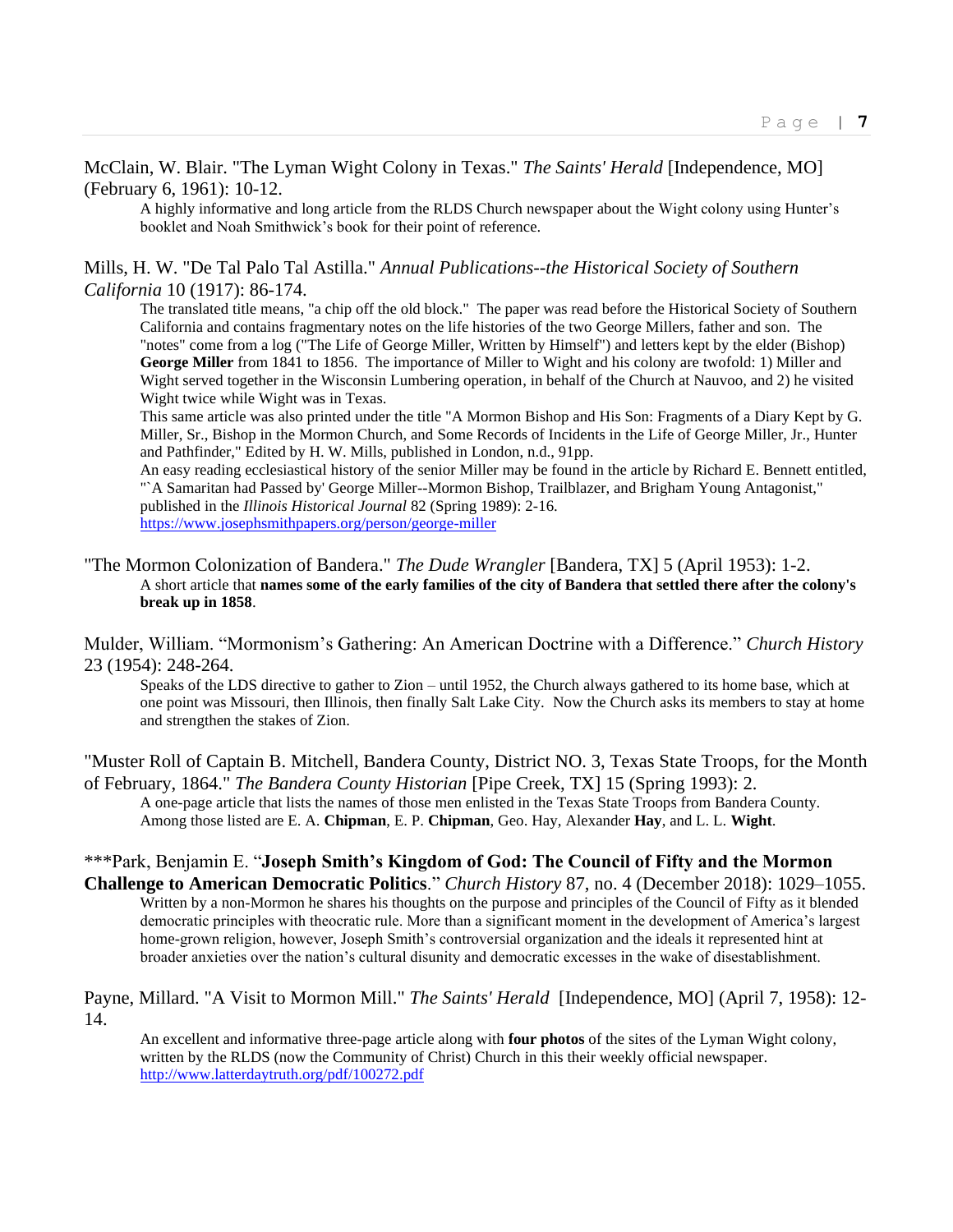"Petition of Various Persons for the Creation of a new County, Nov. 21, 1855." *The Bandera County Historian* [Pipe Creek, TX] 14 (Spring 1992): 1-3; also located at the Archives Division, Texas State Library, Austin.

Reproduces the petition (with signatures) to the Senate and House of Texas for the creation of Bandera County- includes many signatures from the Lyman Wight colony.

Pratt, James. "Considerant and Texas Politics." In *Sabotaged: Dreams of Utopia in Texas*, 194-213. Lincoln: University of Nebraska Press, 2020. Accessed March 22, 2021. doi:10.2307/j.ctvw1d7pb.24.

Lyman Wight tried to live the communal lifestyle in Texas (as it was taught to the Saints in both Kirkland, OH, and Missouri, called the United Order or the Law of Consecration) but it eventual failed – probably due to his inability to balance the colony's budget and pay their bills. They were always working and making money, but they were also always in debt.

For a broader discussion of this Mormon topic see: Arrington, Leonard J. "Early Mormon Communitarianism: The Law of Consecration and Stewardship," *Western Humanities Review* 7 (1953): 341-69. [May also be found in Mormonism and American Culture. eds., Marvin S. Hill and James B. Allen, New York: Harper and Row, 1972, 37- 58], also see: Cook, Lyndon W. *Joseph Smith and the Law of Consecration*. Provo, UT: Grandin Book Co., 1985.

## Quinn, D. Michael. "**The Mormon Succession Crisis of 1844**." *Brigham Young University Studies* 16, no. 2 (Winter 1976): 187-233.

Quinn devotes two pages to Lyman Wight which is interesting since Wight never claimed succession rights to any leadership position. Quinn labels Wight with "an attitude of ecclesiastical solipsism." Which, according to the author "made the succession question irrelevant" to Wight. This is also a fascinating assumption since 1) Wight always maintained that he witnessed Joseph Smith ordain his son to his office and calling (at Liberty Jail) and 2) Wight died on his way back to Jackson County, Missouri to join the beginnings of the movement that began the Reorganized Church of Jesus Christ of Latter Day Saints (now the Community of Christ). <https://byustudies.byu.edu/wp-content/uploads/2020/01/16.2QuinnMormon.pdf>

Schmidt, Charles Frank. "Viktor Friederich Bracht, a Texas Pioneer." *The Southwestern Historical Quarterly* 35 (April 1932): 279-289).

This article is written by the translator of Bracht's book, *Texas in 1848*. Within the article the Wight colony is briefly mentioned on page 283.

Searle, Don L. "**Odomville**: Its Citizens are Family, Its Boundary is Love." *The Ensign* [Salt Lake City] 15 (February 1985): 44-48.

An informal and favorable article about **the settlement of Odomville** and its first settler Pleasant Odom--a Mormon convert from Tyler County, Texas, in 1886. The article discusses his descendants that still live in the original settlement of Odomville and are still active Latter-day Saints. [https://www.churchofjesuschrist.org/study/ensign/1985/02/odomville-its-citizens-are-family-its-boundary-is](https://www.churchofjesuschrist.org/study/ensign/1985/02/odomville-its-citizens-are-family-its-boundary-is-love?lang=eng)[love?lang=eng](https://www.churchofjesuschrist.org/study/ensign/1985/02/odomville-its-citizens-are-family-its-boundary-is-love?lang=eng)

Stevenson, Edward. "Journal (1855)." *Treasures of Pioneer History*. 5 (1956): 37-45.

Account of Seth M. Blair's Company of Saints who left Milam County, Texas, for Utah, March 1855. Has a list of the members of the company, discusses the thirty deaths before arriving Salt Lake Valley mostly from cholera. Joined by Edward Stevenson who was sent to replace Blair because of ill health. The clerk for the company noted that Blair did not record many events because he himself was sick. Describes the trip across plains, has an inventory of possessions of some of those who died in route, company arrived 11 September 1855.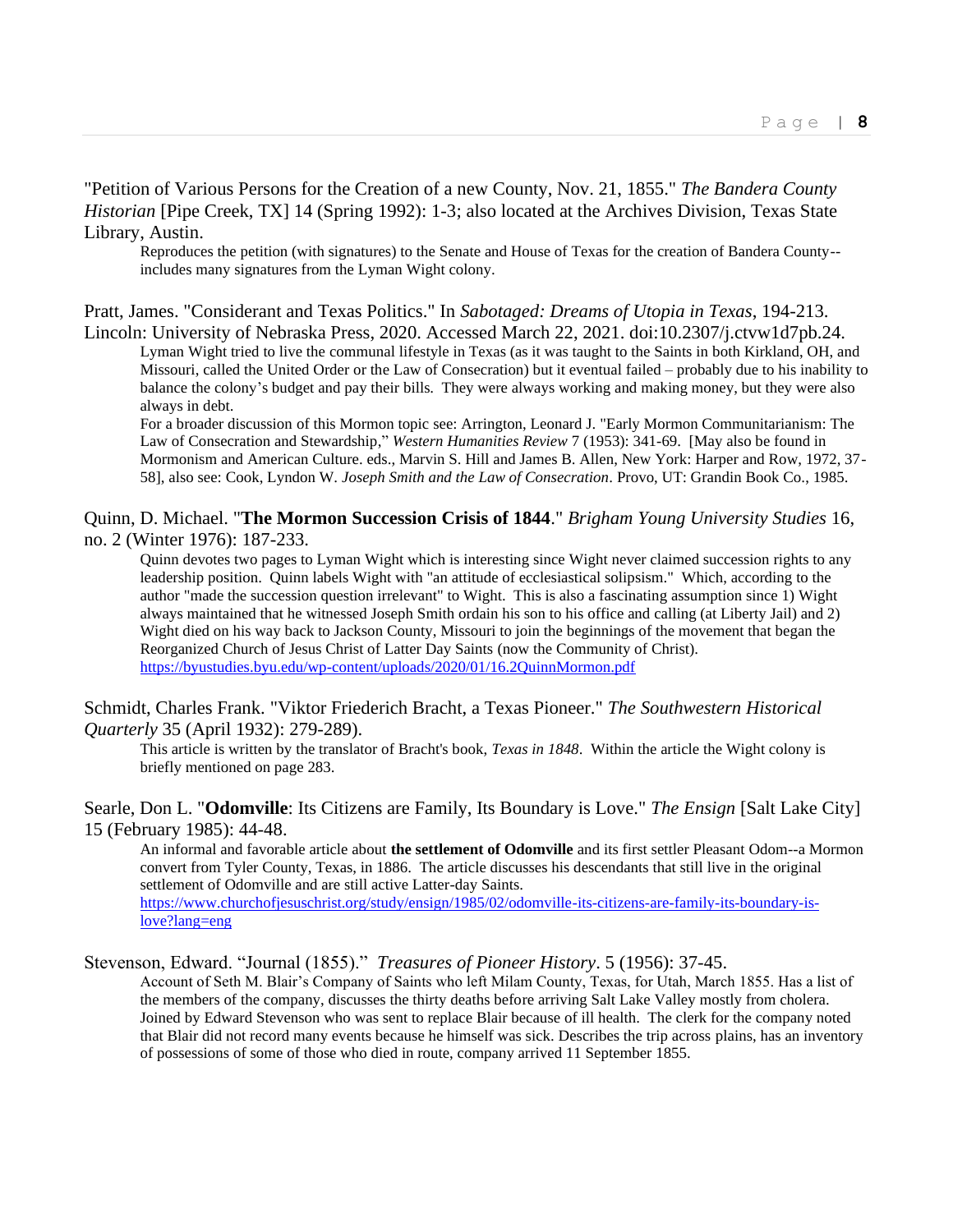*The Story of Fredericksburg*. Compiled and edited by Walter F. Edwards. Published by the Fredericksburg Chamber of Commerce, 1969. (Pamphlet)

Pages 21-22 contain an unstudied summary of the Zodiac settlement near the then "new" colony of Fredericksburg. Along with the synopsis is a **nice drawing of the layout of the Zodiac settlement, river and highway**.

Stover, Philip R. "The Exodus of 1912: A Huddle of Pros and Cons—Mormons Twice Dispossessed." *Journal of Mormon History* 44, no. 3 (2018): 45-69. Accessed March 22, 2021.

doi:10.5406/jmormhist.44.3.0045.

During the Mexican Revolution of the 1910s, anti-American sentiment made the situation of the European-American Saints in the Mexican colonies precarious. In 1912, 4,500 Anglo-Mormon colonists made the decision to leave their homes for the safety of the United States. Many of them had lived in Mexico for almost thirty years they fled to El Paso, where many of them stayed.

\*\*\*Taylor, T. U. **"Lyman Wight and the Mormons in Texas."** *Frontier Times* [Bandera, TX] 18 (June 1941): 385-388.

A very informal article that does a nice job of **physically describing the various settlements** of the colony. **It also lists Wight's children, and epochs in the life of Lyman Wight.** <https://www.frontiertimesmagazine.com/ecomm/product/vol-18-no-09-june-1941>(An Excerpt only)

"This is Texas." *Texas Parade* 35 (February 1973): 10.

Contains a small paragraph subtitled "It Takes all Kinds." The entry relates that Austin's first city jail was built by Mormons--Lyman Wight's colony.

Van Wagenen, Michael Scott. Lyman Wight and the Texas Option of 1844: A Forgotten Mormon Alternative," in *Scattering of the Saints: Schism within Mormonism*, eds. Newell G. Bringhurst and John C. Hamer, Independence, MO: John Whitmer Books, 2007, 78-91.

This chapter gives a brief overview of Lyman Wight and the one hundred and fifty Mormons who left the main body of the Church for a new home in the Texas Republic.

Van Wagenen, Michael Scott. "Sam Houston and the Utah War." *Utah Historical Quarterly* 76, no. 1 (2008): 65-78. Accessed March 22, 2021. [http://www.jstor.org/stable/45063115.](http://www.jstor.org/stable/45063115)

An interesting article about how Senator Sam Houston helped stop the US government from prolonging their attack on Utah – and defended the LDS Church and its people.

Walker, Don D. "Longhorns Come to Utah." *Utah Historical Quarterly* 30, no. 2 (Spring 1962): 134- 147.

Discusses the Utah cattle industry and its beginnings and the many herds brought from Texas to Utah through the years.

Villanueva, Nicholas, Jr. "Expatriates, Exiles, and Refugees: Social Order in the Texas-Mexico Borderland Prior to the Mexican Revolution," in *The Lynching of Mexicans in the Texas Borderlands*. Albuquerque, NM: University of New Mexico Press, 2017, 13-51.

This chapter discusses the history of the Edmunds Anti-Polygamy Act of 1882 and the Mormon colonies that formed in Mexico.

Watt, Ronald G. "A Dialogue Between Wilford Woodruff and Lyman Wight." *Brigham Young University Studies* 17, no. 1 (1976): 108-113.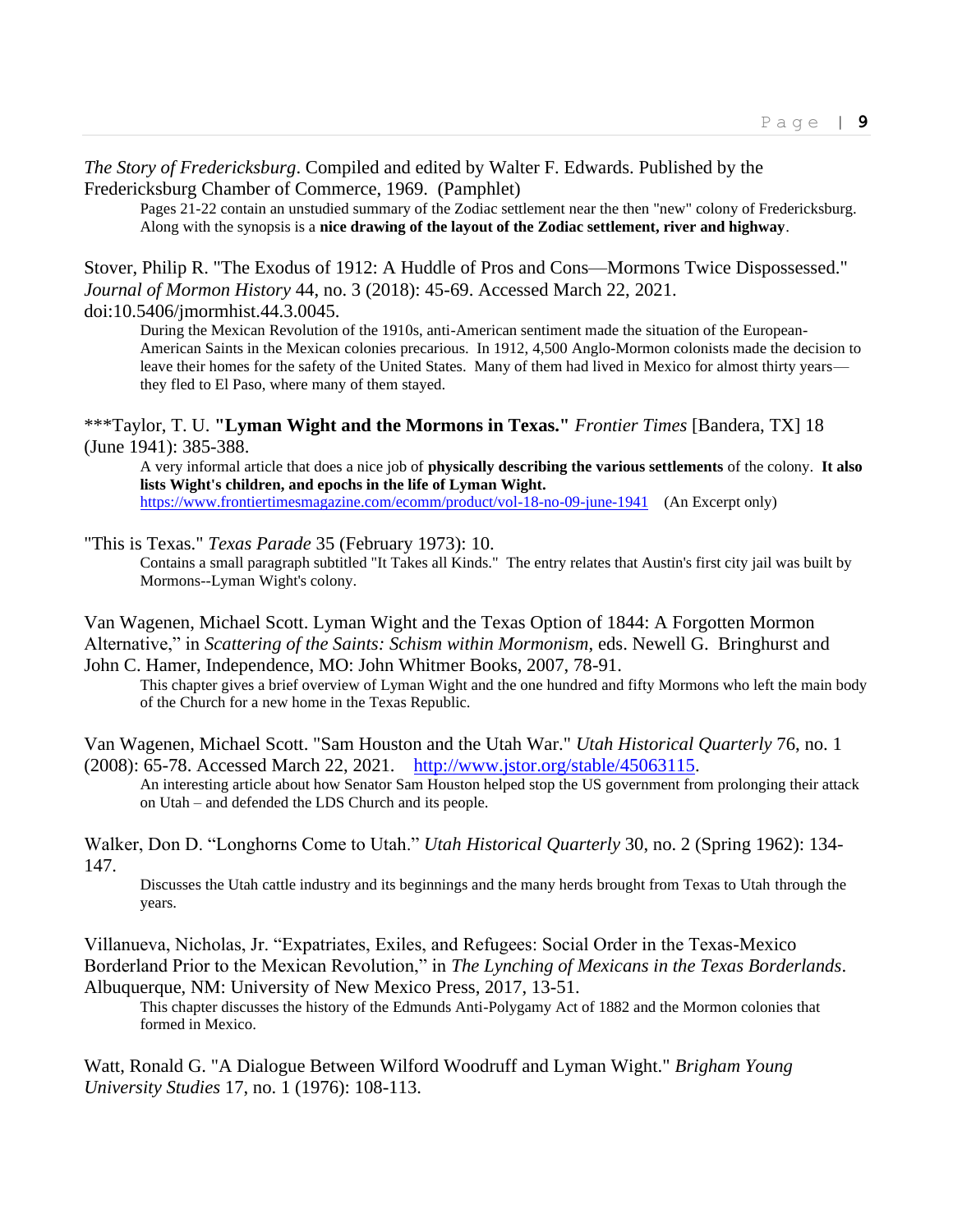Text of letters between the two apostles – which Wight turned into a complaint session between him and Brigham Young – the author would have done the readers a service if he would have presented the text of the return letter where Wight gave an accounting of his history since he left Nauvoo (which you can get from his privately printed address: Wight, Lyman. An Address by Way of an Abridged Account and Journal of My Life from February 1844 up to April 1848.)

<https://byustudies.byu.edu/wp-content/uploads/2020/01/17.1WattDialogue.pdf> <http://www.latterdaytruth.org/pdf/100701.pdf>

Wicks, Robert S., and Fred R. Foister. "Thy Kingdom Come . . . in Texas." In *Junius And Joseph: Presidential Politics and the Assassination of the First Mormon Prophet*, 93-110. Logan, Utah:

University Press of Colorado, 2005. Accessed April 14, 2021. doi:10.2307/j.ctt4cgn0s.13. Discusses the buffer state, Joseph Smith wanting to annex Texas into the United States, Lyman Wight and George Miller wanting to go to the "table lands" of Texas, the Council of Fifty and Joseph Smith's run for the presidency in 1844.

Wight, John G. "A Man A Colony--and Texas." *Restoration Trail Forum* 7 (August 1981): 1, 6-7; 7 (November 1981) 6, 8; 8 (February 1982): 3, 6.

A mid-size article about the Lyman Wight colony and their history.

\*\*\*Wilson, Dave. "Thirteen Years to Zion." *Texas Parade* 27 (October 1966): 44-48. (Reprinted in the Fredericksburg Standard-Radio Post, (February 9, 1967): 11, 13.)

For a newspaper article this is probably the best short history of the man and colony there is. Informative, factual, historical and rich in local history.

\*\*\*Winn, Norma B. "The Texas Expedition." in *An Enduring Legacy*, Daughters of Utah Pioneers, 8 (1985): 309-44.

While the author herself is not careful or accurate historically when dealing with the Lyman Wight colony, she uses (extensively) the "Recollections of Orange L. Wight," the eldest son of Lyman Wight, which adds so much personality, warmth and humanity to this history, you can feel their hardships, activities and movements. Gives good details about Lyman Wight, the colony and their movements, general LDS history, Bishop George Miller, Preston Thomas, as well as a small biography of the Wight children.

Woods, Fred E. "Finding Refuge in El Paso: Commemorating the July 1912 Mormon Exodus from Mexico." *Mormon Historical Studies* 13 nos. 1-2, (Spring/Fall): 230-237.

A retelling of the author's book, "Finding Refuge in El Paso." [https://ensignpeakfoundation.org/wp-content/uploads/2013/07/Finding-Refuge-in-El-Paso-Commemorating-the-](https://ensignpeakfoundation.org/wp-content/uploads/2013/07/Finding-Refuge-in-El-Paso-Commemorating-the-July-1912-Mormon-Exodus-from-Mexico.pdf)[July-1912-Mormon-Exodus-from-Mexico.pdf](https://ensignpeakfoundation.org/wp-content/uploads/2013/07/Finding-Refuge-in-El-Paso-Commemorating-the-July-1912-Mormon-Exodus-from-Mexico.pdf)

Zobell, Albert L. "The Church in Texas." *The Improvement Era* 71 (September 1968): 62-65. While commenting on the 1968 World's Fair in San Antonio, Zobell recounts the Church's colonizing plans for Texas, as well as the colonizing efforts of the **Wight colony, and of Kelsey, Texas**. <https://archive.org/details/improvementera7109unse>

## **BOOKS:**

Adair, A. Garland and E. H. Perry Sr. *Austin and Commodore Perry*. Austin: Texas Heritage Foundation, 1956. 240pp. LC 56-38907 (292 pages, ISBN: 1258345005.)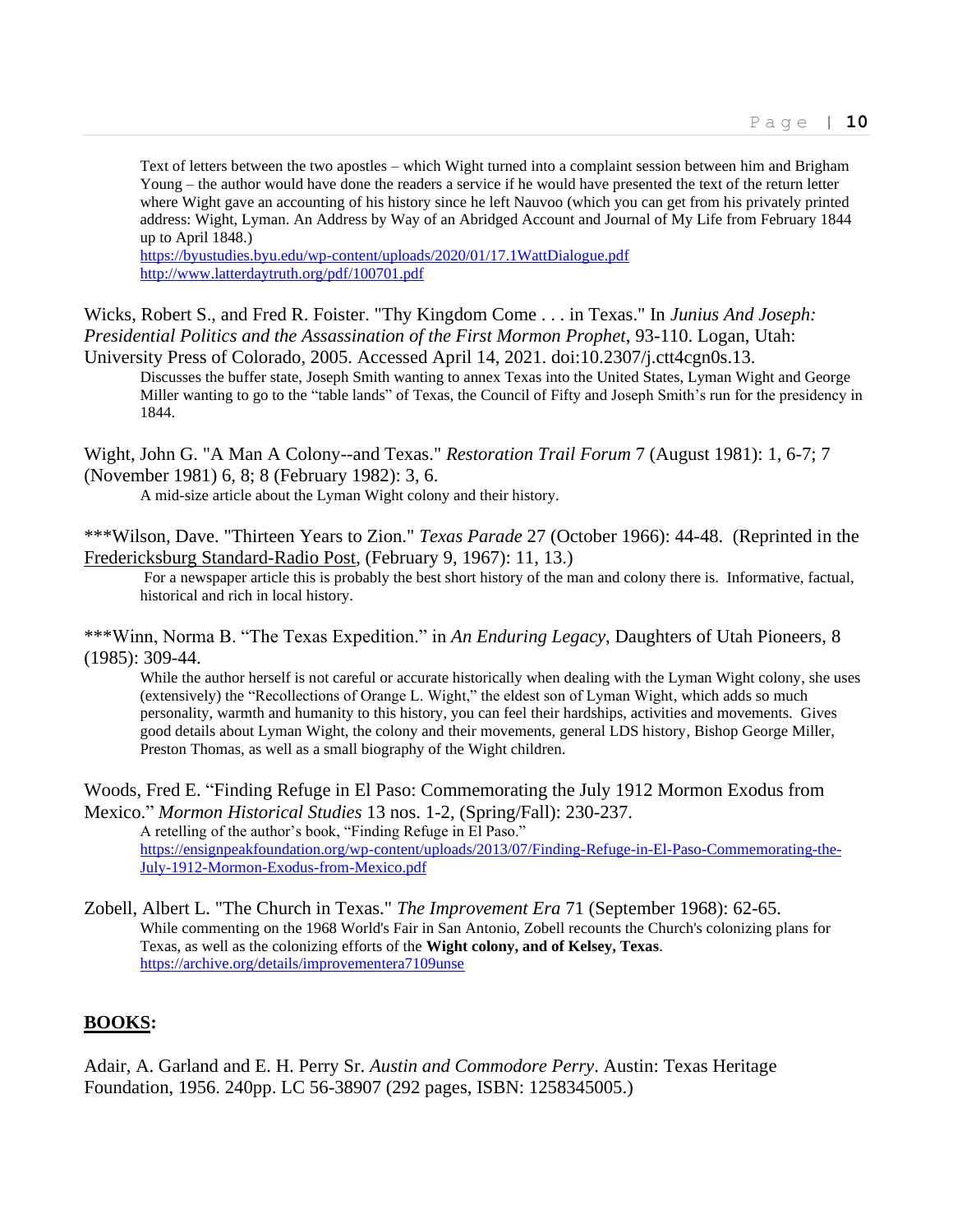On page 45, the text states, "in 1849, a colony of Mormons settled at Mt. Bonnell for several months." This could perhaps be a mistaken date for the Wight colony settling in 1846 near Austin. The colony did build the city's first jail.

\*\*\*Andrus, Hyrum L. *Joseph Smith and World Government*. Salt Lake City: Hawkes Publishing, Inc., 1972 [c**1958**]. 127pp. ISBN 0-89036-032-4.

This volume expands and corrects Brodie's information on **the role of Texas** in conjunction with the **Council of Fifty** in Church History. Specifically considered is **the land south of the Nueces River as a buffer state** between Mexico, Texas, and the United States. This buffer state would become a separate republic under the administration of the Council of Fifty. Hansen's volume, *Quest for Empire* expands the theme and study started by Andrus.

Arrington, Leonard J., and Davis Bitton. *The Mormon Experience: a History of the Latter-Day Saints*. Urbana, IL: University of Illinois press, 1992.

An excellent general history of the LDS Church.

*Autumn Leaves*. 42 vols, ed. Marietta Walker. Lamoni, IA and Independence, MO: Reorganized Church of Jesus Christ of Latter Day Saints, 1888-1928.

This was a monthly children's periodical that was published by the RLDS (now Community of Christ) Church. There are three articles about Lyman Wight and the Texas colony: "Memories of Other Days," by Lamoni, volume 5, pages 253-56; "A Pioneer Colony," by Heman C. Smith, volume 8, pages 529-536; and "The Lyman Wight Colony," by Heman C. Smith, volume 38, pages 332-34.

The first article, "Memories," was most likely written by Levi Lamoni Wight (the fifth child of Lyman Wight), the short articles by Smith are a generic narrative retelling of the Wight colony saga.

Baker, T. Lindsay. *Ghost Towns of Texas*. Norman: University of Oklahoma Press, 1986. 196pp. ISBN 0-80611-997-7.

Has **photographs** of the State Historical Marker for the **town of Kelsey**, the remains of a Kelsey home, **Mormon Mill**, and the falls on Hamilton Creek.

Bandera County Historical Survey Committee. *Bandera County Marriage Records, 1856-1891*. Compiled by Mrs. Howard Graves, Mrs. Fabian Anderwald and Mrs. Ray Caffall. Bandera, TX: Bandera County Historical Survey Committee, 1979 [c1970]. 30pp. LC 79-311739. Contains registers of births.

Bandera County History Book Committee. *History of Bandera County*. Dallas: Curtis Media Corp., 1986. 588pp. ISBN 0-88107-058-0.

Barkley, Mary Starr. *A History of Central Texas*. Austin: Austin Printing Company, 1970. 235pp. LC 70-126352.

A nicely written and well-illustrated piece that tells of the **Mormon Mill settlement in Burnet County**, through the use of local history. The colony is mentioned on pages 174-185.

Barkley, Mary Starr. *History of Travis County and Austin, 1839-1899*. Waco, TX: Texian Press, 1963. 388pp. LC 64-1760.

The colony is mentioned on several pages (116, 223, 269, 291, and 302), new is that "the Mormons are credited with construction, in 1846, of one of Travis County's oldest roads to the northwest, the one that today is a scenic drive along Bull Creek to the Spicewood Springs Road, and which then led to a mill on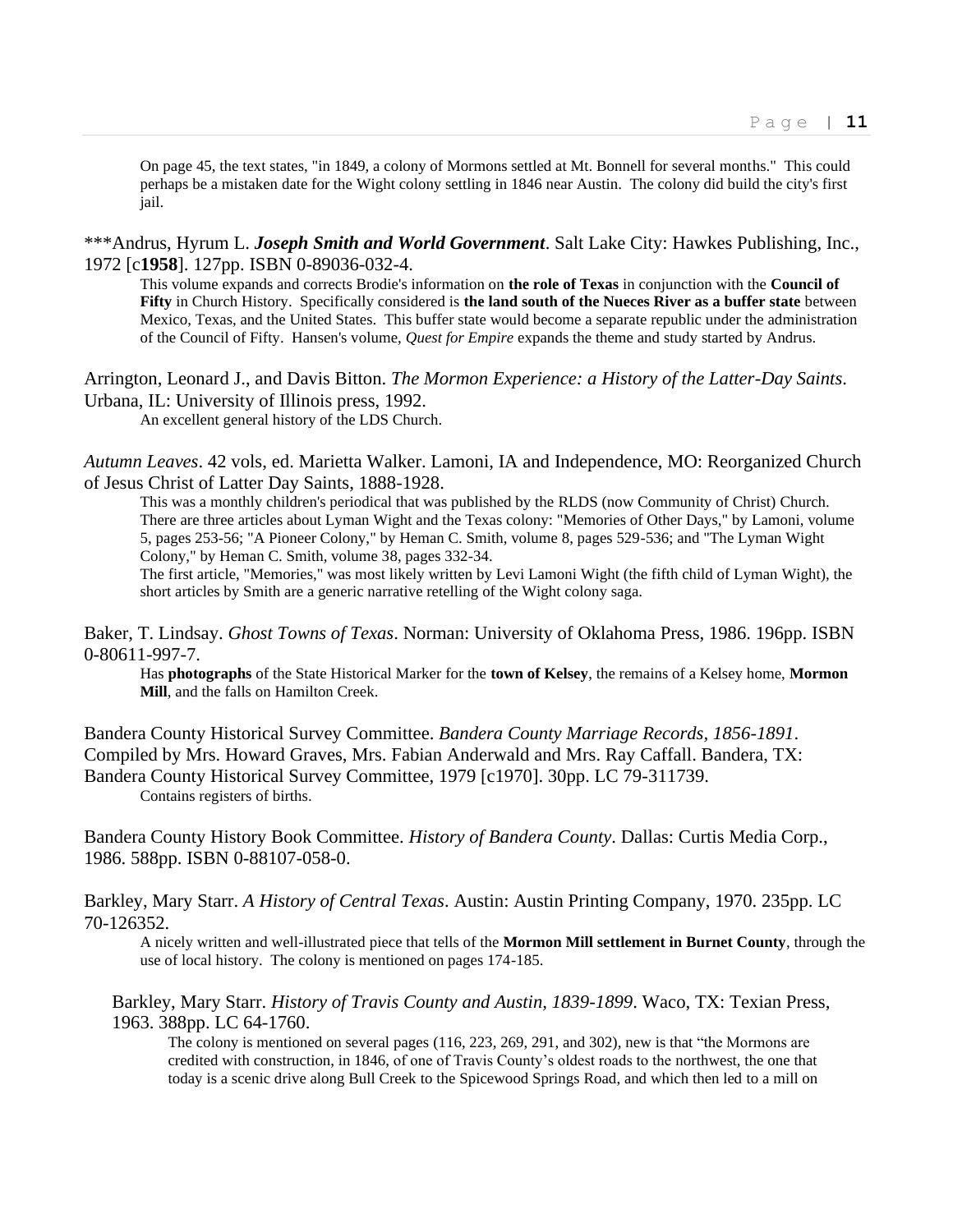Bull Creek used after the Mormon Mill washed away" (p. 266).

Bartlett, John Russell. *Personal Narrative of Explorations and Incidents in Texas, New Mexico, California, Sonora, and Chihuahua, Connected with The United States and Mexican Boundary Commission, during the years 1850, '51, '52, and '53*. 2 vols. Chicago: The Rio Grande Press Inc., 1965 [c1854]. LC 64-16598. (See also: Palala Press, 2015, 726 pages, ISBN: 1340588463.)

This two-volume set is taken from the journals of John Russell Bartlett while he served as commissioner of the United States-Mexican Boundary Survey (1850 to 1853). On pages 58-59 Bartlett describes his travels through the Mormon colony of Zodiac where he and his party of 12 met and requested dinner from Lyman Wight. Bartlett says, "Everywhere around us in this Zodiacal settlement, we saw abundant signs of prosperity. They have a tract of land, which has yielded profitable crops. The well-built houses, perfect fences, and tidy dooryards gave the place a home-like air, such as we had not before seen in Texas. The dinner was a regular old-fashioned New England farmer's meal...."

Bennett, Richard E. *Mormons at the Missouri: Winter Quarters, 1846-1852*. Norman, OK: University of Oklahoma Press, 2004.

See pages 18, 87, 108-109, 154-156, 158, 226, 237note 35 and 293note 43 for Lyman Wight; also, many pages and discussions on George Miller.

Biesele, Rudolph Leopold. *History of the German Settlements in Texas, 1831-1861*. Austin: Press of Von Boeckmann-Jones, 1930. 259pp. LC 30-22745. (See also: Eakin Press; Reprint edition, 2008, 261 pages, ISBN: 1571688579.)

Wight's colony of Zodiac is mentioned on pages 148 and 150. Biesele gives census information and **agriculture production figures** for the colony and its members.

Biggers, Don Hampton*. German Pioneers in Texas: A Brief History of their Hardships, Struggles and Achievements*. Fredericksburg, TX: Fredericksburg Publishing Co., 1983 [c1925]. 230pp. [ISBN 0-89015-385-X] LC 83-81231.

The volume was written in 1925 to clarify the pioneering and settlement accomplishments of the German colonists of Texas. In chapter five (pages 94-96) the Wight colony (when it was located near Fredericksburg) is discussed.

Blythe, Christine Elyse and Christopher James Blythe. *Mormonisms: A Documentary History, 1844-1860*. American Fork, Utah: Greg Kofford Books, 2014.

Mentions the Lyman Wight colony as one of the many splinter groups that occurred after Joseph Smith was murdered in 1844.

Bracht, Viktor. *Texas in 1848*. Translated from the German by Charles Frank Schmidt. San Antonio, TX: Naylor Printing Co., 1931. 223pp. LC 31-10968 (reprinted, Manchaca, TX: German Heritage Society, Dept. of Modern Languages, Southwest Texas State University, 1991. 229pp. ISBN 0-94477-904-2).

Bracht (1819-1886), a store owner in New Braunfels, was a German emigrant to Texas in 1845. After living and traveling in Texas for three years he returned to Germany to visit his family. It was there in 1848 that he wrote this book (Texas im Jahre 1848). The purpose of the volume was to give the German people (especially the prospective emigrant) as true a representation of Texas as possible. Unfortunately, Bracht equates Mormonism with Communism on pages 75, 104, and 200.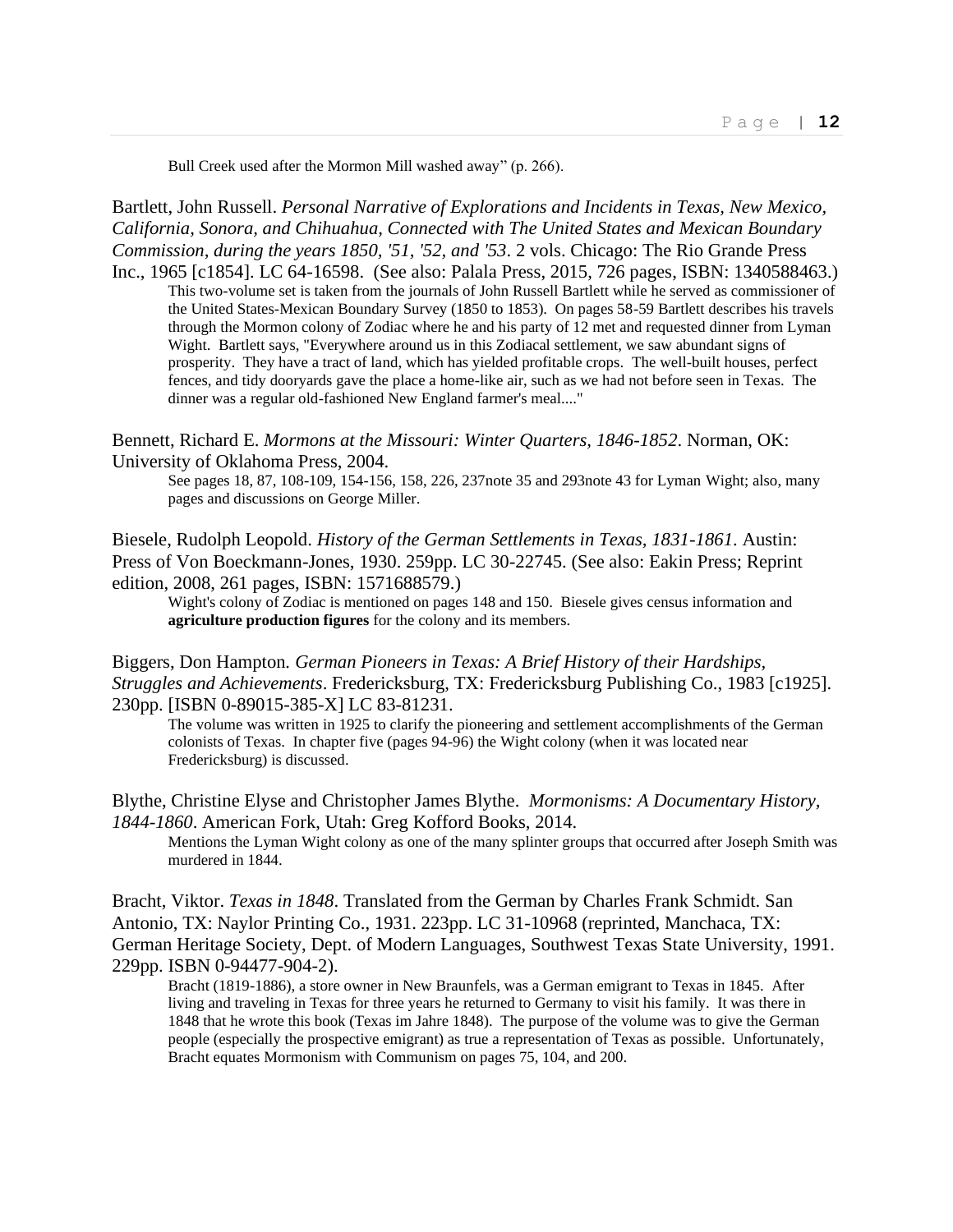## Brodie, Fawn M. *No Man Knows My History: The Life of Joseph Smith the Mormon Prophet*. 2nd rev. & enl. ed., NY: Alfred A. Knopf, 1971 [c**1945**]. 521pp. ISBN 0-39446-967-4.

This is possibly **the first work that discusses the role of the land south of the Nueces River as a buffer state between Mexico, Texas, and the United States** (see **pages 359-362**: Lucien Woodworth - 481, 487; Lyman Wight – 111, 153, 157, 162, 211, 213, 222, 231-232, 239-240 and 398). This **buffer state** would become a separate republic under the administration of the Mormon Church. See Andrus' volume, *Joseph Smith and World Government* that expands on Brodie's point and corrects some of her misconceptions.

Brune, Gunnar. *Springs of Texas* 2 vols. Fort Worth, TX; Branch-Smith, Inc., 1981. ISBN 0- 96047-660-1.

In volume one page 433 is listed Mormon Springs (near Austin) "a group of about 25 springs just beneath the surface of Lake Austin, on the east shore 2.4 kilometers from the dam. They flowed 42 lps in 1904 and 31 in 1973. They were used by a Mormon settlement in 1846-47 to power a gristmill."

Burnet County Historical Commission & Burnet County Heritage Society. *Burnet County Cemetery Records 1852-1982*. Burnet, TX: Burnet County Historical Commission, 1988. OCLC 18928373.

This volume includes the **cemetery records** of **Mormon Mill Cemetery** that is located just north of Marble Falls. The entry includes the location of the cemetery, a brief description of the site and **a listing of all identifiable markers**.

Cheville, Roy. *They Made a Difference*. Independence, MO: Herald House Publishing, 1970. 350pp. LC 78-101568.

A RLDS/CoC publication about various people who "made a difference" in the RLDS tradition. The volume's chapter on the life of Lyman Wight and his mission to Texas (pages 150-160) is historically inaccurate and poorly researched.

Church of Jesus Christ of Latter-day Saints. *Elder's Journal of the Southern States Mission, Volume 1*. 2015, Palala Press, 194 pages, ISBN: 1342421698 [Also: 2012, Nabu Press, 240 pages, ISBN: 1248489179]; Volume 2, 2018, Forgotten Books, 394 pages, ISBN: 0266680399 [Also: 2015, Palala Press, 400 pages, ISBN: 1341264963]; Volume 3, 2017, Forgotten Books, 478 pages, ISBN: 0259807168 [Also: 2015, Palala Press, 482 pages, ISBN: 1341290727]; Volume 4, 2011, Nabu Press, 476 pages, ISBN: 1246168944.

Davis, Inez Smith*. The Story of the Church*. 4th ed. rev. Independence, MO: Herald House Publishing, 1948 [c1934]. 645pp. LC 48-2868.

This is a one volume history of the Reorganized Church of Jesus Christ of Latter Day Saints (RLDS now the Community of Christ) Church. There are 12 editions of this now out-of-print work, the Wight colony is discussed in chapter 39.

<http://www.centerplace.org/history/misc/soc/soc39.htm>

\*\*\*Debo, Darrell. *Burnet County History: A Pioneer History 1847 - 1979.* 2 vols. Burnet, TX: Eakin Press (for the Burnet County Historical Commission), 1979. ISBN 0-89015-229-2.

Volume one contains the pioneer history of Burnet County from 1847-1979, with volume two containing local family histories. (See volume one, pages 8, 23-30, 38, 41, 47-48, and 124 for information on the **Wight colony and Mormon Mill**; and volume two, pages 334-5 for the history of the Wight family).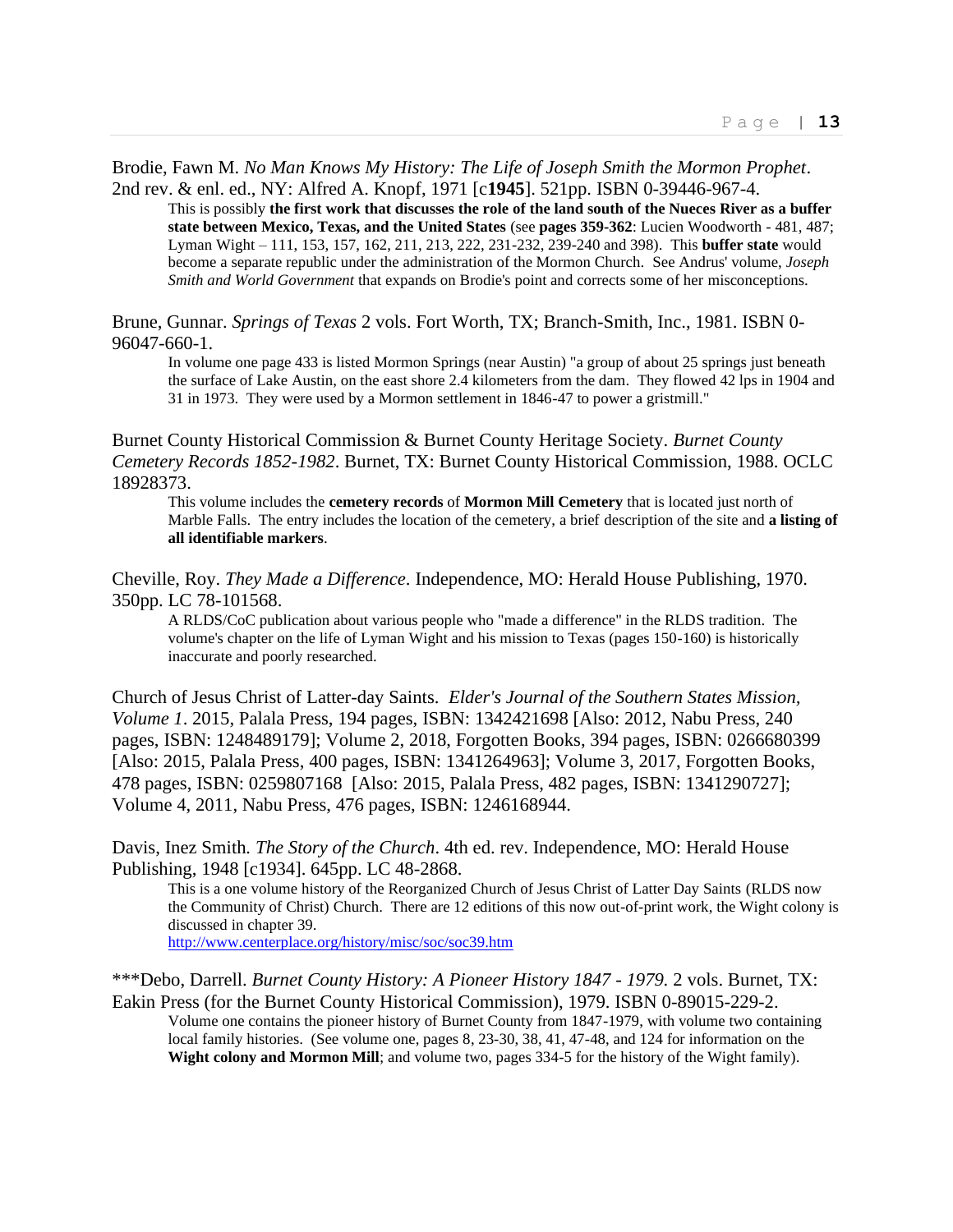## Denson, Mrs. Howard, Mrs. Billy Burnes and Mrs. Howard Graves. *Bandera County Cemetery Records*. Bandera, TX: Bandera County Historical Survey Committee, 1978 [c1970]. 143pp. LC 78-302017.

A non-alphabetical listing of deceased persons by cemetery. Information includes name, birth date (if known) and a death date. The text is 141 pages in length with a two-page index of surnames.

## *Far West Record: Minutes of the Church of Jesus Christ of Latter-day Saints, 1830-1844*. Ed. Donald Q. Cannon and Lyndon W. Cook. Salt Lake City: Deseret Book Co., 1983. 318pp. 0- 87747-901-1.

The Far West Record is an early Church minute book that contains proceedings from many general Church meetings and high council minutes from 1830-1839. The complete, unedited text of the record, as it appears in the original, is presented in this volume. Important to researchers of Lyman Wight are pages 195-196 where (during a high council meeting) Wight is charged with and admits to public intoxication.

#### Fischer, Ernest G. *Marxists and Utopias in Texas*. Burnet, TX: Eakin Press, 1980. 246pp. ISBN 0-89015-233-0.

Chapter five of the volume (pages 89-121) considers the Lyman Wight colony because of their communalistic order. Also, some background is given to Wight's involvement with earlier common-stock communities. **An artist's conception of the community's mill at Hamilton Creek is on page 112.**

#### Flanders, Robert Bruce. *Nauvoo: Kingdom on the Mississippi*. Urbana: University of Illinois Press, 1965. 364pp. LC 65-19110.

Flanders, who writes from a RLDS (now Community of Christ) background, has authored the best single volume on this important period of LDS History. The Nauvoo era (1839-1846) represents a significant period of time where profound doctrinal contributions (revelations) were disseminated by Joseph Smith to members of the Church. Nauvoo also became the center gathering place for all Saints from New York to Ohio (including those fleeing from the Missouri persecutions), as well as the first residence to LDS converts from England. The Nauvoo era also marks both the death of Joseph Smith (1844), and the splintering of the movement he began just 14 years earlier. It was during this time period that the Wisconsin "pineries" community headed for Texas under the leadership of the Mormon Apostle, Lyman Wight. **Texas as a Mormon gathering place and the Wight colony** are discussed on pages 290-298 and 318-321.

Frontier Times Museum. *Bandera County: Images of America*. Arcadia Publishing; Illustrated edition, 2010, 128 pages, ISBN: 0738585548.

This is an excellent and fun picture book documenting the history of Bandera county and its settlers, pioneers, immigrants, peoples and their history – highly recommended and particularly useful. A photo of **George Hay** and family are on page 13, page 42 has a photo of **Abram Moncyr**, page 52 has a photo of the dam that created the lake now covering **Mountain Valley** and page 105 has a photo of the **mill stone** that belonged to the Lyman Wight colony now located in a wall of the Frontier Times Museum.

## *Gateway to Texas: The History of Orange and Orange County*. Ed. Howard C. Williams. Beaumont, TX: The Heritage House Museum of Orange, 1986. 261pp.

Orange County is the area where the **Williamson settlement** was founded in 1901 and later grew into a stake after World War II (see page 194).

Gillespie County Historical Society. *Pioneers in God's Hills: Stories & biographies of the Brave Men & Courageous Women who Sought Homes & Peace … Among the Hills of Fredericksburg*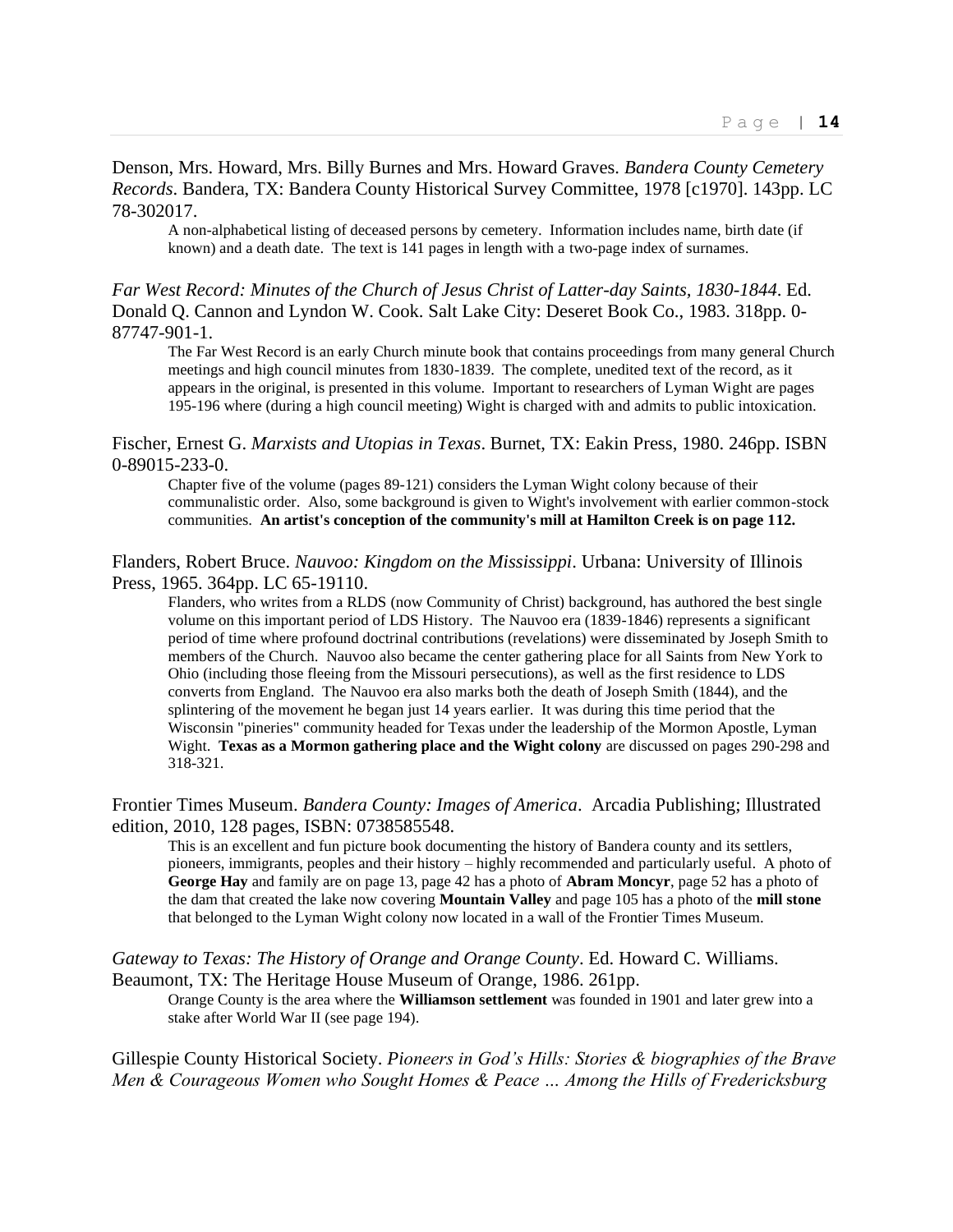*& Gillespie County*. Higginson Book Company, 2000, ISBN: 0740418815. [Also see: Eakin Press, 2000, 305 pages, ISBN: 1571684638; also see: Austin, TX: Von Boeckmann-Jones, 1960. OCLC 1118716.]

This two-volume set of biographies that also includes a short history of the town and country of Fredericksburg, Texas, includes many **photographs** and original pen and ink sketches, a ship list of German immigrants, a list of town lot recipients compiled in 1847, and the U. S. Census of 1850 for Gillespie County. Lyman Wight and the settlement of Zodiac are mentioned on pages 233-34 of volume one, along with a partial **census list** on page 286.

Goeth, Ottilie Fuchs. *Memoirs of a Texas Pioneer Grandmother: Was Grossmutter Erzaehlt, 1805-1915*. Translation, research and additions by Irma Goeth Guenther. Austin: Eakin Press, 1982. 260pp. ISBN 0-89015-341-8.

This volume contains the reminiscences of Goeth as she chronicles her life beginning as a young girl in Germany, emigrating with her family to Texas in 1845, and records her pioneering experiences through the early 1900's. Pages 58-60 contain an inaccurate recollection of Lyman Wight's colony when it resided near Hamilton Creek. **More important is the translator's inclusion of an actual photograph of the mill built by the Wight colony**. (UT Institute of Texan Cultures at San Antonio 068-0791. Loaned by Mrs. Ernest A. Guenther.)

Grayson County Frontier Village. *The History of Grayson County Texas*. 2 vols. Winston-Salem, NC: Hunter Publishing Co., 1979.

On page 31 of volume one, Morris L. Britton's column, "Mormon's Through Grayson County" mentions the Wight group spending the winter of 1845-46 in the abandoned Ft. Johnson near Georgetown. He also states that the members of this group "apparently lived in both Grayson and Bryan (Okla.) Counties. One group of craftsmen built an exceptional two-story house for James Tyson of the Chickasaw Nation. It also seems likely that these craftsmen contributed to the construction of Glen Eden."

\*\*\*Grow, Matthew J., Ronald K. Esplin, Mark Ashurst-McGee, Gerrit John Dirkmaat, and Jeffrey D. Mahas, eds. *Council of Fifty Minutes, March 1844-January 1846*. The Joseph Smith Papers Project. Salt Lake City, UT: The Church Historian's Press, 2016, 788 pages, ISBN: 1629722421.

On 11 March 1844 in Nauvoo, Illinois, Joseph Smith organized a council that he and his closest associates saw as the beginning of the government of the literal "Kingdom of God" on earth. It was the consideration of the Texas settlement that prompted Joseph Smith to organize the Council – and it was the Council's first business to send an emissary to Sam Houston to negotiate a "treaty" for land south of the Nueces River as a buffer state between Mexico, Texas, and the United States. This buffer state would become a separate republic under the administration of the Council. The council, known both as the "Council of the Kingdom of God" and the "Council of Fifty" (it had 53 members), operated under Smith's leadership until his murder less than four months later. Following Smith's death in June 1844, the council met in Nauvoo under Brigham Young's leadership from February 1845 to January1846. The volume contains the minutes of Council's meetings, as well as **a complete list of all council members** from 1844-1846; a Church chronology from January 1844-Febrary 1846; and a biographical dictionary of most everyone listed in the volume. The minutes of the council's meetings, kept primarily by William Clayton, have never been publicly available, or published before this volume of the Joseph Smith Papers Project.

## \*\*\*Grow, Matthew J., and R. Eric Smith, eds., *The Council of Fifty: What the Records Reveal about Mormon History*. Provo, UT: RSC BYU, Deseret Book, 2017.

One year after the Council of Fifty minutes were published, comes this anthology with 15 different chapters and authors to fit the minutes into their proper place in Mormon history – written from an LDS perspective.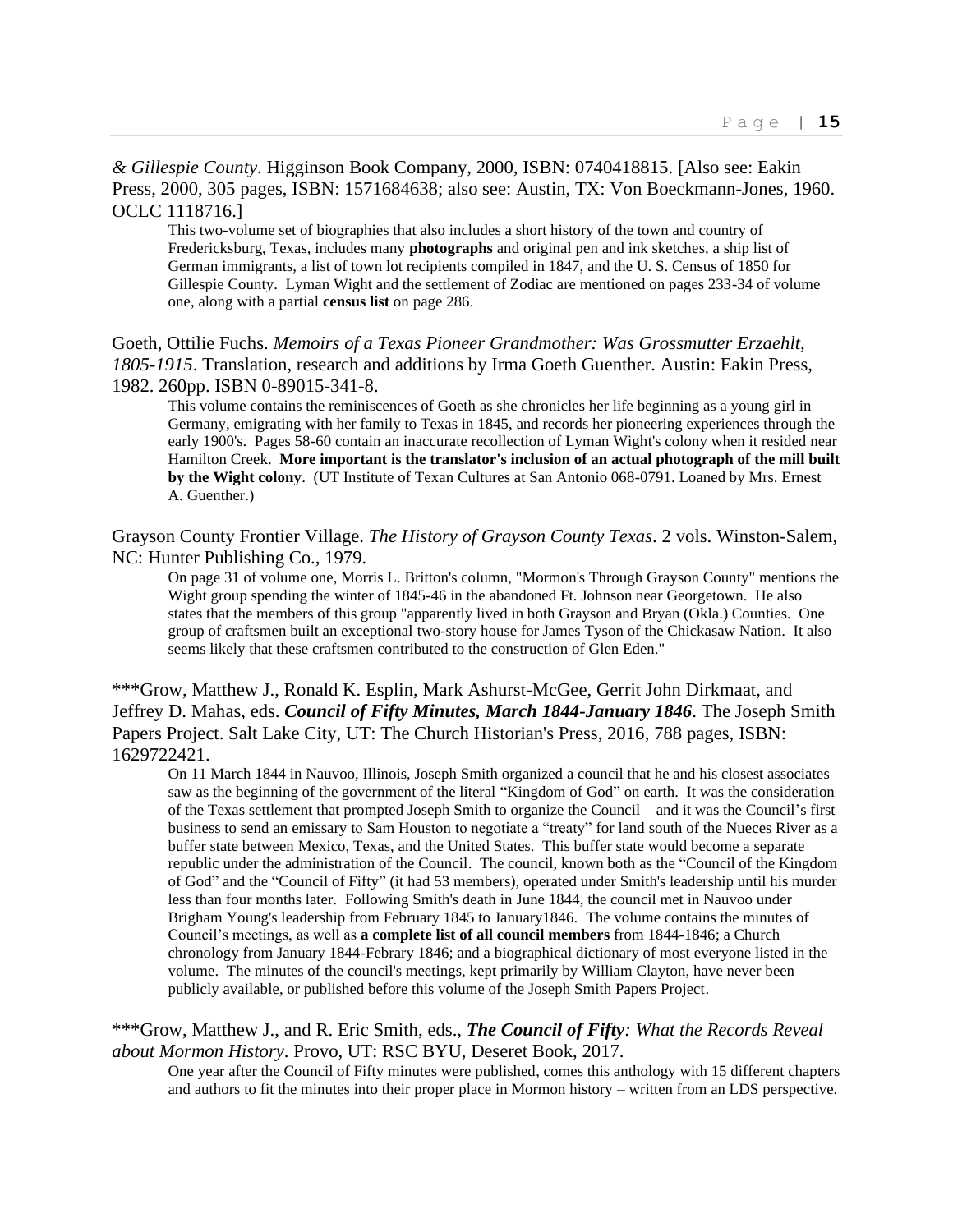#### <https://rsc.byu.edu/book/council-fifty>

## \*\*\*Hansen, Klaus J. *Quest for Empire: The Political Kingdom of God and the Council of Fifty in Mormon History***.** East Lansing, MI: Michigan State University Press, **1967**. 237pp. LC 66- 26957.

A well-documented volume that discusses a little-known facet of Mormon History--the Council of Fifty. The importance of this book is twofold: 1) it reintroduces the significance of Millennialism to Latter-day Saint doctrine, and 2) it reintroduces this secular ruling body (the **Council of Fifty**) that had heretofore been almost completely ignored in Mormon History and writings. It was by the recommendation of this Council that an emissary (Lucien Woodworth) was sent to "treaty" with the Houston. **This was the first step in creating a "buffer state" between the United States, Mexico, and Texas**. Texas is mentioned throughout the text, but more particularly on pages 82-89. Within those pages are a description of the events that nearly made South and West Texas a "Mormon Republic." The author also wrote a recapitulation of the above volume in his article "Joseph Smith and the Political Kingdom of God," published in *The American West* 5 (September **1968**): 20-24, 63.

For a political discussion of "**Theodemocracy**," "the Kingdom of God," the **Council of Fifty** and Mormon thought, consult the below articles (in chronological order):

Clark, James R., "**The Kingdom of God, the Council of Fifty, and the State of Deseret**," *Utah Historical Quarterly* 26 (April **1958**): 131–50.

[https://issuu.com/utah10/docs/uhq\\_volume26\\_1958\\_number2/s/97000](https://issuu.com/utah10/docs/uhq_volume26_1958_number2/s/97000)

Hansen, Klaus J., "**The Kingdom of God as a Cause for Mormon-Gentile Conflict**," *Brigham Young University Studies* 2 (Spring-Summer **1960**): 241–60.

<https://byustudies.byu.edu/article/the-political-kingdom-of-god-as-a-cause-for-mormon-gentile-conflict/> Quinn, D. Michael **"The Council of Fifty and its Members, 1844-1945**," *Brigham Young University Studies* 20, no. 2 (Winter **1980**): 163-197, a must for understanding the Council. [https://byustudies.byu.edu/wp-content/uploads/2020/02/20.2QuinnCouncil-5aad5e48-0cd6-4c44-b382-](https://byustudies.byu.edu/wp-content/uploads/2020/02/20.2QuinnCouncil-5aad5e48-0cd6-4c44-b382-e68dd5bbbac8.pdf)

[e68dd5bbbac8.pdf](https://byustudies.byu.edu/wp-content/uploads/2020/02/20.2QuinnCouncil-5aad5e48-0cd6-4c44-b382-e68dd5bbbac8.pdf)

Ehat, Andrew F. **"'It Seems Like Heaven Began on Earth': Joseph Smith and the Constitution of the Kingdom of God**." *Brigham Young University Studies* 20, no. 3 (**1980**): 253-280.

[https://byustudies.byu.edu/wp-content/uploads/2020/02/20.2QuinnCouncil-5aad5e48-0cd6-4c44-b382](https://byustudies.byu.edu/wp-content/uploads/2020/02/20.2QuinnCouncil-5aad5e48-0cd6-4c44-b382-e68dd5bbbac8.pdf) [e68dd5bbbac8.pdf](https://byustudies.byu.edu/wp-content/uploads/2020/02/20.2QuinnCouncil-5aad5e48-0cd6-4c44-b382-e68dd5bbbac8.pdf)

Hill, Marvin S. *Refuge: The Mormon Flight from American Pluralism*. Salt Lake City: Signature Books, **1989**.

<http://signaturebookslibrary.org/quest-for-refuge/>

<https://dzgvur2szwepmr.azureedge.net/d9c8316b500aaca1f44688575a1f65.pdf>

Mason, Patrick Q. "**God and the People: Theodemocracy in Nineteenth-Century Mormonism**." *Journal of Church and State*, 53, no.3 (Summer **2011**): 349-75. <https://academic.oup.com/jcs/article/53/3/349/1022651>

<https://rsc.byu.edu/council-fifty/god-people-reconsidered>(Updated article—second thoughts) Palmer, Grant H. "**Did Joseph Smith Commit Treason in His Quest for Political Empire in 1844**?" *The John Whitmer Historical Association Journal* 32, no. 2 (**2012**): 52-58. Accessed May 25, 2021. [http://www.jstor.org/stable/43201314.](http://www.jstor.org/stable/43201314)

[https://drive.google.com/drive/folders/16noj\\_RBgUPc1pgFuGzp7sL8Gn3TvXNKr](https://drive.google.com/drive/folders/16noj_RBgUPc1pgFuGzp7sL8Gn3TvXNKr)

Blythe, Christopher James, "**The Church and the Kingdom of God: Ecclesiastical Interpretations of the Council of Fifty**," *Journal of Mormon History*, 43, no. 2 (**2017**): 100-130.

This is the first article to be published about the "Kingdom of God" after the minutes of the Council of Fifty were published – it shows that the Council of Fifty was the culmination of the Latter-day Saints' **millenarian** expectations and **political theory**. In particular, the Saints were frustrated with the federal government's refusal to address their pleas for redress from the persecution they faced from the state of Missouri. Smith criticized human governments as corrupt and impermanent and offered "**theodemocracy**" as a radical alternative to the political democracy of the United States.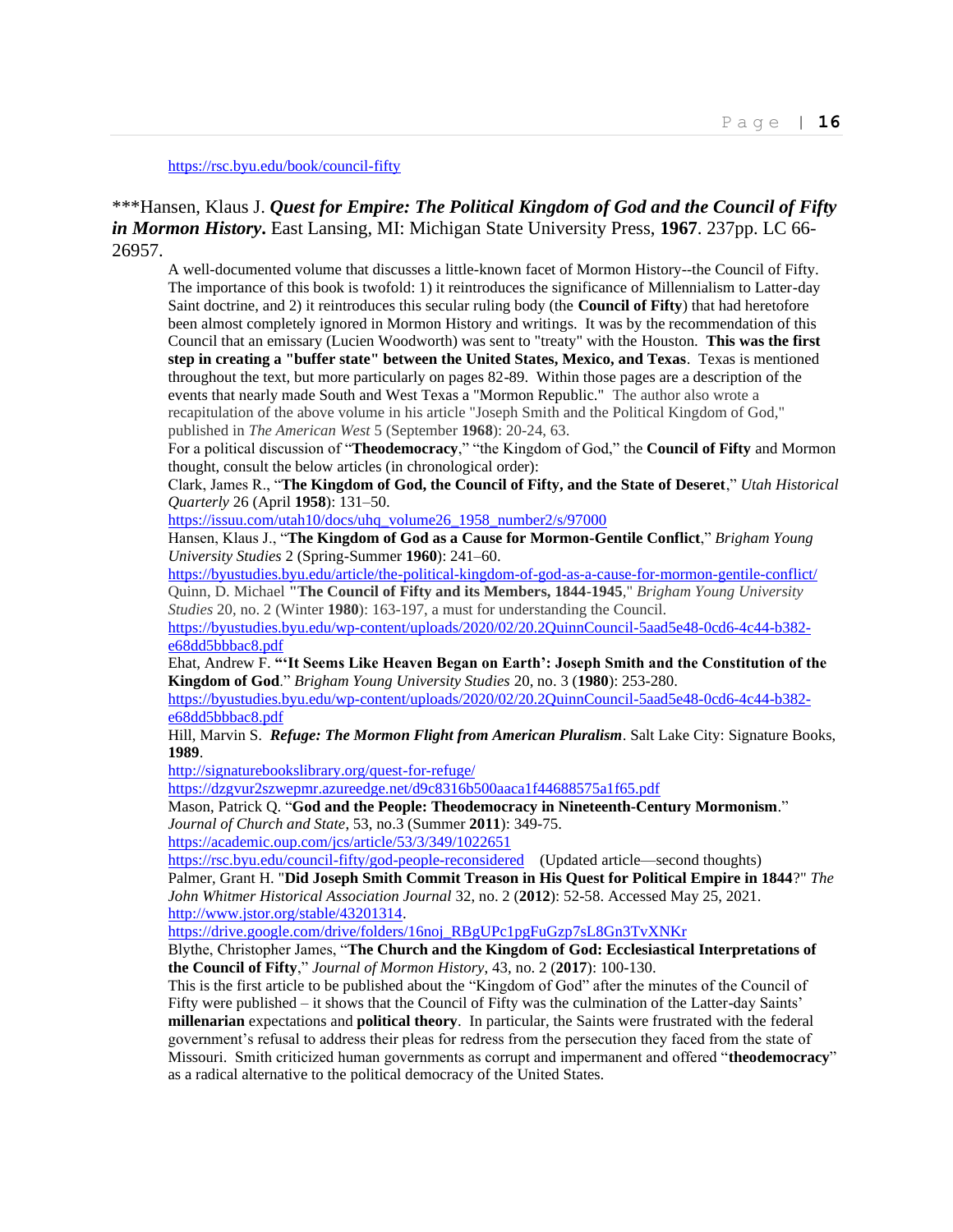Park, Benjamin E. "**Joseph Smith's Kingdom of God: The Council of Fifty and the Mormon Challenge to American Democratic Politics**." Church History 87, no. 4 (December 2018): 1029–1055. Park, Benjamin E. "**The Danite Constitution and Theories of Democratic Justice in Frontier America**." *Brigham Young University Studies* 60, no. 1 (2021): 43-64.

Herman, Daniel J. *Hell on the Range: A Story of Honor, Conscience, and the American West*. New Haven: Yale University Press, 2010.

"In this lively account of Arizona's Rim Country War of the 1880s--what others have called 'The Pleasant Valley War'--historian Daniel Justin Herman explores a web of conflict involving **Mormons, Texas cowboys, New Mexican sheepherders, Jewish merchants, and mixed-blood ranchers**. Their story offers a fresh perspective on Western violence, Western identity, and American cultural history. At the heart of Arizona's range war, argues Herman, was a conflict between cowboys' code of honor and Mormons' code of conscience. [Publisher's abstract]

Hogan, William Ransom. *The Texas Republic: A Social and Economic History*. Norman, OK: University of Oklahoma Press, 1946. 338pp. LC 46-8214.

On page 202 the Wight colony (while near the Austin area) receives a trivial remark about gaining a "victory over the first Baptist minister in Texas." Apparently, Rev. Joseph L. Bays' wife and oldest son left him and joined with Wight and his colony. This is also mentioned on page 38 in Dan Ferguson's article, "Forerunners of Baylor," published in *The Southwestern Historical Quarterly* 49 (July 1945) 36-50.

Howard, Robert West. *The Race West; Boom Town to Ghost Town*. NY: Signet Books, 1962. 160pp. LC 62-52065.

On pages 32-34 Howard discusses the Wight colony. No new information on the colony is added.

Hunter, John Marvin. *The Lyman Wight Colony in Texas: Came to Bandera in 1854*. Bandera, TX: The Bandera Bulletin for Frontier Times Museum, n.d. 37pp. OCLC 2707857.

A museum tract compiled by J. Marvin Hunter, printed by the Bandera Bulletin for the Frontier Times Museum in Bandera, Texas. <http://www.frontiertimesmuseum.org/historymission.html>

\*\*\*Hunter, John Marvin. *Pioneer History of Bandera County: Seventy-five Years of Intrepid History*. Bandera, TX: J. M. Hunter, Jr., 1970 [c1922]. 287pp. LC 77-373155.

Hunter has published many other histories of Bandera County, but this title is the most comprehensive. The volume contains 114 biographical sketches that originated from interviews conducted by Hunter. The period covered is 1852 to 1892. Mormons are mentioned irregularly throughout the text (see especially pages 16, 111-116, 140, and 249).

Jackson, A. T. *Mills of Yesteryear*. El Paso, TX: Texas Western Press, 1971. 103pp. ISBN 0- 87404-028-0.

Chapter five (pages 40-49) considers the Lyman Wight colony and their millers, no photos of the mill. (Also found in an article by Jackson "Remember the Old Water Mills?," reprinted in *Frontier Times* 7 (March 1930) 239-245; first published in *Farm and Ranch*) <https://www.frontiertimesmagazine.com/ecomm/product/vol-07-no-06-march-1930>(An Excerpt only)

Jenson, Andrew. *Church Chronology: A Record of Important Events*. 2nd ed., Salt Lake City: Deseret News, 1914 [c1899]. 259pp., 32pp., 204pp. ISBN 0-84903-139-7.

This record lists important events from 1805 to 1913 that relate to the history of the Church. Useful for research, the set contains two supplements and an index.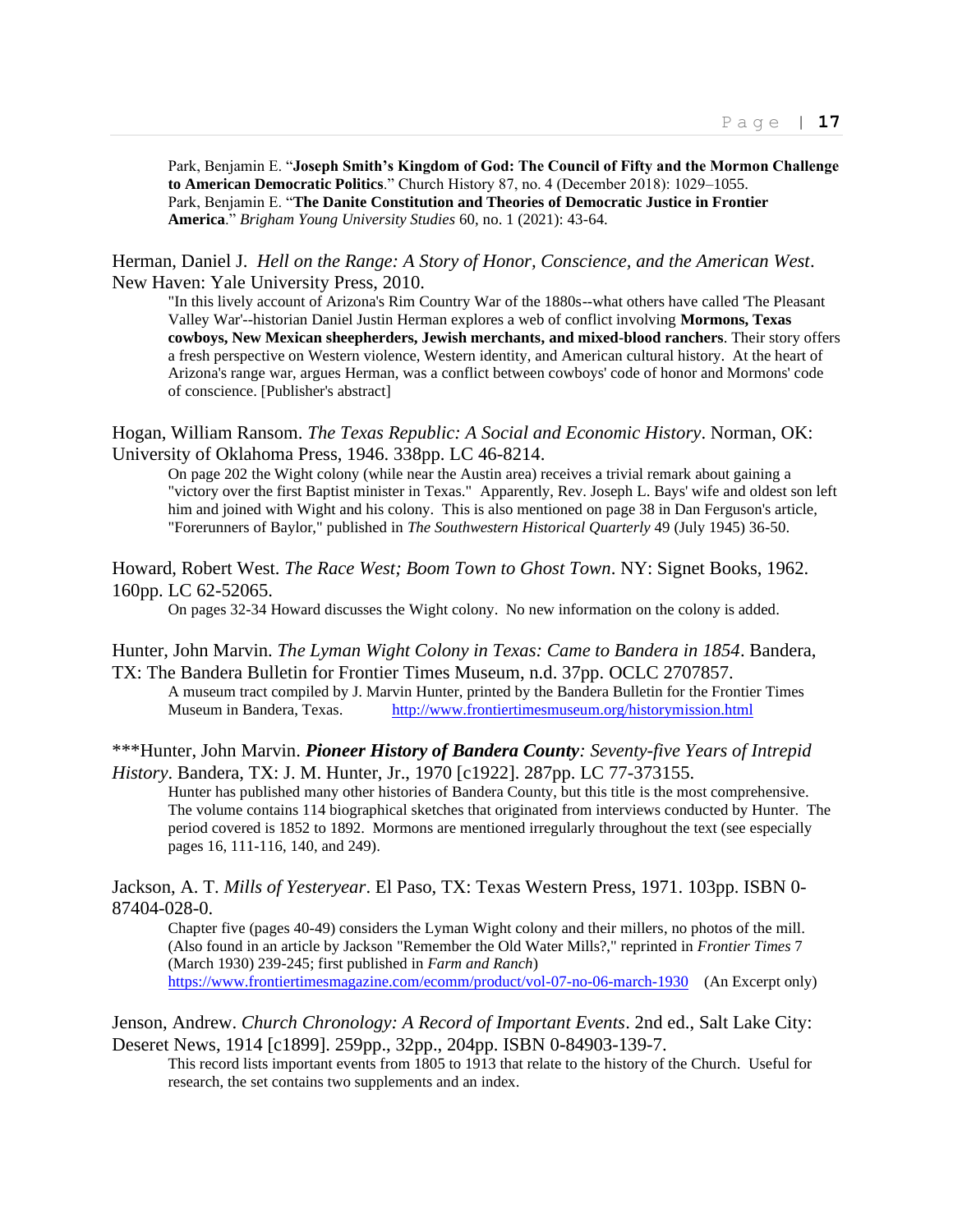<https://contentdm.lib.byu.edu/digital/collection/BYUIBooks/id/1067/> <https://archive.org/details/churchchronology00jensrich>

Jenson, Andrew. *Encyclopedic History of the Church of Jesus Christ of Latter-day Saints*. Salt Lake City: Deseret News Publishing Co., 1941. 976pp. LC 41-8948.

This volume contains detailed information drawn from the manuscript histories of wards, branches, stakes, missions, and mission conferences that are on file in the LDS Church Archives from 1830 to 1930. It also gives an alphabetical listing and encyclopedic treatment of geographic units within the Church and of institutions that are a part of Mormon, Utah, and Western history. Texas is considered on pages 869-870, and the Wightites (Wight's colony) are listed on pages 950-951. <https://contentdm.lib.byu.edu/digital/collection/BYUIBooks/id/2694/> [https://archive.org/details/in.ernet.dli.2015.178083/2015.178083.Encyclopedic-History-Of-The-Church-Of-](https://archive.org/details/in.ernet.dli.2015.178083/2015.178083.Encyclopedic-History-Of-The-Church-Of-Jesus-Christ-Of-Latter-Day-Saints?view=theater)[Jesus-Christ-Of-Latter-Day-Saints?view=theater](https://archive.org/details/in.ernet.dli.2015.178083/2015.178083.Encyclopedic-History-Of-The-Church-Of-Jesus-Christ-Of-Latter-Day-Saints?view=theater)

Jenson, Andrew. *Latter-day Saint Biographical Encyclopedia*.

4 vols. Salt Lake City: Deseret News, 1901, 1914, 1920, 1936. LC 26-1583 (reprinted in 1971 by Western Epics, 254 South Main, Salt Lake City, UT., OCLC 928985).

These four volumes chronologically encompass the period 1800 to 1930 and contain 15,000 biographical sketches in essay form. Considered a standard text in this field, inspirational in style. (See volume one, pages 93-96, for Lyman Wight.)

<https://archive.org/details/latterdaysaintbi02jens>

[https://contentdm.lib.byu.edu/digital/search/collection/BYUIBooks/searchterm/Latter-](https://contentdm.lib.byu.edu/digital/search/collection/BYUIBooks/searchterm/Latter-Day%20Saint%20Biographical%20Encyclopedia/field/all/mode/all/)[Day%20Saint%20Biographical%20Encyclopedia/field/all/mode/all/](https://contentdm.lib.byu.edu/digital/search/collection/BYUIBooks/searchterm/Latter-Day%20Saint%20Biographical%20Encyclopedia/field/all/mode/all/)

#### \*\*\*Johnson, Melvin C. *Polygamy on the Pedernales: Lyman Wight's Mormon Villages in*

*Antebellum Texas***.** Logan, UT: Utah State University Press, 2006. 231pp. ISBN: 0874216281. **This is the only book length treatment on this subject-- deals with the Wight group, their travels, mill building and life in Texas –** unfortunately, the author does not give the Wisconsin Pineries (1841- 1845) their proper due in that this is where his colony was formed and had history together before the trek to Texas; he also missed Michael Scott Van Wagenen's book. [https://digitalcommons.usu.edu/cgi/viewcontent.cgi?article=1042&context=usupress\\_pubs](https://digitalcommons.usu.edu/cgi/viewcontent.cgi?article=1042&context=usupress_pubs)

<http://citeseerx.ist.psu.edu/viewdoc/download?doi=10.1.1.471.2577&rep=rep1&type=pdf>

*Journal of History***. 18 vols.** Lamoni, IA: Board of Publication of the Reorganized Church of Jesus Christ of Latter Day Saints, 1908-1925. LC 10-21977.

Published quarterly from 1908-1925, **volume two** includes a history of "Lyman Wight," pages 787-791, as well as an article on the "Succession in the Presidency," on pages 3-14, along with an article on "George Miller", from page 225-232; **volume nine** contains the "**Autobiography of Levi Lamoni Wight**," pages 258-288, 422-445; **volume ten** has an article by Heman C. Smith on the "Pioneer Trails Across Iowa," pages 47-59, and the "Autobiography of Elder Romanan Wight," (which is really a short biography written by his daughter-in-law, Mable Wight) pages 479-80, and 488). <http://www.latterdaytruth.org/pdf/100002.pdf>

<http://www.latterdaytruth.org/pdf/100009.pdf>

<http://www.latterdaytruth.org/pdf/100010.pdf>

King, Dick. *Ghost Towns of Texas*. San Antonio, TX: Naylor Co., 1953. 140pp. LC 53-11441. Within this small publication the author considers **the Mormon settlements of Zodiac and Kelsey**. Unfortunately, the volume contains no photographs of these two communities.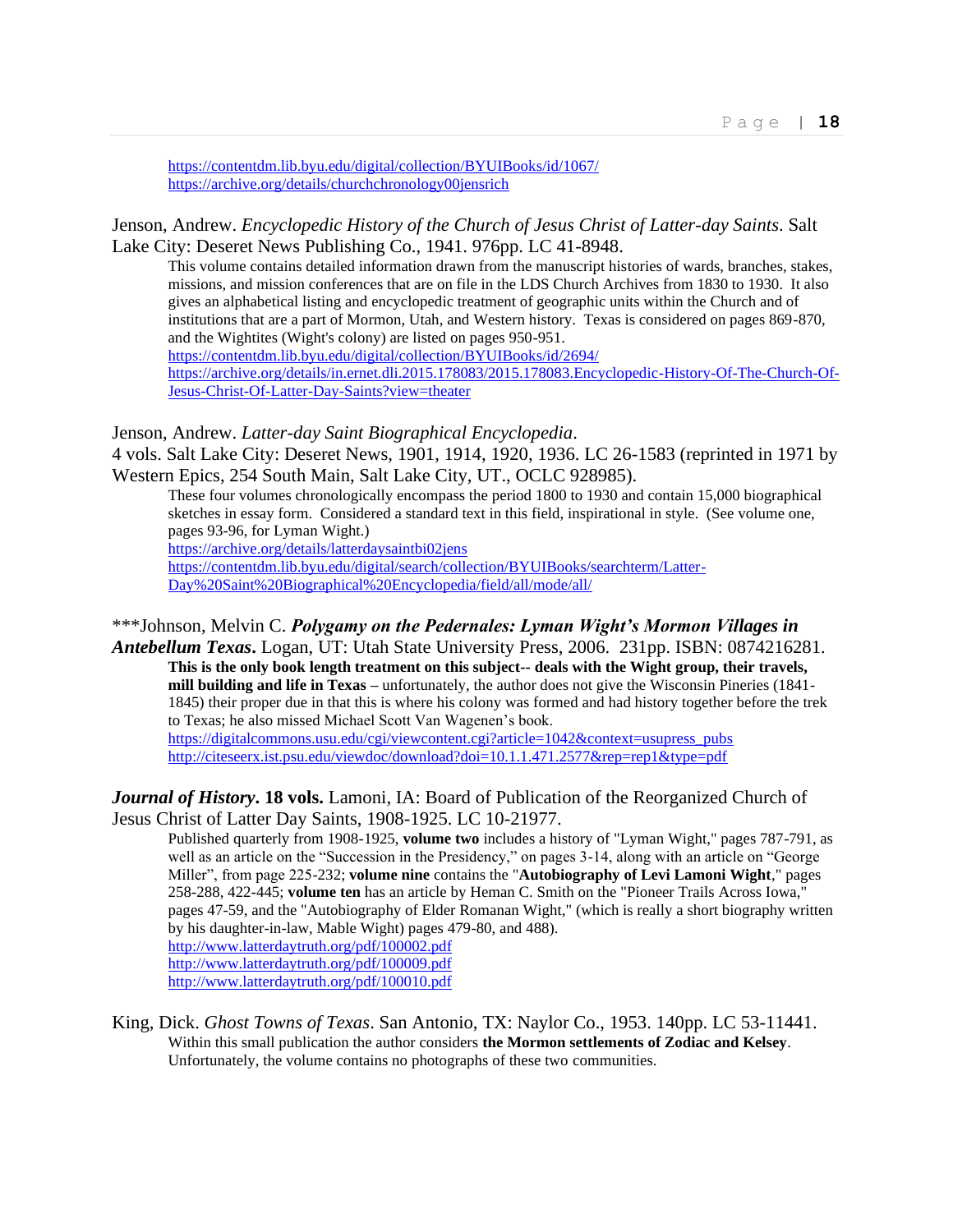King, Irene Marschall. *John O. Meusebach: German Colonizer in Texas*. Austin: University of Texas Press, 1967. 192pp., ISBN: 0292736568 (See also: University of Texas Press, 1987, 222 pages, ISBN: 0292740190; Kindle: University of Texas Press, 2014)

Pages 108, 125 and 152 discuss the Lyman Wight colonists as millers and farmers in their relationship to the German immigrants living in Fredericksburg. **Meusebach welcomed the Mormons and their "technical skill in the building and operation of a sawmill, as well as of a gristmill**, [it] was a useful addition to this pioneer region."

Kuehne, Reverend Cyril Matthew. *Ripples from Medina Lake*. San Antonio: Naylor Co., 1966. 83pp. LC 66-17876.

This volume illustrates the construction of the **Medina dam which now covers the Wight settlement of Mountain Valley**--now popularly referred to as "Mormon Camp." With dozens of photographs, gives a very brief history of the areas and counties surrounding the lake – Lyman Wight and colony are mentioned on pages 11-13.

Loyd, Doyal T. *A History of Upshur County, Texas*. Gilmer, TX: Gilmer Mirror, 1966. 136pp. LC 66-28983.

A well-illustrated, but non-documented publication about the history of Upshur County. A few paragraphs on the history of the Mormon colony of **Kelsey** may be found on pages 34-5, and 94.

Lucas, Mattie Davis, and Mita Holsapple Hall. *A History of Grayson County, Texas*. Sherman, TX: Scruggs Printing Co., 1936. 209pp. OCLC 6703289.

On page 61 of the text, Lyman Wight's colony is mentioned as arriving at Preston in November of 1845. **Spending the winter at "old Fort Johnston," and camping "in a beautiful grove near present day Dorchester, which is still called Mormon Grove."**

As an addendum to Lucas' work, Graham Landrum and Allan Smith wrote *Grayson County: An Illustrated History of Grayson County, Texas,* Fort Worth, TX: Historical Publishers, 1967 [c1960], 195pp. The text does not mention the Wight colony spending the winter there--but it does correct the misnomer and/or misspelling of what should be "Fort Johnson," which was built by the troops under the command of Col. William G. Cooke, in 1840, for the defense of the military road from Red River to Austin. Some other works have also mistakenly called Wight's winter camp "Georgetown," or "Fort Georgetown." Georgetown was the name of the settlement in the vicinity of Fort Johnson.

McGavin, Elmer Cecil. *The Mormon Pioneers*. Salt Lake City: Stevens & Wallis, 1947. 234pp. LC 49-2009.

This volume contains a very brief mention of the Wight colony on pages 9-11, and 19-20. No new information on the colony is added.

Miller, George. *Correspondence of Bishop George Miller with the Northern Islander, From his First Acquaintance with Mormonism up to Near the Close of his Life. Written by Himself in the Year 1855*. Privately published, Burlington, WI: Wingfield Watson, 1916. 50pp. (Reprinted by the Wingfield Grandchildren, 1977). (Located at the LDS Church Archives, LDS Church Historical Department, Salt Lake City, and Library & Archives, Reorganized Church of Jesus Christ of Latter Day Saints, Independence, MO)

A series of letters dated from June 22, 1855 - August 10, 1855....page 40 contains a good description of early **Texas**; pages 41-45 he criticizes **Lyman Wight** and life in his **colony**; and pages 20-21 and 24 discuss the **Texas "treaty" and migration**.

<https://babel.hathitrust.org/cgi/pt?id=mdp.39015071479573&view=1up&seq=1>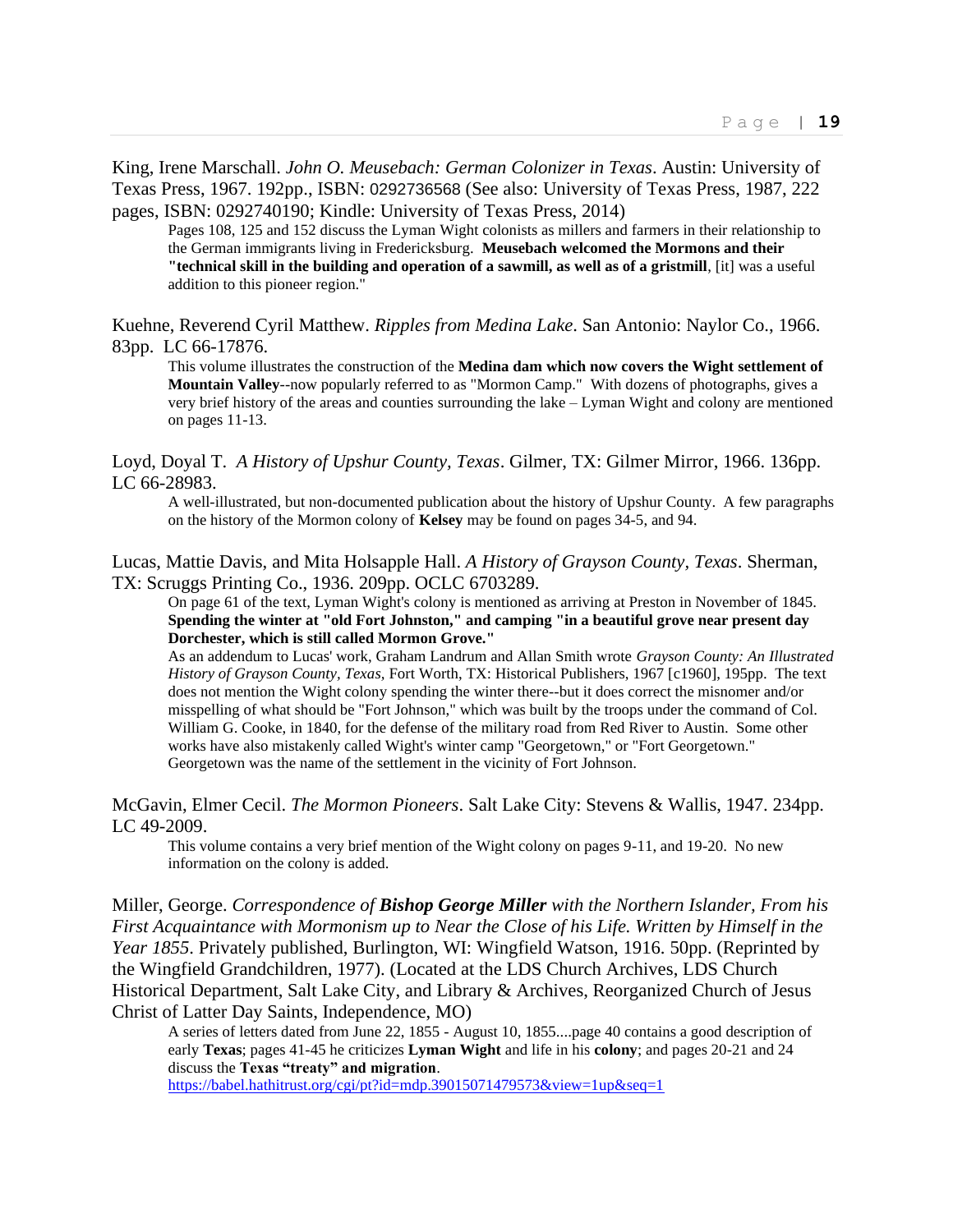<https://www.josephsmithpapers.org/person/george-miller> [https://www.amazon.com/Correspondence-Northern-islander-acquaintance-](https://www.amazon.com/Correspondence-Northern-islander-acquaintance-Mormonism/dp/B003QTD5WW/ref=sr_1_1?dchild=1&keywords=Correspondence+of+Bishop+George+Miller+with+the+Northern+islander&qid=1617543622&sr=8-1)[Mormonism/dp/B003QTD5WW/ref=sr\\_1\\_1?dchild=1&keywords=Correspondence+of+Bishop+George+](https://www.amazon.com/Correspondence-Northern-islander-acquaintance-Mormonism/dp/B003QTD5WW/ref=sr_1_1?dchild=1&keywords=Correspondence+of+Bishop+George+Miller+with+the+Northern+islander&qid=1617543622&sr=8-1) [Miller+with+the+Northern+islander&qid=1617543622&sr=8-1](https://www.amazon.com/Correspondence-Northern-islander-acquaintance-Mormonism/dp/B003QTD5WW/ref=sr_1_1?dchild=1&keywords=Correspondence+of+Bishop+George+Miller+with+the+Northern+islander&qid=1617543622&sr=8-1)

## Miller, Lewis B. *Saddles and Lariats: The Largely True Story of the Bar-Circle Outfit, and of Their Attempt to take a big Drove of Longhorns from Texas to California, in the Days When the Gold Fever Raged*. Boston: Dana Estes & Co. Publishers, 1909. 285pp. LC 12-23928.

The volume tells the "largely true" account of three Californians who made a gold strike, came to Texas and bought 2,500 head of cattle to sell in California. Starting on page 12 (12-24, 33-34, 51-57, etc.) **a slave owning Mormon family named Adams'** is introduced and mentioned throughout the account. According to the story the family originally emigrated from Tennessee and now lived near Waco, close to the Brazos River during the 1840's and 50's. The family was converted to Mormonism by some travelling missionaries (Preston Thomas?) in Texas in 1853 and began their trek to Utah in 1854.

Neighbors, Kenneth F. *Robert Simpson Neighbors and the Texas Frontier, 1836-1859*. Waco, TX: Texian Press, 1975.

He was the Indian agent during this time – Wight had many issues with him; the colony lost a lot of livestock to the marauding tribes as well as property and buildings. (I believe this forewarns what the "buffer-state" would have been like?!)

Penniger, Robert. *Fredericksburg, Texas - the First Fifty Years*. Translated by Charles L. Wisseman. Fredericksburg, TX: Fredericksburg Publishing Co., 1971. 122pp. LC 70-25052. The volume was originally titled Fest-Ausgabe zum 50-jaehrigen Jubilaeum der Gruendung der Stadt Friedrichsburg and was published in Fredericksburg in 1896. It gives a current historical account of the first fifty years in the German settlement of Fredericksburg--the Wight colony is mentioned on pages 45- 46, 83 and 108-109.

Portie, Arlen Williamson. *The Log Church, 1901-1914: Williamson Settlement, Orange County, Texas*. Vidor, TX: Vidor Vidorian Press, n.d. n.p.

A privately printed pamphlet that is richly illustrated and written by a descendant of **William Williamson**. The work gives a history of the Williamson family, the settlement and their involvement with the LDS Church.

Quinn, D. Michael. The Mormon Hierarchy: Origins of Power. Salt lake City, UT: Signature Books, 1994.

Much information about the leadership within the Church, the **Council of Fifty** and its members; lots of biographical information about Wight and the Texas negotiations; a short biography of Wight can be found on pages 198-203; and a listing of members of the Council of Fifty from 1844-1845 (appendix 5) can be found on pages 521-531.

Ray, Worth S. *Austin Colony Pioneers: Including History of Bastrop, Fayette, Grimes, Montgomery, and Washington Counties, Texas and their Earliest Settlers*. Privately published by author, 1949. 378pp.

Gives slight mention to Lyman Wight and his colony on pages 320-322.

*\*\*\*The Reminiscences and Civil War Letters of Levi Lamoni Wight: Life in a Mormon Splinter Colony on the Texas Frontier,* ed. Davis Bitton. Salt Lake City: University of Utah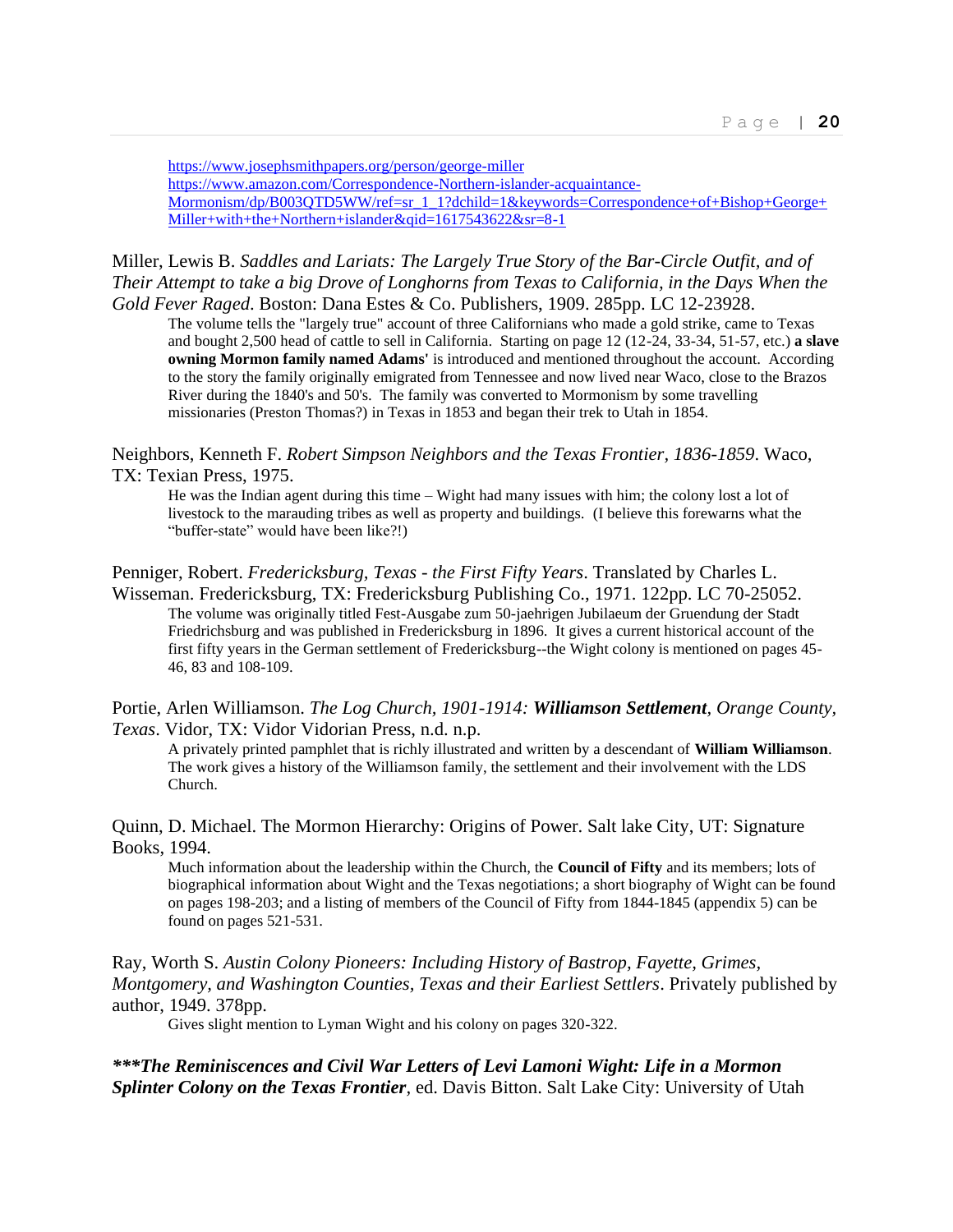#### Press, 1970. 191pp. ISBN 0-87480-060-9.

Levi (1836-1918) was the fifth child of Lyman Wight. The first part of the text was probably written for his children and grandchildren in 1907. The second section of the book contains the letters written by both Levi and his wife Sophia, during the Civil War years. (The original manuscripts and letters that Davis edited may be found at the Briscoe Center for American History, at The University of Texas at Austin). There is an autobiography of Levi contained in the *Journal of History* of the Reorganized Church of Jesus Christ of Latter Day Saints (vol. 9). This was a solicited biography written in 1902 and 1909, for the benefit of the younger members of the RLDS (now Community of Christ) Church. **The reminiscences add more body and information to his life, times and thoughts than the autobiography**. <http://www.latterdaytruth.org/pdf/100009.pdf>

Roberts, B.H. *A Comprehensive History of the Church of Jesus Christ of Latter-day Saints: Century I*. 6 vols. Salt Lake City: LDS Church 1930. ISBN 0842504826 [Available ebook, kindle, CD ROM and paperback]

The six-volume Comprehensive History of the Church of Jesus Christ of Latter-day Saints originally began as a series of monthly articles written by B.H. Roberts from 1909 to 1915 for the *Americana* magazine. The articles were updated and put into book form for publishing in 1930 in commemoration of the church's Centennial Celebration. The volumes discuss in detail many of the developments and events throughout the first years of Mormon History (1830-1930).

[https://onlinebooks.library.upenn.edu/webbin/book/lookupname?key=Roberts%2C%20B%2E%20H%2E%](https://onlinebooks.library.upenn.edu/webbin/book/lookupname?key=Roberts%2C%20B%2E%20H%2E%20%28Brigham%20Henry%29%2C%201857%2D1933) [20%28Brigham%20Henry%29%2C%201857%2D1933](https://onlinebooks.library.upenn.edu/webbin/book/lookupname?key=Roberts%2C%20B%2E%20H%2E%20%28Brigham%20Henry%29%2C%201857%2D1933)

Roemer, Ferdinand Dr. *Texas, with Particular Reference to German Immigration and the Physical Appearance of the Country*. Translated from the German by Oswald Mueller. San Antonio, TX: Standard Printing Co., 1935. 301pp. LC 86-129303.

This volume (which is popularly cited as Roemer's Texas) is based on the observations and experiences of Ferdinand Roemer during his stay in Texas from December 1845 to April 1847. The Wight colony is mentioned on pages 213-14 when (on November 11th, 1846) they called on Herr von Meusebach to ask permission to settle a company of forty-six families on the land grant of the Verein colony. **Gives detail to how the Mormons helped the German's colonists and their influence on their material culture**.

Sanford, Albert Hart and H. J. Hirshheimer. *A History of La Crosse, Wisconsin 1841-1900*. La Crosse, WI: La Crosse County Historical Society, 1951.

Has a short history of the Mormons at their pinery and their village.

Scarbrough, Clara Stearns. *Land of Good Water, Takachue Pouetsu: A Williamson County, Texas, History*. rev. ed. Georgetown, TX: Williamson County Sun Publishers, 1976 [c1973]. 530pp. LC 73-89552.

Williamson County lies just north of Austin, touches the east line of Burnet County, and is several counties north and east of Bandera County. On page 39, Scarbrough relates that "eighteen Tonkawas trained in leatherwork and saddlemaking were apprenticed to a group of Mormons in central Texas in the midnineteenth century and eventually moved with the Mormons to the northwest, where they were absorbed into the population."

Schlitz, Marilyn J. *Reflections on Medina Lake: 1912-1987*. San Antonio: Quadrangle Press, 1987. 183pp. OCLC 17700979.

This volume describes the **Medina Lake which now covers the Wight settlement of Mountain Valley**- now popularly referred to as "Mormon Camp." The colony and its members are mentioned on pages 6-9, 48, and 72. No new information about the colony is added.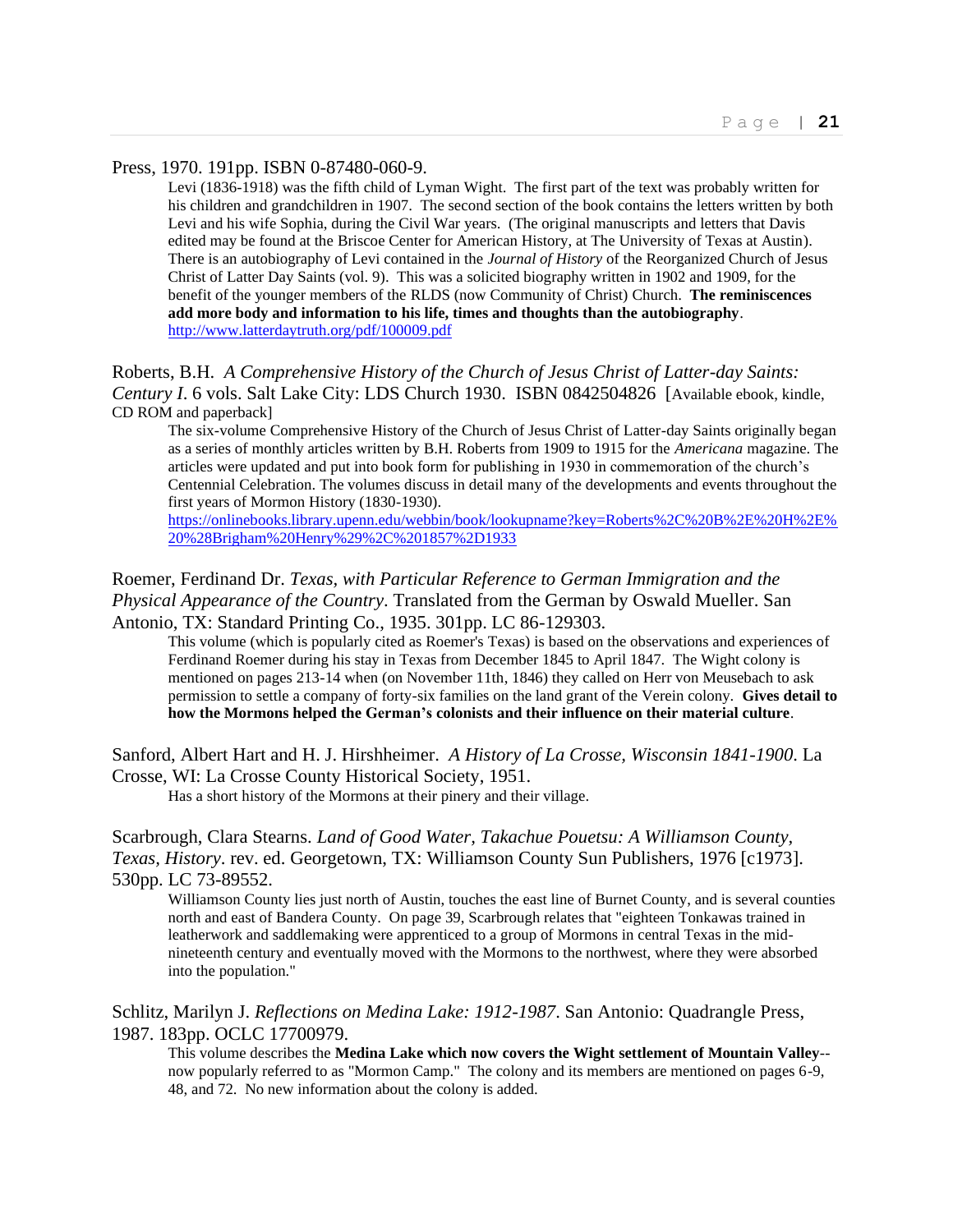#### Smith, Joseph and (ed.) Scott H. Faulring. *An American Prophet's Record: the Diaries and Journals of Joseph Smith*. Salt Lake City, UT: Signature Books, 1989.

The editor gives an unexpurgated edition of Joseph Smith's personal diaries and journals from 1832-1844. If you do not feel like waiting-through the huge online set of documents from the Joseph Smith Papers Project, then this one volume diary may appeal to you.

#### Smith, Joseph, and B. H. Roberts. 1980. *History of the Church of Jesus Christ of Latter-Day Saints*. Salt Lake City, UT: Deseret Book Co. ISBN 0875794866.

First published under the title **History of the Church** of Jesus Christ of Latter-day Saints; nicknamed (Documentary History of the Church or **DHC**) is a semi-official history of the early Latter-Day Saint movement during the lifetime of founder Joseph Smith. It is largely composed of Smith's writings and interpretations and editorial comments by Smith's secretaries, scribes, and after Smith's death (1844), historians of the Church. The history was written between 1839 and 1856. Part of it was published in Times and Seasons and other church periodicals, it was later published in its entirety with extensive annotations and edits by B. H. Roberts as part of a seven-volume series beginning in 1902 as History of the Church of Jesus Christ of Latter-day Saints. Use the index (volume #7) to find the many references on Lyman Wight and Texas. See article: Jesse, Dean C. "The Reliability of Joseph Smith's History." *Journal of Mormon History* 13 (1976): 23-46.

<https://byustudies.byu.edu/history-of-the-church> [https://www.cumorah.com/index.php?target=etext\\_lib](https://www.cumorah.com/index.php?target=etext_lib)

\*\*\*Smithwick, Noah. *The Evolution of a State, or Recollections of old Texas Days***.** 

Independently published, 2016, 258 pages, ISBN: 1519094698.

**This is one of the best works to read on life in early Texas**. Smithwick's work is one of the most anecdotal of all early Texas memoirs. Smithwick came to Texas in 1827 at the age of 19. He became a blacksmith and later joined the army that fought in the Texas Revolution. In 1860 he moved to California where in the last two years of his life, while almost totally blind, dictated these memoirs to his daughter. For a detailed account of Lyman Wight and his colony while residing on Hamilton Creek (the famed Mormon Mill site) see pages 235-36, 299-309, and 319-22).

Sowell, A. J. *Early Settlers and Indian Fighters of Southwest Texas.* Austin: Ben C. Jones & Co., 1900. 844pp. (reprinted with an index in Austin: State House Press, 1986. 861pp.; Independently published 2019, 658 pages, ISBN: 1086947134; Kindle: Oakum Printing, 2019)

This volume contains 132 biographical sketches of rangers and pioneers who helped in the settling of the Texas frontier. Within Jack Huffman's vignette (pages 828-834) is a description of a group of men fighting Indians. One of these men is identified as **a Mormon named Chipman**. This probably refers to **Ezra Alpheus Chipman**, who was one of the colonists in Lyman Wight's group. See also pages 524, 639, and 743-44.

Strubberg, Friedrich Armand and James C. Kearney (Translator). Friedrichsburg: A Novel, Colony of the German Furstenverein. (Jack and Doris Smothers Series in Texas History, Life, and Culture) University of Texas Press; Translation edition, 2012, 312 pages, ISBN: 0292737696.

Chapters five and seven detail the Mormons and their activities. See the notes for chapter five for a brief history of the colony and chapter seven detail a visit to the colony and Lyman Wight which the author calls Mr. Grey – for some unknown reason.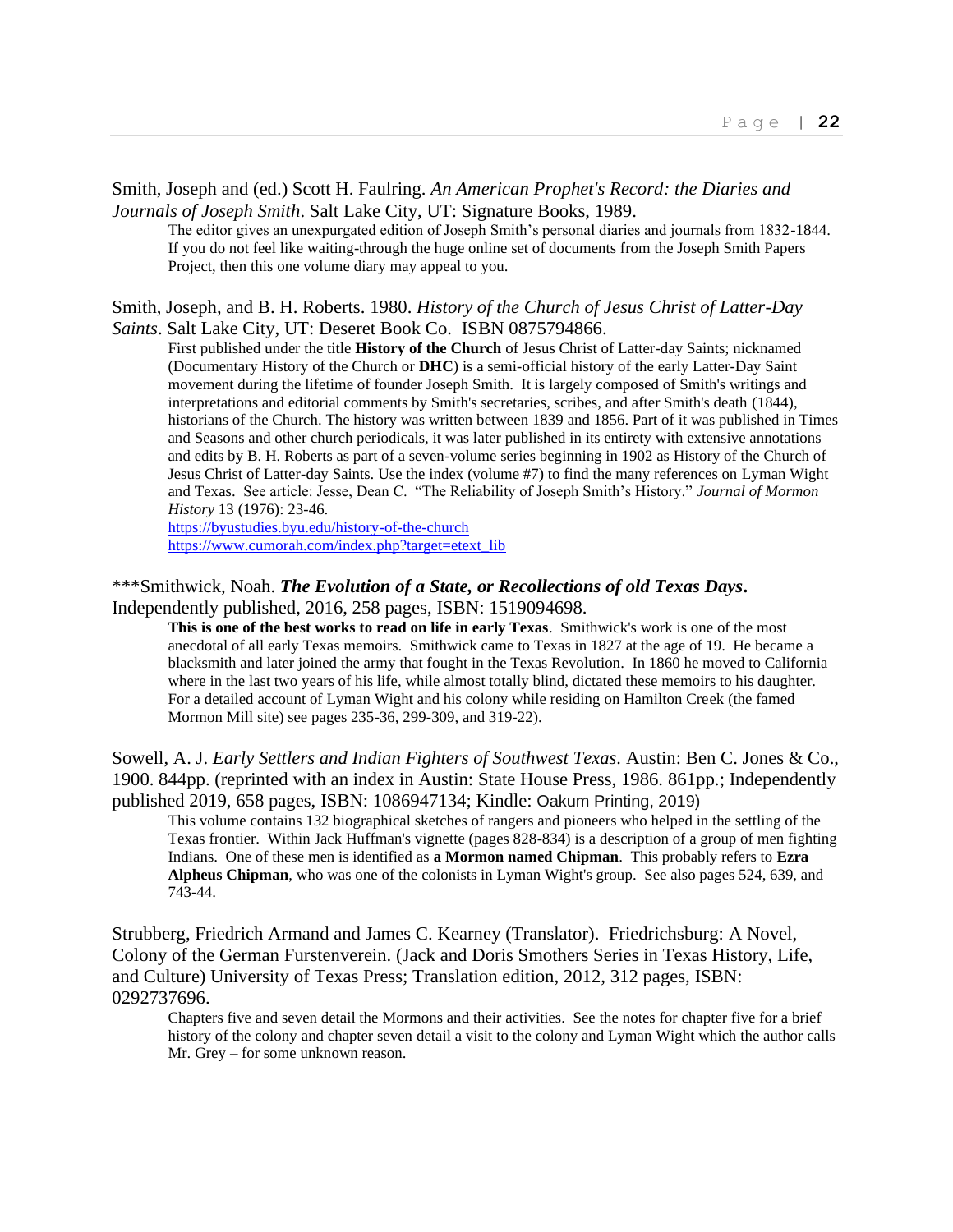Sutherland, Mary A. *The Story of Corpus Christi*. Houston, TX: Rein & Sons Company, 1916. 146pp.

On pages 16-17 the author relates a story about a pair of Mormon missionaries that traveled through the area (in 1855 or thereabouts) and for a short time held regular meetings in a warehouse on the waterfront. Because "amusement was scarce the men [in the community] attended regularly." The missionaries (was this Preston Thomas ?) were compelled out of the town of **Corpus Christi** by the wives of the attending men.

This same story is somewhat enlarged by Coleman McCampbell in his book *Texas Seaport: The Story of the Growth of Corpus Christi and the Coastal Bend Area*, (which is a revised and enlarged edition of his *Saga of a Frontier Seaport* [1934] NY: Exposition Press, 1952, 305pp., see pages 43-44 and 252).

Syers, William Edward*. Off the Beaten Trail*. Waco, TX: Texian Press, 1971. 493pp. LC 70- 182109.

This is a fun and easy reading volume (written by a newspaper columnist) that began back in 1963 as a three-volume paperback set. The set was revised and compiled into one volume in 1971. The "Mormons of Zodiac" are on pages 280-283 of the one volume edition: and on pages 130-132 (under a different title) in volume one of the original paperback set. The chapter on Wight's community at Zodiac is very brief, but descriptive.

Taylor, Lonn and Warren, David B. *Texas Furniture: The Cabinetmakers and Their Work, 1840- 1880*. Austin: University of Texas Press, 1975. 387pp.

Page 34 mentions the Zodiac community with their cabinetmakers and water-powered lathe.

*Texas Indian Papers*. 4 vols, ed. Dorman H. Winfrey, [et al.], Austin: Texas State Library, 1959- 1961. LC 59-63649. (Also republished as *Texas Indian Papers of Texas and the Southwest, 1825-1916*, ed. Dorman H. Winfrey and James M. Day, 5 vols., Austin: The Pemberton Press,

1966; this petition is also reprinted in *The Bandera County Historian* 15 (Fall 1993) 3.) Volume three (pp. 241-242) contains a petition dated September 21, 1855, from the citizens of Bandera to the governor of Texas, Elisha M. Pease (1853-1857). Within the petition the citizens ask for protection from the Indian raids. **The petition is signed by Lyman Wight and others from his colony**.

*Texas Myths*. Ed. Robert F. O'Connor. College Station: Texas A & M University Press (for the Texas Committee for the Humanities), 1986. 248pp. ISBN 0-89096-264-2.

In the chapter by C. W. Smith entitled "Changing Visions of the Good Life," he briefly mentions (on page 196) the Mormon colony of Zodiac as one of many attempts at communal life in early Texas history.

Tiling, Moritz Philipp Georg. *History of the German Element in Texas From 1820-1850, and Historical Sketches of the German Texas Singers' League and Houston Turnverein From 1853- 1913*. Franklin Classics, 2018, 238 pages, ISBN: 0342632485.

Excellent information about the area and its new emigrants that the Wight colony interacted with.

Upshur County Sesquicentennial Committee*. Upshur County, Texas: A Sesquicentennial History*. Upshur County Sesquicentennial Committee, 1996, 376 pages.

A history of families in Upshur County compiled by the Sesquicentennial Committee, Gilmer, Texas covering 1846-1996. With name index.

\*\*\*Van Wagenen, Michael Scott. *The Texas Republic and the Mormon Kingdom of God*.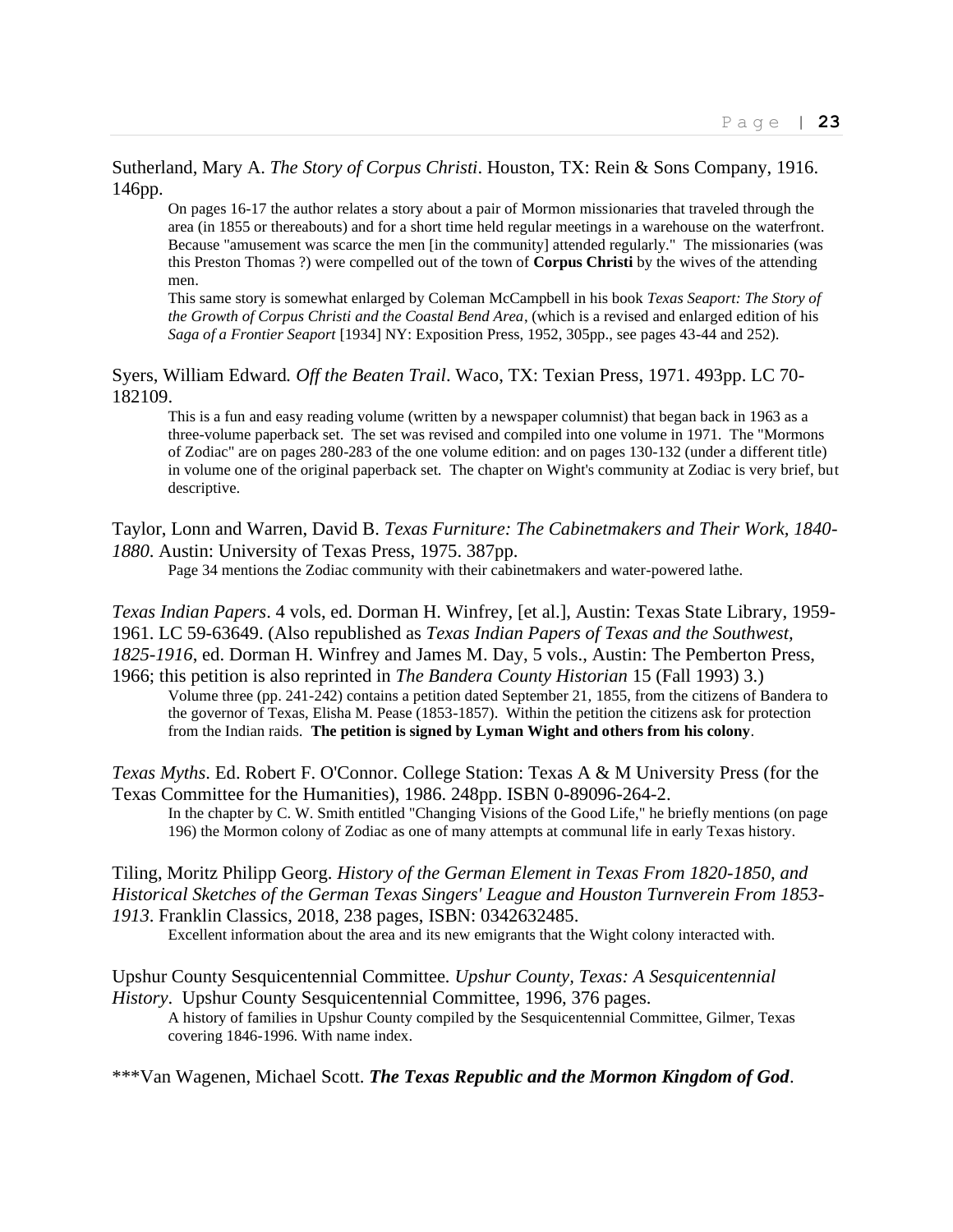## College Station, TX: Texas A & M; Texas A & M University Press, 2002, 136 pages, ISBN: 1585441848.

Joseph Smith's interest in Texas coincided with the strategic goal of Sam Houston, to create a buffer zone between the areas of Anglo settlement and Mexico. History has until now hidden how close the ambitions of these two men came to carving out a Mormon State in the Republic of Texas.

According to Mormon records, Houston agreed to sell (if the Texas Congress would agree) Smith a disputed strip of land between the Nueces River and the Rio Grande. Before the Mormon leader could take further action, he was murdered. In the leadership succession crisis that ensued, the negotiations were abandoned. Yet, the secret negotiations cannot be seen as a total failure. Houston remained a friend to the Mormons throughout his political career and was later instrumental in ending the Utah War of 1857–58. [Goodreads]

As an addendum to this forgotten part of history see: Lyman, Edward Leo. "Larger than Texas: Proposals to Combine California and Mormon Deseret as One State." *California History* 80, no. 1 (2001): 18–33.

Van Wagoner, Richard S. *Mormon Polygamy: A History*. 2nd ed. Salt Lake City: UT, Signature Book, 1989.

An excellent one-volume treatment of the subject – Wight and his sons were polygamist's.

## **\*\*\*Wight, Lyman.** *An Address By Way of an Abridged Account and Journal of My Life from February 1844 up to April 1848*. Austin: 1848. 16pp. (reprinted Salt Lake City, UT: Wight Trust Publishers, [P.O. Box 165, Jameson, MO.] 1989, 28pp., ISBN 0259555002).

This missionary and recruiting pamphlet was **written and privately published by Wight** to explain his feelings and "call" to Texas. Wight also describes the success of his colony after their first three years, along with the country of Texas. (This pamphlet is supplementarily recapitulated in Bitton's article, pages 14-19.)

<http://www.latterdaytruth.org/pdf/100701.pdf> [https://archive.org/stream/addressbywayofab00salt/addressbywayofab00salt\\_djvu.txt](https://archive.org/stream/addressbywayofab00salt/addressbywayofab00salt_djvu.txt)

## \*\*\*Wight, Jermy Benton. *The Wild Ram of the Mountain: The Story of Lyman Wight*. Bedford, WY (Privately printed by the author) 1996. 521pp. ISBN: 0965116379.

A biographical family history written by a descendant of Wight. The history and research are fairly accurate and detailed, it is the stretching of the story and the conclusions that a historian will find frustrating. The author missed several items and photographs for his work, a professional editor and seasoned book publisher would have done wonders for the volume, but the writing is pleasant. Appendix one adds **a listing of the colony members** from the pinery who went south with Wight (this information comes mostly from T. R. Turk's paper.) Also included with the book is Wight's, *An Address by Way of an Abridged Account and Journal of My Life from February 1844 up to April 1848*. Has **many family photos** that you cannot find anywhere else.

#### Williams, R. H. *With the Border Ruffians: Memories of the Far West, 1852-1868, e*d. E. W. Williams. London: Hazell, Watson and Viney, LD., 1907. 478pp. LC 08-12130.

Pages 164-165 mentions the "old Mormon settlement where there were several solid stone houses" built near the Medina River. A Confederate military company (in March of 1861) used these houses for muster and shelter one night when a "keen, cold norther" was blowing.

## Woods, Fred E. *Finding Refuge in El Paso: the 1912 Mormon Exodus from Mexico*. Springville, UT: Cedar Fort Inc., 2012, 332 pages, ISBN: 146211153X.

Covers the 1912 Mormon exodus from Mexico during the height of the Mexican Revolution of the 1910's; approximately 4,500 colonists, many of whom had lived in Mexico since 1885, had to leave their homes,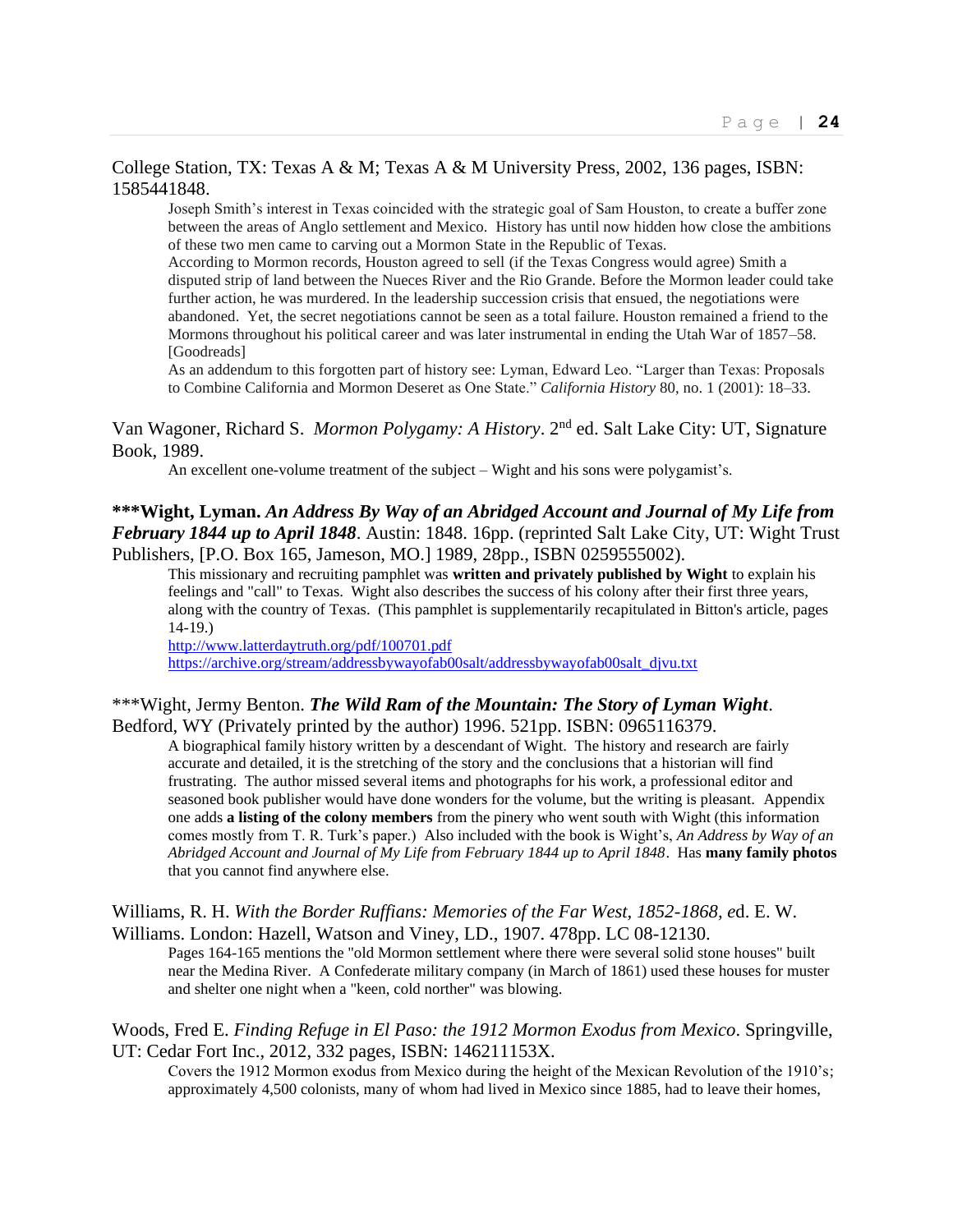farms, livestock and personal property behind. A retelling of this episode of Mormon History can be found in the author's article: "Finding Refuge in El Paso: Commemorating the July 1912 Mormon Exodus from Mexico." *Mormon Historical Studies* 13 nos. 1-2, (Spring/Fall 2012): 230-237. [https://ensignpeakfoundation.org/wp-content/uploads/2013/07/Finding-Refuge-in-El-Paso-](https://ensignpeakfoundation.org/wp-content/uploads/2013/07/Finding-Refuge-in-El-Paso-Commemorating-the-July-1912-Mormon-Exodus-from-Mexico.pdf)[Commemorating-the-July-1912-Mormon-Exodus-from-Mexico.pdf](https://ensignpeakfoundation.org/wp-content/uploads/2013/07/Finding-Refuge-in-El-Paso-Commemorating-the-July-1912-Mormon-Exodus-from-Mexico.pdf) <https://latterdaysaintmag.com/article-1-11596/> <https://www.thechurchnews.com/archives/2012-08-04/finding-refuge-in-el-paso-50490>

Zelade, Richard. *Lone Star Travel Guide to the Texas Hill Country*. Taylor Trade Publishing, 2011, 392 pages, ISBN: 1589796098; also, Kindle edition; and downloadable from the web).

The book has an outstanding chapter on the Mormon Trails, pages 153-244, has all the details maps and pictures you could want – an excellent job by the author! [https://downloads2020.com/ebook.html?pid=6&offer\\_id=397&ref\\_id=3f92421d02fd651b951f9fb6b8699T](https://downloads2020.com/ebook.html?pid=6&offer_id=397&ref_id=3f92421d02fd651b951f9fb6b8699TMN_d3178de1_3f0e4cf5&sub1=1051&keyword=Lone%20Star%20Travel%20Guide%20To%20The%20Texas%20Hill%20Country&sub8=Lone%20Star%20Travel%20Guide%20To%20The%20Texas%20Hill%20Country&m=Lone%20Star%20Travel%20Guide%20To%20The%20Texas%20Hill%20Country) [MN\\_d3178de1\\_3f0e4cf5&sub1=1051&keyword=Lone%20Star%20Travel%20Guide%20To%20The%20T](https://downloads2020.com/ebook.html?pid=6&offer_id=397&ref_id=3f92421d02fd651b951f9fb6b8699TMN_d3178de1_3f0e4cf5&sub1=1051&keyword=Lone%20Star%20Travel%20Guide%20To%20The%20Texas%20Hill%20Country&sub8=Lone%20Star%20Travel%20Guide%20To%20The%20Texas%20Hill%20Country&m=Lone%20Star%20Travel%20Guide%20To%20The%20Texas%20Hill%20Country) [exas%20Hill%20Country&sub8=Lone%20Star%20Travel%20Guide%20To%20The%20Texas%20Hill%2](https://downloads2020.com/ebook.html?pid=6&offer_id=397&ref_id=3f92421d02fd651b951f9fb6b8699TMN_d3178de1_3f0e4cf5&sub1=1051&keyword=Lone%20Star%20Travel%20Guide%20To%20The%20Texas%20Hill%20Country&sub8=Lone%20Star%20Travel%20Guide%20To%20The%20Texas%20Hill%20Country&m=Lone%20Star%20Travel%20Guide%20To%20The%20Texas%20Hill%20Country) [0Country&m=Lone%20Star%20Travel%20Guide%20To%20The%20Texas%20Hill%20Country](https://downloads2020.com/ebook.html?pid=6&offer_id=397&ref_id=3f92421d02fd651b951f9fb6b8699TMN_d3178de1_3f0e4cf5&sub1=1051&keyword=Lone%20Star%20Travel%20Guide%20To%20The%20Texas%20Hill%20Country&sub8=Lone%20Star%20Travel%20Guide%20To%20The%20Texas%20Hill%20Country&m=Lone%20Star%20Travel%20Guide%20To%20The%20Texas%20Hill%20Country)

## **NEWSPAPER ARTICLES:**

"1902: Fire Seals Fate." *The Highlander* [Marble Falls, TX], October 22, 1987 [Centennial Issue], 20. No ILL

Blair, S. M. "Correspondence." *St. Louis Luminary*, May 19, 1855, 102. Blair tells of his missionary experiences in Texas and reports the progress of his emigration company from Texas to Utah.

Breazeale, George. **"Mark of the Mormons."** *Dallas Times Herald Sunday Magazine*, May 4, 1969, 18-20.

**This is the best written, illustrated and researched article on Mormon Mill.** Mormon Mill is the now named location that the Wight colony built and settled from 1851-1853. The site is 9.6 miles south of Burnet and 5.4 miles north of Marble Falls on Hamilton Creek. This is where the colony moved after they left their community of Zodiac. Within the short article the author gives the mill's history from its inception to 1902, when it was torn down.

Broun, Lutie L. "Mormon Progress." *Houston Chronicle*, February 23, 1958. A short article about the Mormon colony of Kelsey, giving its history and mentioning its current bishop Rhaunal A. Hardman along with the history of the different churches built there over the years. Has a photo of the service station-store in Kelsey with John J. Ault, C. C. Bullard, Carl Bryant and D. L. Craig; and a second photo of the third church built there in 1950.

"Connally Sets July 24 as Mormon Day." *Houston Post*, July 18, 1963. Texas Governor John Connally signs a proclamation declaring July 24 as Mormon Pioneer Day in Texas. The column briefly mentions the Wight colony settlements and achievements in the settlement of Texas.

Cox, Neva. **"Hill Country Owes Much to Mormons."** *San Antonio Express*, December 8,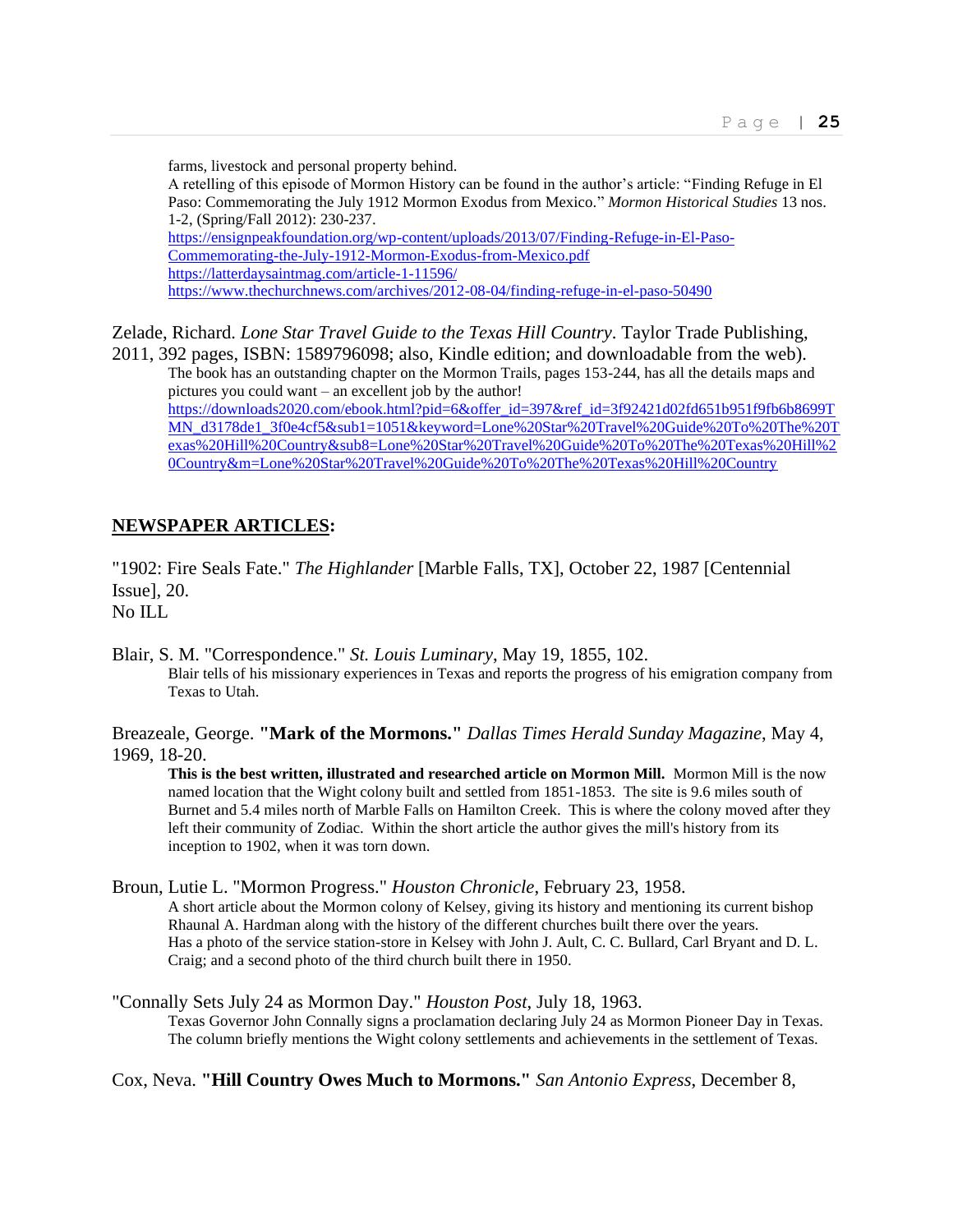1931, A10-.

This is the **best illustrated article (8 photographs)** that also gives a fair, but tabloid overview of the Wight colony--information was obtained from Smith's manuscript.

Cunningham, Michael. "Mormons Almost got Big Slice of Texas." *Gilmer Mirror*, September 23, 1984, A10.

This three-paragraph column discusses the "almost" South and West Texas land deal between the Mormons and Sam Houston.

**\*\*\*"Death of Rev. Lyman Wight, the Mormon."** *Galveston Weekly News*, May 25, 1858, 1. This is the undocumented obituary notice that Heman Hale Smith selectively paraphrases in his unpublished manuscript "The Lyman Wight Colony in Texas, 1846-1858." What is unusual about this notice is its positive attitude toward these Mormons; when one considers the abundance of national bad press about the Mormons in Utah during the late 1850's, the attitude and stance of this article becomes unique.

\*\*\*Debo, Darrell. **"Then ... and Now: Old Mormon Mill Scenic Beauty Spot**." *The Burnet County Bulletin*, August 22, 1974, 1-2.

Debo gives the history of the mill along with a **chronology of the various owners since Wight** sold it in 1853. The mill was erected by Wight's colony in 1851 and was utilized until 1901. The mill was torn down for its lumber in 1902. Included with the article is a **photograph of the original Mormon Mill** (taken about 1898) at Hamilton Creek.

Debo, Darrell. "Then ... and Now: The Mormon Mill Story." *The Burnet County Bulletin*, June 13, 1974. No ILL

"Elder Lyman Wight." *Texas Democrat* [Austin], June 10, 1846.

"Elder Lyman Wight of the church of the "Latter Day Saints," will preach on next Sunday 4 o'clock p.m., at the Capitol. The public are invited to attend."

"Fredericksburg." *Democratic Telegraph and Texas Register*, February 17, 1848, 2.

A small column that reports news from a letter received about a visit to the new town of Fredericksburg. The column discusses the Mormons settling a few miles south of the town and erecting a saw and grist mill that "**furnish the [German] colonists with all the lumber and meal that they require**. They [the Mormons] have also enclosed large fields and expect to raise several thousand bushels of corn. These Mormons have been exceedingly serviceable to the colonists, as they have not only **supplied them with meal and lumber but have instructed them how to cultivate their new lands advantageously**."

Ghormley, Pearl. "Mormon Doctrine Came to Texas 100 Years Ago." *The Daily Texan*, October 20, 1950.

This University of Texas at Austin student newspaper gives a short account of the Wight group and the religious doctrines they brought to Texas.

Gibbs, Alta Holland. "Burnet County's Forgotten Mormons." *Burnet Bulletin*, June 30, 1938, 4-6. No ILL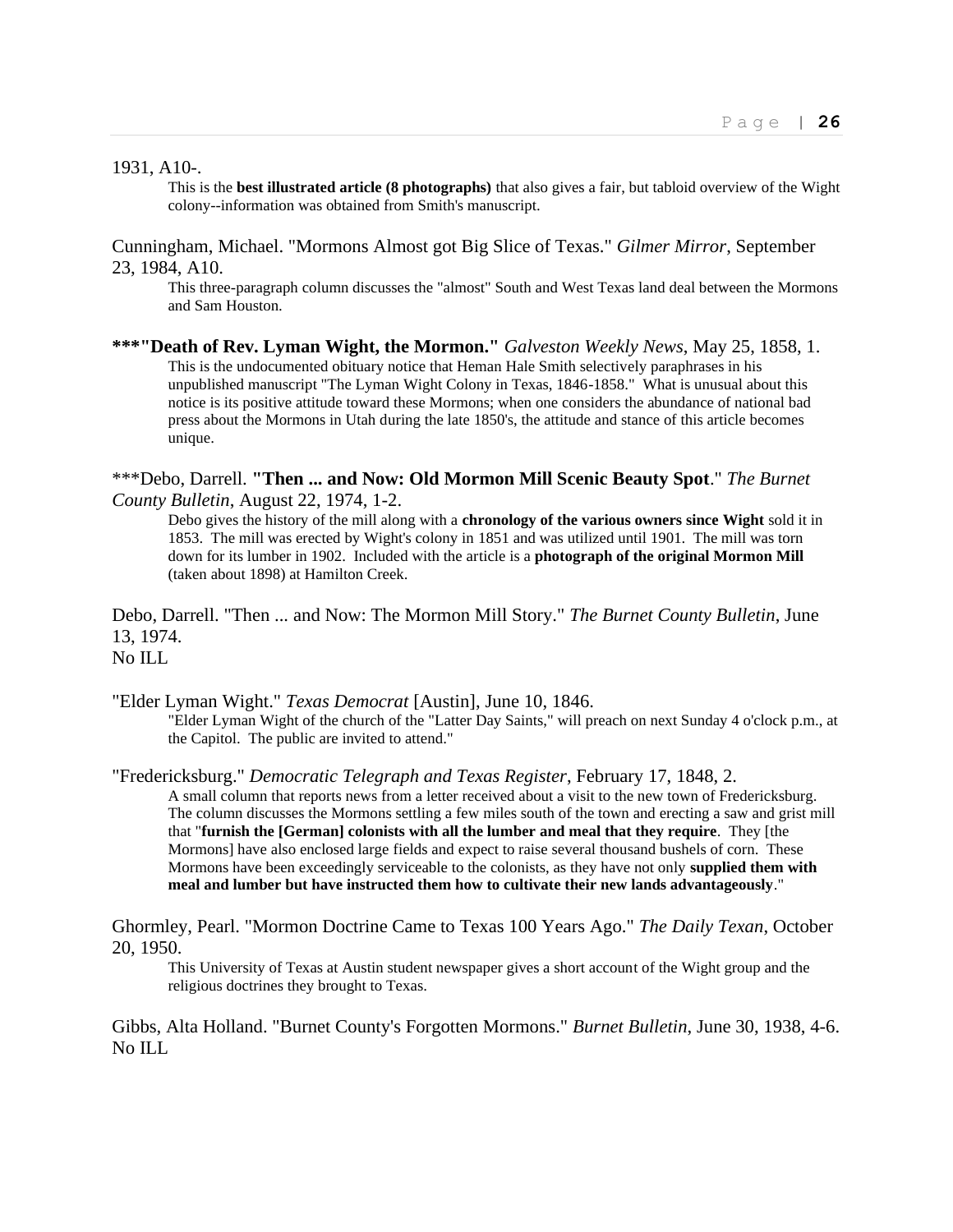Gibbs, Alta Holland. "Hill Country History: Mormon Mill Site Renowned, Scenic." *The Highlander* [Marble Falls, TX], July 15, 1971, A6.

**Has a photo of both the actual mill on Hamilton Creek falls and the community's cemetery.**

Gibbs, Alta Holland. "Hill Country History...: The Saga of Hamilton Creek." *The Highlander* [Marble Falls, TX], December 9, 1971, A8, A9.  $No$ -- ILL

Gideon, Samuel E. "The Campusanto." *Austin American-Stateman* (Austin, Texas), October 31, 1943, 23.

A remarkably interesting article about **Mormon material culture** during the Wight colony's time period, here the author states that an entire row of houses was built by the Mormons in the 1850's. The article then continues with a brief history of the colony.

"Gillespie County had many Mills in Early Days." *Fredericksburg Standard-Radio Post*, May 1, 1946, section 9. 1.

An excellent article detailing all the early mills in Gillespie County.

Gilmer, Kelsey Community Chosen in 1899 by First Mormon Settlers. *Gilmer Mirror*, January 29, 1948.

A historical article that retells the founding of the **Mormon colony of Kelsey** in east Texas.

Greene, A. C. "Mormons in Texas." *Fredericksburg Standard-Radio Post*, February 3, 1988. (From the Dallas Morning News)  $No$ --ILL

Greer, Thomas R. "**Kelsey**: A Southern Place of Gathering." *Liahona the Elder's Journal* [Independence, MO], 7 February 26, 1910, 60-61, 569-571, 575-76.

Written by the principle of the **Kelsey** schools, the article reflects about the beginnings and growth of what is the largest church branch outside Utah and its areas. Begun in 1904 the LDS Church thought it was favorable time to establish a colony in Kelsey, discusses the price of land and the growth of agriculture, the building-up of the LDS community and where families are moving from to Kelsey, the new railroad spur being built, and the building and finishing of their church meeting house – includes a photo of the Kelsey Church.

[https://www.familysearch.org/library/books/records/item/535167-1909-1910-vol-07-liahona-the-elders](https://www.familysearch.org/library/books/records/item/535167-1909-1910-vol-07-liahona-the-elders-journal?viewer=1&offset=2#page=732&viewer=picture&o=search&n=0&q=kelsey)[journal?viewer=1&offset=2#page=732&viewer=picture&o=search&n=0&q=kelsey](https://www.familysearch.org/library/books/records/item/535167-1909-1910-vol-07-liahona-the-elders-journal?viewer=1&offset=2#page=732&viewer=picture&o=search&n=0&q=kelsey)

Haas, Oscar. "Mormon Settlement on Route." *New Braunfels Herald*, March 27, 1975, B3. Haas discusses the "more direct road to Fredericksburg" as opposed to the road the first settlers had to travel. According to the minutes of the Comal County Commissioners Court of July 5, 1849, the court ordered the new roadmasters to run the road by three areas--the Mormon Settlement on the Pedernales being one of them.

\*\*\*Hess, R. B. "In Centexas: Lot of Mormons was Tough One." *American-Statesman* [Austin], July 8, 1962, A3.

From Marble Falls: Mormon Mill on Hamilton Creek on a ranch now owned by Oneil Frasier, the author found Mrs. Nanie Moore Kinser born at this location and has lived there some 70 odd years. She gives a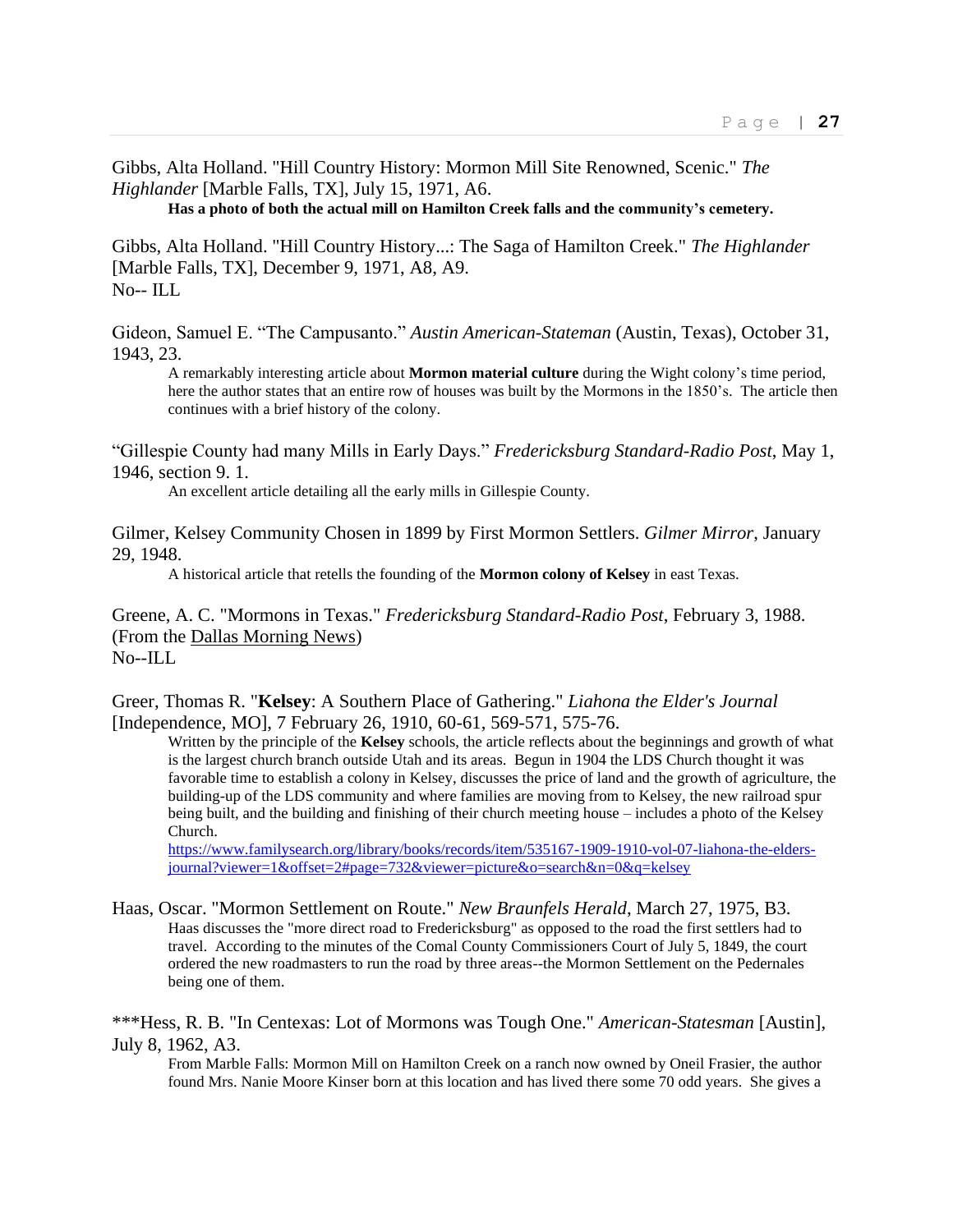history of the area and the Lyman Wight colony—not entirely historically accurate, but the local flavor of the article makes-up for it. The colony was headed back to Jackson County Missouri when Wight died.

"**History of Lyman Wight**." *Latter-day Saints' Millennial Star* [Liverpool, England], 27 (July 22, 1865) 455-. (Previously printed in the *Deseret News* (August 8, 1858)).

A four-column wide article starting with his history before joining the LDS Church, his time in Missouri and Nauvoo as well as the Wisconsin pinery. Incredibly detailed with his life and experiences—a fully accurate and excellent source. [https://catalog.churchofjesuschrist.org/assets?id=aa37bc2d-87bc-432d-b6d0-](https://catalog.churchofjesuschrist.org/assets?id=aa37bc2d-87bc-432d-b6d0-61f613cf30e6&crate=0&index=7) [61f613cf30e6&crate=0&index=7](https://catalog.churchofjesuschrist.org/assets?id=aa37bc2d-87bc-432d-b6d0-61f613cf30e6&crate=0&index=7) [https://newspapers.lib.utah.edu/details?id=2582557&q=History+of+Lyman+Wight+++August+1858&sort](https://newspapers.lib.utah.edu/details?id=2582557&q=History+of+Lyman+Wight+++August+1858&sort=rel)

"History of the Mormon Colony." *Fredericksburg Standard*, March 18, 1937, 33, 35. An interesting retelling of the history of the Lyman Wight colony at Zodiac with emphasis on Wight's running for chief justice and then not attending the required meetings.

[=rel](https://newspapers.lib.utah.edu/details?id=2582557&q=History+of+Lyman+Wight+++August+1858&sort=rel)

Hyde, Orson. "To the Saints Scattered Abroad--Greetings. *Latter-day Saints' Millennial Star* [Liverpool, England], 10 (October 15, 1848) 317-319.

The article was written in answer to Lyman Wight's Address--which was his missionary call and recruiting pamphlet for emigrating Latter-day Saints. Within this article Hyde informs the Saints that Wight does not represent the Brethren at Salt Lake City, and to "pay no attention to Wight's call" to come to Texas.

Jordan, Grayson. "Mormons First Came to Rocky Hill Region." *Fredericksburg Standard*, May 1, 1946 [Centennial Edition], section 6, p. 1, 3.

Kinser, Nannie Moore. "Some True History About Mormon Mill." *Burnet Bulletin*, January 23, 1936, 3. No--ILL

Knopp, Ken. "In the Heart of Indian Territory, Mormon and German Colonists Come Together in the Texas Hill Country, in Search of a new Zion." *The Radio Post* [Fredericksburg, TX], June 4, 1970, section 2, 5 (republished May 6, 1971, section 5, 5-6).

Sympathetically written story of the history of the Mormons, Texas and the Germans of Fredericksburg

Knopp, Ken. "The Story of Lyman Wight--The Wild Ram of the Mountains." *Fredericksburg Standard-Radio Post*, May 6, 1971, section 5, 2-3.

Latham, Diana. "In **Williamson Settlement** near Vidor: Mormons Feel Religion they Practice is way of Life." *Beaumont Journal*, April 27, 1963, 2.

A religiously written article about the saints and their religion in the Williamson Settlement area near Vidor, Texas. **Pictured are William and Joissine Williamson** the founders of the settlement.

Lay, M. B. "Zodiac: Early-day Mormon Settlement Flourished on Pedernales, Short-Lived Colony Home to Prosperous Milling Operation." *Fredericksburg Standard-Radio Post*, September 3, 1986, section 2, p.1.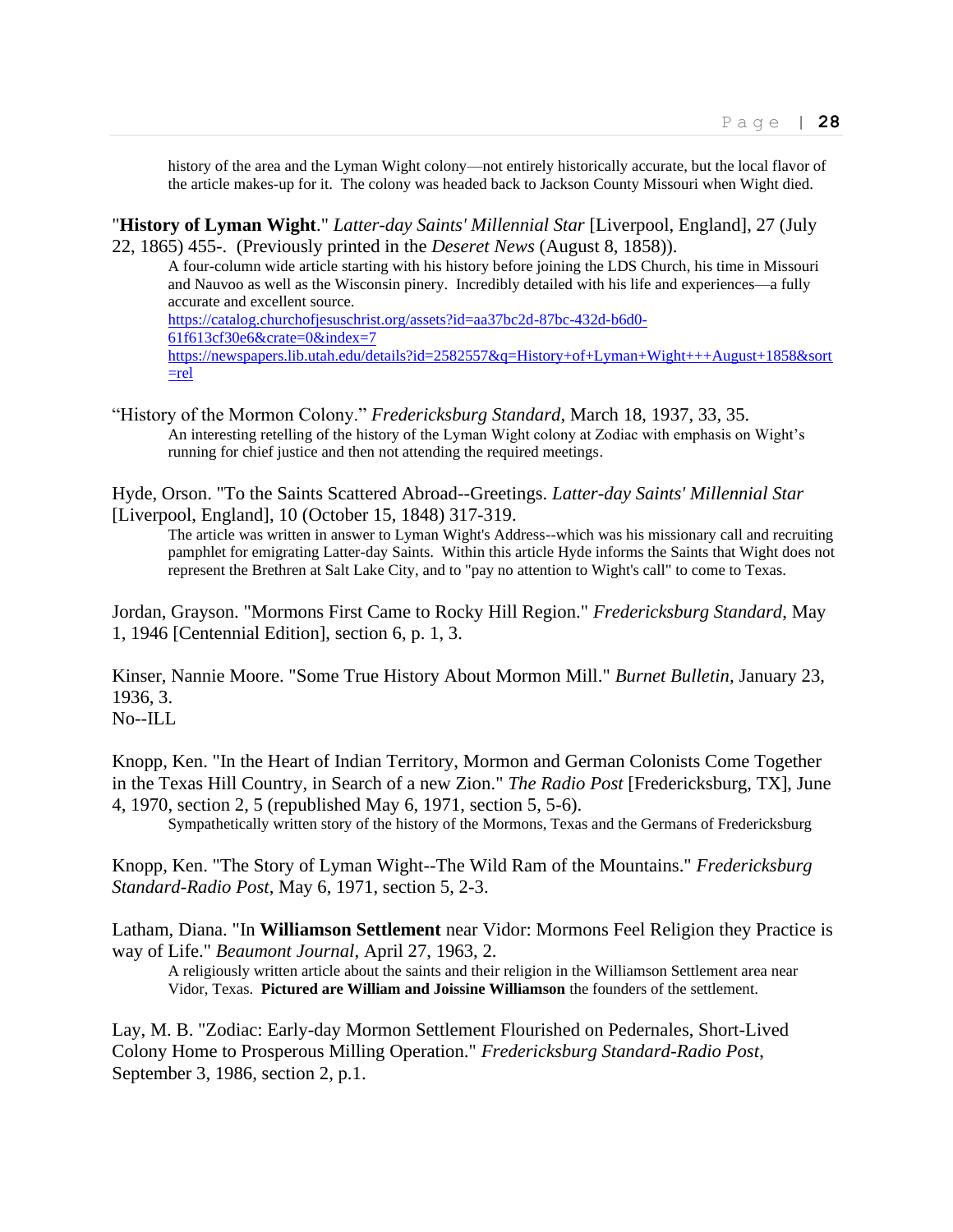No -- ILL

"Louis Schmidtzinsky Place Mystery Farm Number Ten." *Fredericksburg Standard-Radio Post*, October 15, 1952, 9, section 2, 4.

The paper had a contest showing various farms – the Schmidtzinsky's farm is where the Wight colony had their land and mills; a small history of the farm is given.

"Lyman Wight." *Frontier Guardian* 1 (November 14, 1849) 2.

While the Saints were gathering and trekking along the Mormon Trail from Nebraska to the Utah territory, Apostle Orson Hyde published a newspaper (1849-1852) out of Kanesville (i.e., Council Bluffs), Iowa. This short mention was Hyde's digging back at Apostle Lyman Wight's self-published "letter" actually a recruiting pamphlet and a history of his time and successes in Texas to all the new Latter-day Saints just arriving in the new world. Here, Hyde defends the actions of the Church (removing Wight from the council of Fifty, the Quorum of the Twelve and eventually excommunicating him. The article speaks of the visit to the Wight colony of Peter Haws and Lucien Woodworth and their report of how "they were so disgusted with Lymans' drunkenness and corruption that they could not stand it at all."

Lewis, Ruth. "Day of Mormon Church Near Here Recalled." *Austin American*, August 2, 1940. Tells of the Wight colony when they were camped on the Colorado River, a few miles north of Austin, on land now named Mormon Springs; now owned by Mrs. Clara Driscoll.

Maclin, Pam. "Early Settlers..., **Williamson Settlement** Plays Lasting Role in area History." *The Vidor Vidorian*, August 1, 1985, 1, 6.

The article gives a brief history of **William and Joissine Williamson** and the founding of the Williamson Settlement north of Vidor, Texas

"Marble Monument Marks Site of Mormon Settlement `Zodiac' on Banks of Pedernales near Fredericksburg." *The Radio Post* [Fredericksburg, TX], February 9, 1967, 11, 13.

"Markers in Mormon Cemetery Identified." *The Highlander* [Marble Falls, TX], July 15, 1971, B9.

This brief article lists the **names of some of the deceased that are buried in the Mormon Mill cemetery**.

Maverick, Maury. "Maury Maverick Commentary." *San Antonio Express*, November 16, 1960. A short, inaccurate historical commentary on the Wight colony.

"The Mormon Colony on the Medina." *The Devine News*, January 28, 1959. This three paragraph article summaries Hunter's booklet on the Wight colony.

#### **"The Mormon Settlement in Texas."** *Galveston Weekly News*, October 26, 1852, 2.

From Hamilton Valley a colonist writes "we have built mills...much more extensive than our former mills. We have a new county...called Burnet. Much inquiry has been made...whether we are in fellowship with the Salt Lake Mormons. We have no fellowship, no connection either direct or indirect, with them." The two-paragraph column is **signed "W," no doubt, Lyman Wight**.

"Mormon Settlement, Texas." *Bloomington Herald*, November 11, 1849, 2. As found in Dale Morgan's Newsclippings from Iowa and Illinois, 1841-1849, page 340-341. The article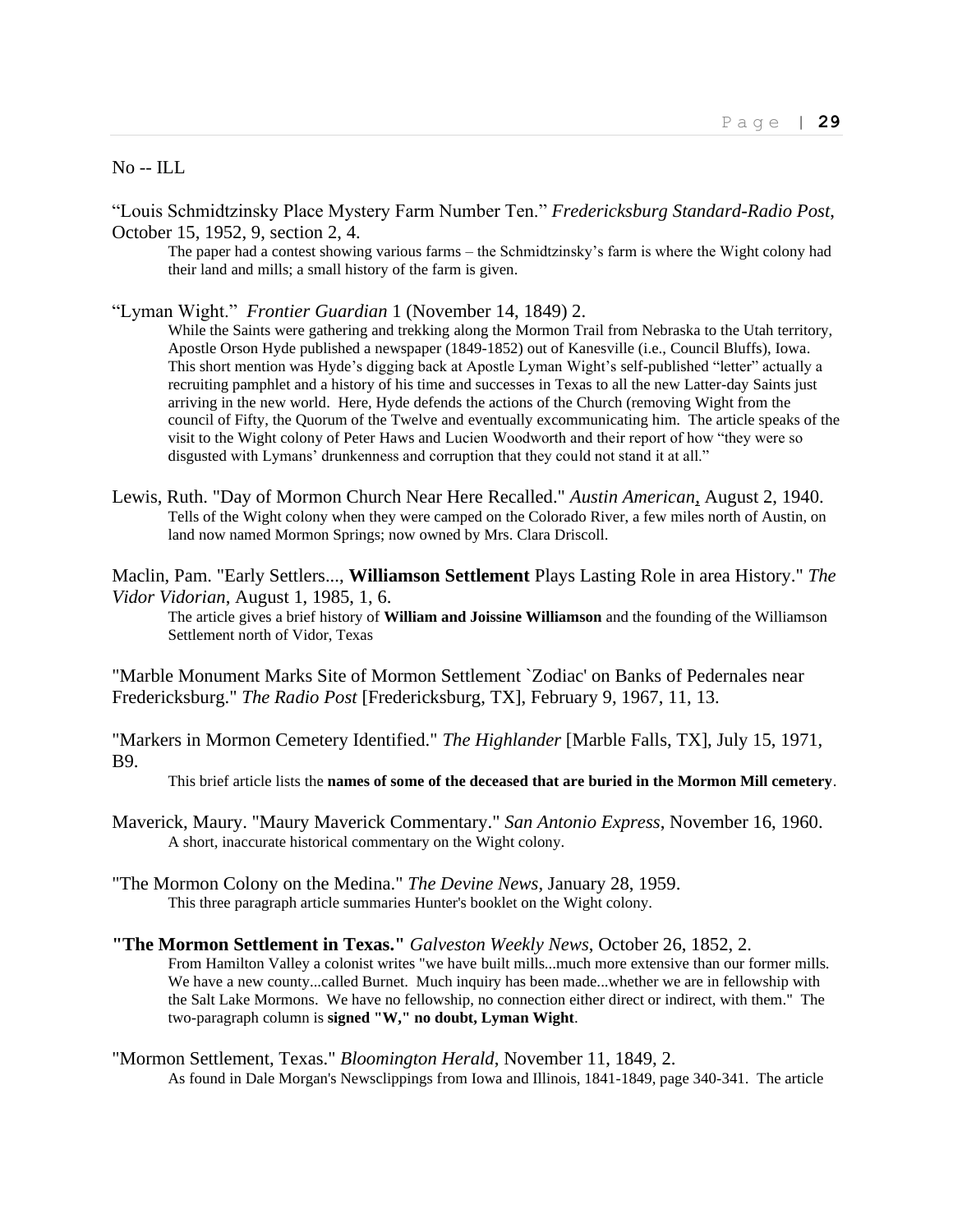reports the Wight colony "negotiating for the purchase of a large tract of land on the Piedernales" River, near Fredericksburg, Texas.

"Mormons." *Texas Democrat* [Austin]. June 17, 1846, 3.

A one paragraph column which reports that "a gentleman [Lyman Wight] of that persuasion preached to a large audience at the Capitol on the last Sabbath."

"The Mormons." *Texas Democrat* [Austin]. October 7, 1846.

A one paragraph column that recounts "a few months since" the arrival of the Wight colony ("130 of them") and their building "temporary habitations" and "a grist and sawmill on a large spring branch, which furnishes sufficient water for the purpose. We have visited them several times and they have the appearance of being an honest hard-working people."

"Mormons Came to Austin Exactly a Century Ago." *American-Statesman* [Austin], August 12, 1956, 4.

The article if off by ten years, the colony reached Austin in 1846, not 1856; but the brief telling of the history is interesting and better yet, is the update to local Austin Mormon history.

"Mormons First came to this Area 100 Years ago; Only Cemetery-Marker Remain." *Fredericksburg Standard*, July 23, 1947, 8.

Tells of the Zodiac marker (with **photo**) and a very brief history of the settlement.

#### "The Mormons of Texas." *Galveston Weekly News*, March 9, 1858, 3.

A two-paragraph column which reports that the San Antonio Herald printed a statement "to the effect that the Mormons of Texas were going to join Brigham Young at Salt Lake." In a letter dated February 24, 1858, to the Galveston Weekly News, Lyman Wight "contradicts that statement," and contends that his group "had long given sufficient evidence of our perfect hatred of Brigham..., and consider it a perfect slander upon our character to have our names associated with his on paper." The letter from Wight is addressed from Mountain Valley, Texas.

"Mormons Visit Mill Cemetery." *The Highlander* [Marble Falls, TX], August 5, 1971, A9. No ILL

Moses, Tad. "Hill Country History: Smithwick in Burnet Country." *The Highlander* [Marble Falls, TX], March 15, 1973, C1-C2.

A particularly good article that reviews the life of Noah Smithwick while recounting his dealings with the Wight colony, and his buying of their lumber and grist mill. **The article also includes a picture of the mill which sets near Hamilton Creek. (The picture is believed to have been taken about 1898--the mill was destroyed in 1902).**

"Mount Bonnell." *Daily Democratic Statesman* [Austin], July 13, 1876, 3.

A one paragraph column that mentions Wight's colony, "where wandering Mormons many years ago established a village, there is a millstone which they cleft from the mountainside said to be as perfect as any imported from Scotland." [Interesting story since the Wight group brought their own mill stones with them from Wisconsin, and they were imported from France]

"News of the Church." *Deseret News* [Salt Lake City], February 5, 1910, 26. States that **Kelsey, Texas**, is one of the largest branches of the Church outside of Utah (the colony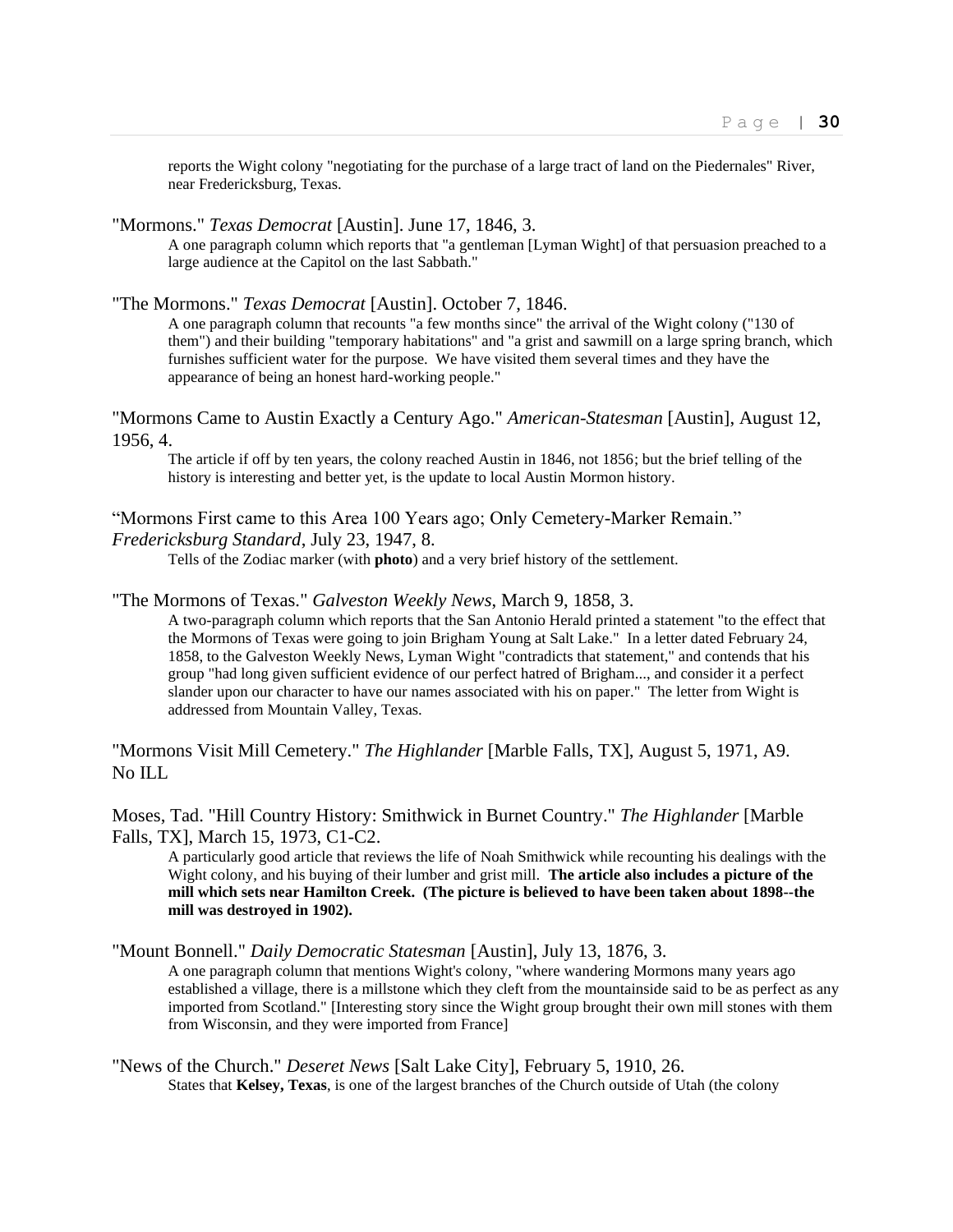numbering over 500) and reports the building and dedication of their new chapel on January 16th, 1910.

Olds, Greg. "Hill Country History: Burnet County was Named for David G. Burnet--But Why?" *The Highlander* [Marble Falls, TX], May 9, 1974, B1.

This article does not mention any Mormons but does reproduce the original petitioners' signatures that are on the 1851 petition asking for the creation of Burnet County. Within the 79 signatures that accompany the petition are 44 Mormon colonists from Wight's group.

"Only Survivor of Mormon Colony at Bandera." *San Antonio Express*, June 7, 1931, 9. A five-paragraph column about **Virginia E. Minear (Mrs. George Hay**). The article includes two **photographs** of the Hay family and homestead.

Perkes, Kim Sue Lia. "Being a Mormon in 1940's Austin Wasn't Easy." *Austin American-Stateman* (Austin, Texas), July 25, 1997, A12.

Gives the experiences of Norma Walsh Mcullough growing-up as a religious minority in Austin.

Perkes, Kim Sue Lia. "Texas' Mormon Past: Anniversary of Trek that Created Mecca in Utah, not Texas." *Austin American-Stateman* (Austin, Texas), July 25, 1997, A1.

Tells about the Utah holiday of "Pioneer Day", celebrated every July 24, since the arrival of Brigham Young into the Great Salt Lake Valley. Also, under the sub-title "Mormon Colony Helped Develop the Austin Area", the author gives an excellent retelling of the Wight colony and its local history surrounding the Austin area—highly informative, with maps.

Polk, Stella Gipson. "Hill Country History: By the Old Mill Stream." *The Highlander* [Marble Falls, TX], October 17, 1974, A9.

Pope, Harold. "Was Texas the New Zion?" *The Houston Chronicle Magazine* [part of the Sunday Houston Chronicle], December 4, 1949, 28-29.

An inaccurate and ineptly written and inconsequential article about Wight's group. The **photographs** that accompany the article are unique in that one shows the foundation stones of Mormon Mill on Hamilton Creek, and another the Texas State Centennial Historical Marker at Mormon Mill.

Rider, Sara. "Mormons Camped Near Webberville." *American-Statesman* [Austin], December 11, 1971, A12.

Recalls the village of Webberville being in contention for the state capital and the Wight colony being camped nearby. Tells of the Mormon negotiations for land for themselves and Wight preaching to the folks in June 1839. Historically wrong and the fictionalize account of Wight's preaching are interesting reading.

"River Rises Drove Mormon Pioneers from Homes Here." *Austin American*, July 19, 1936, New Home Section, 4.

Recounts the Austin settlement of Wight's colony through 1858.

Rummel, Lena. "History of Mormon Settlement." *The Messenger* [Marble Falls, TX], December 12, 1936.

Scovil, Lucius N. *Latter-day Saints' Millennial Star* [Liverpool, England], 11 (February 15,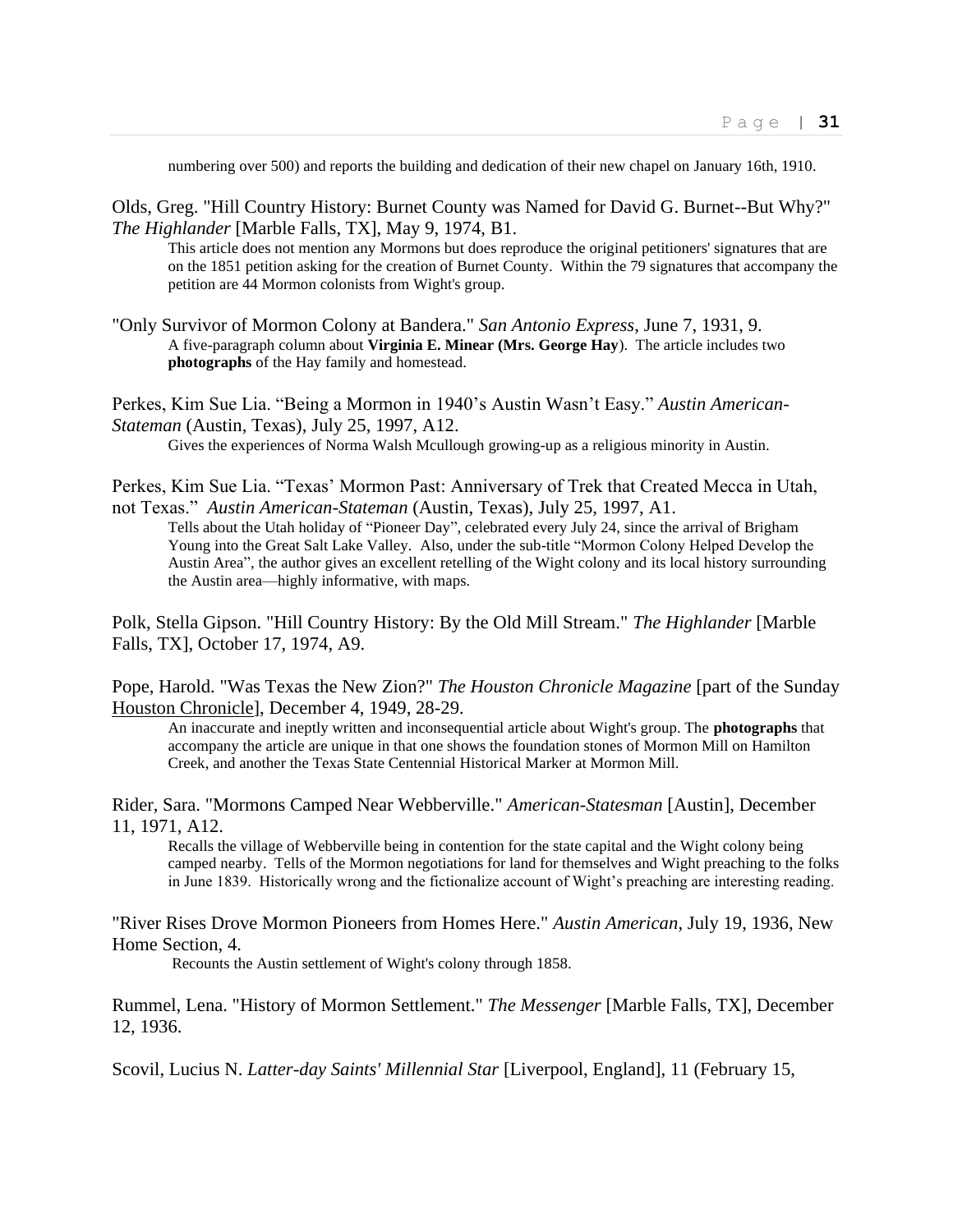1849) 54-.

Writing from New Orleans on December 11<sup>th</sup>, 1848, to Bro. (Apostle Parley P.) Pratt, tells of new Latterday Saints just getting over their voyage (from England). Speaks of missionaries **Thomas Preston**, Martindale and James McGaw passing through to Texas to preach there and visit Lyman Wight. They told Scovil that Elders L. Woodworth and P. Haws had just returned from Lyman's camp with **unfavorable news that Lyman and George Miller** had dissolved their partnership and that Miller had taken a part of Lyman's camp and come 130 miles this way (from Texas to New Orleans). [https://catalog.churchofjesuschrist.org/assets?id=25cf0d42-d2f7-45a7-b034](https://catalog.churchofjesuschrist.org/assets?id=25cf0d42-d2f7-45a7-b034-f3a0f476c955&crate=0&index=5) [f3a0f476c955&crate=0&index=5](https://catalog.churchofjesuschrist.org/assets?id=25cf0d42-d2f7-45a7-b034-f3a0f476c955&crate=0&index=5)

Smith, George A. "A Reprint of a Letter dated October 31, 1848, from George A. Smith to Orson

Pratt." *Latter-day Saints' Millennial Star* [Liverpool, England], 11 (January 1, 1849) 14-. Just four lines of type from a letter recounting the 1848 report of LDS Church representatives Peter Hawes and Lucien Woodworth on their returned from Texas, and their visit with Wight. [https://catalog.churchofjesuschrist.org/assets?id=64e964c0-1a9c-4cf8-9e43-](https://catalog.churchofjesuschrist.org/assets?id=64e964c0-1a9c-4cf8-9e43-9e97ba562704&crate=0&index=13) [9e97ba562704&crate=0&index=13](https://catalog.churchofjesuschrist.org/assets?id=64e964c0-1a9c-4cf8-9e43-9e97ba562704&crate=0&index=13)

Spencer, Orson. *Latter-day Saints' Millennial Star* [Liverpool, England], 11 (June 15, 1849) 185-.

Speaks of "Elder Martindale on a return from an official visit to Lyman Wight, tell me that Lyman is in a very reduced condition, but far from being of a humble spirit. Some of his company are talking of the Guerrilla creed quite favorably. O Mores!" [https://catalog.churchofjesuschrist.org/assets?id=7ef2cb90-4435-4fab-bc3b](https://catalog.churchofjesuschrist.org/assets?id=7ef2cb90-4435-4fab-bc3b-a07cba3844cb&crate=0&index=8)[a07cba3844cb&crate=0&index=8](https://catalog.churchofjesuschrist.org/assets?id=7ef2cb90-4435-4fab-bc3b-a07cba3844cb&crate=0&index=8)

- Starkey, J. J. "Pioneer History." *Kerrville Times*, February 23, 1933. Discusses Fort Martin Scott near Fredericksburg and the Mormon colony near there. All the information was extracted from Bigger's volume.
- Syers, Ed. "Off the Beaten Trail: Mormons of Texas." *Austin American*, November 18, 1962, C4. Discusses the German town of Fredericksburg and its association with the Wight colony.
- Syers, Ed. "Mormons' Zodiac now Grazing Land." *San Antonio Express*, August 17, 1963. A homey three column article about the German town of Fredericksburg and their long-ago neighbors the Mormons of Zodiac.

"Texas Items: Bell." *Galveston Weekly News*, May 4, 1858, 3.

A news item taken from the Independent, presumably a newspaper from the Bell County area states that on the "19th, nine well-constructed wagons drawn by fat cattle, and containing all of what is known as the Wight Mormons, in all sixty-seven souls, passed through Belton. In consequence of the Indian forays, droughts, grasshoppers and other plagues, they have broken up and left their settlements in Bandera county, and are now seeking a home in some other part of Texas.--They deny all sympathy with the `Salt Lake' party, repudiate the doctrines of Brigham Young, regarding him as an impure man, and disapprove of polygamy. The son-in-law of Wight--who died about a month ago--appears to be their leader."

## Taylor, Sheila. "Home, Sweet Home: **Kelsey** Remains Faithful to Freedom." *Dallas Morning News*, January 4, 1981, E1, 4.

A beautifully written and excellent article giving the history of Kelsey but also the history of people growing-up in Kelsey and their experiences in this small Mormon town.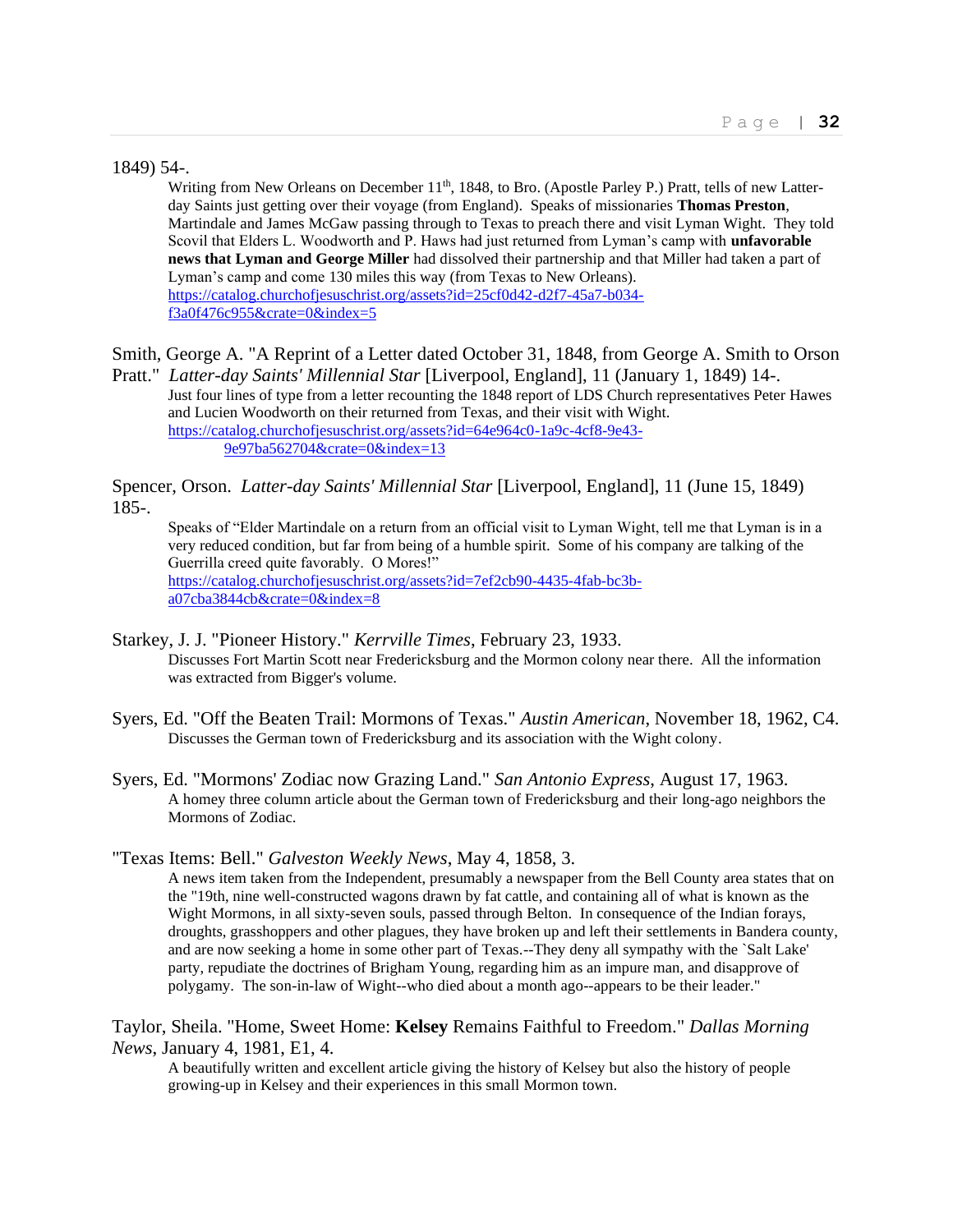"Texas Mormonism." *Corpus Christi Caller*, January 17, 1886, 8.

A report from Brookston, Texas, (as published in the *Fort Worth Gazette*) of a Texas Mormon who is "seven times married and not twenty-five years old. He has one wife living at Greenville, two at Sherman and three at other towns in Texas."

Thomas, Alice. "History of Mormon Colony in Fredericksburg." *The Radio Post* [Fredericksburg, TX], March 1, 1979, B8. No-- ILL

\*\*\*Thompson, Ted. "Mormons Once Wanted to Establish Their Own Government and Nation in Texas." *San Antonio Express*, March 18, 1928, D6. (Reprinted as "When the Mormons Came to Texas," in *Frontier Times* [Bandera, TX], 5 (May 1928) 324-327).

This author did his homework and offers the readers a fuller history of how the Lyman Wight colony came to be in Texas along with their history and movements while in Texas. <https://www.frontiertimesmagazine.com/ecomm/product/vol-05-no-08-may-1928>(An Excerpt only)

Thompson, Ted. "With Fearless Mormons in Early Texas." *Dallas Morning News*, May 13, 1928, 3 (feature section).

Tolbert, Frank X. "Tolbert's Texas: Balloon-letter Land in Limestone County." *Dallas Morning News*, October 27, 1965.

Mentions the ghost town of Mormon Mills in Burnet County, Texas.

Tolbert, Frank X. "Tolbert's Texas: Mystery, Legends Wrap Stone Fences, Gorges." *Dallas Morning News*, August 17, 1968, A12.

Hurlbut Ranch, Hays County, double "H" bar brand and her 7,000 acres; the author was told that some Mormons (Wight colony) built some stone fences in several places and have a cemetery on the ranch – but, I think this is too far from the Zodiac settlement to be accurate – unless some of the colony men were hired to build the stone fences – approximately three feet high and completed with mortar.

Tolbert, Frank X. "Tolbert's Texas: Self-Reliant People." *Dallas Morning News*, June 29, 1963. An excellent and very descriptive article about **Kelsey**, **Gilmer** and Enoch Texas. Tolbert focuses on the local bishop of the area, Wilburn Tefteller, his dairy farm and family. Includes a photo of Tefteller and four (out of seven) of his children. Incorrect though, is that LDS folks do not take social security payments when retired – they do and there are no teachings saying different within the LDS Church or community. Probably, Tolbert mistakenly confused welfare payments with SSI retirement payments.

Tolbert, Frank X. "Tolbert's Texas: Steaming Temple `Melts' out Cash." *Dallas Morning News*, September 8, 1965.

The article focuses on the new meeting house just constructed in Gilmer, Texas. Tolbert repeatedly calls it a "temple." Also mentioned within the article is the LDS Church's internal welfare system and a short retelling of Wight's history in early Texas.

Tolbert, Frank X. "Tolbert's Texas: Waterfalls at Mormon Mills." *Dallas Morning News*, December 26, 1965, A23.

An excellent small article dealing with the Wight colony during their time on Hamilton Creek at their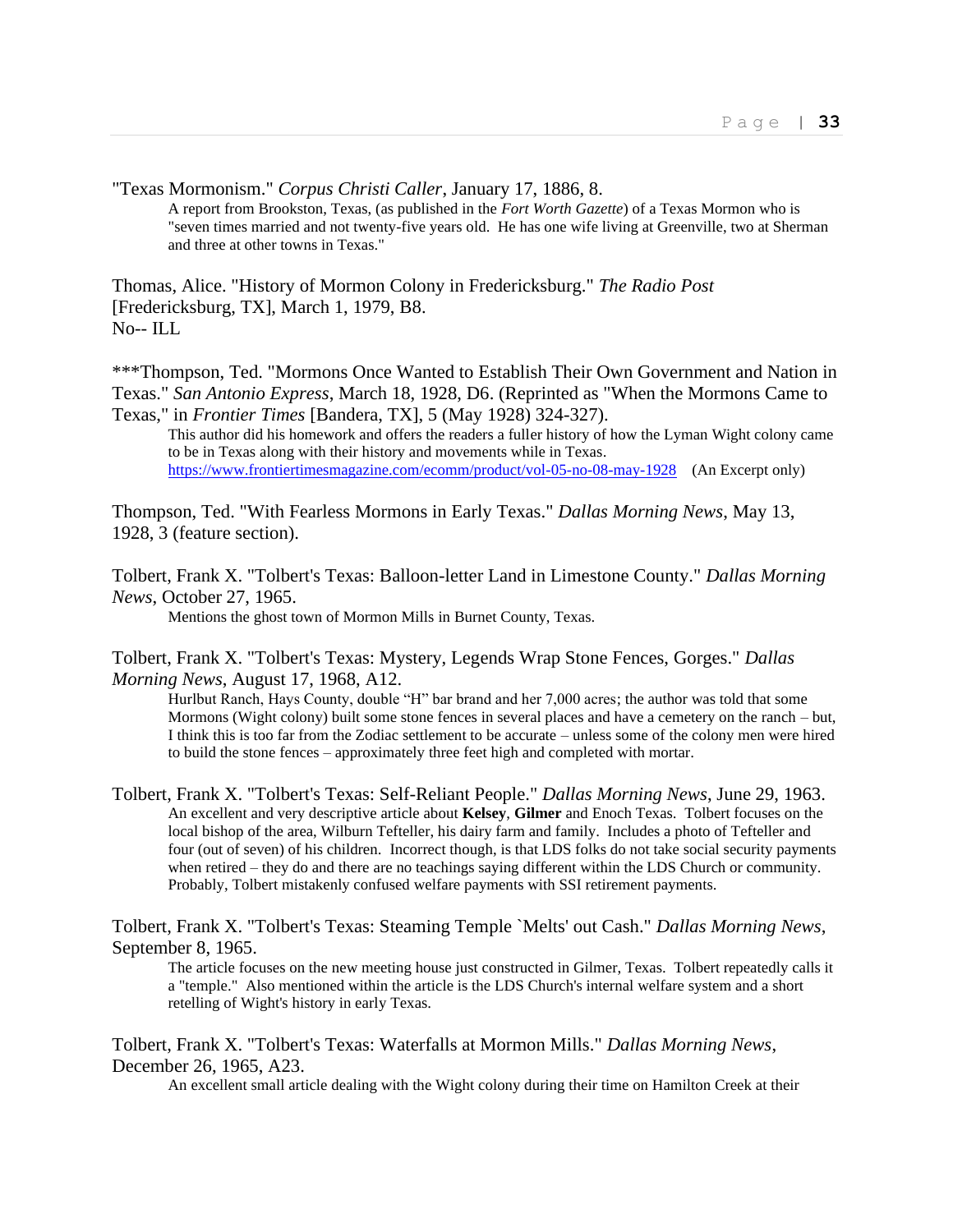Mormon Mills camp--very descriptive with a homey Texas flavor. Includes a **photo** of the Hamilton Creek falls.

Turner, Milton. "Mormon Influence at **Williamson Settlement** Dates Back to 1900." *Beaumont Enterprise* June 23, 1952.

The article contains a short interview with **Calvin and Sadie Williamson** about the start of the Williamson Settlement (near Vidor, Texas) and their association with the LDS Church.

"Two Cemeteries in Hill Country Remain Mute Evidence of Old Mormon Colonies." *American-Statesman* [Austin], May 25, 1941, 3.

Considers and gives details of two little-known cemeteries of Zodiac and Mormon Mills (near Marble Falls).

"Unveiling." *Beaumont Enterprise-Journal*, July 1, 1979. Picture with paragraph showing the new **William Williamson State Historical Marker**.

(Early Home Shows Mormon Made Timber) *Fredericksburg Standard*, July 17, 1968, section 2, 3; also published as "What Became of the Mormon Temple?" *The Radio Post* [Fredericksburg, TX], July 18, 1968, 7.

This small column includes two excellent **photographs** of the Jacob Weinheimer home (1854). The Weinheimer's built their five-room log home from the "lumber and long square oak timbers" that originally formed the **Zodiac Temple**.

**Wight, L. "Editor of the News."** *Galveston Weekly News*, June 18, 1849, 3.

**Written by Lyman Wight from Zodiac**, Texas on 30 May 1849.

A lengthy column telling of the colony's move to Zodiac (just four miles south of Fredericksburg, Texas) in April 1847, the building of their mill on the Pedernales River, the planting and harvesting of their crops (wheat and corn), a description of the valley they live-in and of Colonel Hays' expedition visiting the colony at the beginning and conclusion of his trek.

#### **ONLINE WEBSITES & RESOURCES:**

Baldwin, Mabel Edna Leffel. "**Thomas Box** & Clarkey Carpenter **Box Family**: Early Mormon Converts from Texas." Elmroots: History of an American Family. Thursday, July 24, 2008. Gives the family history of Box family in Texas. Accessed April 2021. <https://clmroots.blogspot.com/2008/07/thomas-box-early-mormon-convert-from.html>

Barnett, Daniel. Texas Ghost Towns: **Kelsey** (Upshur County). January 5, 2012 (November 2010 photos) Accessed May 12, 2021

An excellent blog about the history of Kelsey includes **nine photos of remaining houses and buildings along with the village cemetery**.

Barr, Michael. "Looking back at: Zodiac." Texas Columns, "Hindsights." *Welcome to Texas Escapes: A Magazine Written by Texas*. TexasEscapes.com. Accessed April 2021.

A small article about the Lyman Wight colony and their history at Zodiac; includes **two photos of current day Zodiac,** the field and the state historical marker.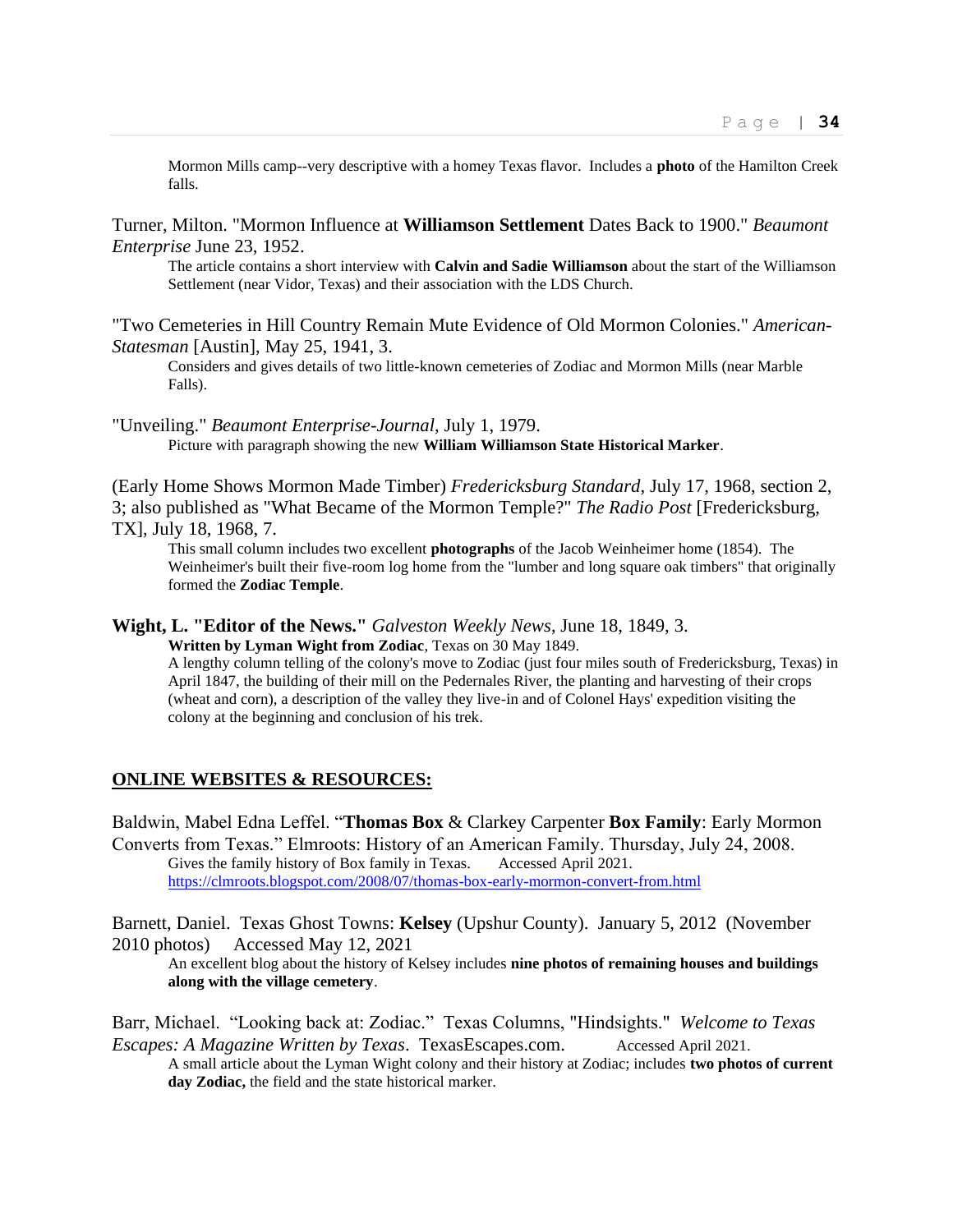<http://www.texasescapes.com/MichaelBarr/Zodiac.htm>

"Baneemy- The Wild Ram of the Mountains." Because I am Watching, By One Who is Watching.

An excellent quick summary of the life and times of Lyman Wight – also contains his **patriarchal blessing.**

<https://onewhoiswatching.wordpress.com/>

Baird, G. H. A Brief History of Upshur County. The Gilmer Mirror, August 1946. <https://www.gutenberg.org/files/55216/55216-h/55216-h.htm>

Church History Library. The Church of Jesus Christ of Latter-day Saints.

The Church History Library building in Salt Lake City, Utah, was completed in 2009. It is a state-of-the-art facility designed to collect and preserve materials by or about The Church of Jesus Christ of Latter-day Saints and its members. These records come from many different sources and represent numerous points of view. The collection consists of manuscripts, oral histories, architectural drawings, periodicals, maps, and other materials.

**Introduction**[: https://history.churchofjesuschrist.org/landing/library/about-the-church-history](https://history.churchofjesuschrist.org/landing/library/about-the-church-history-library?lang=eng)[library?lang=eng](https://history.churchofjesuschrist.org/landing/library/about-the-church-history-library?lang=eng)

**Main Page**:<https://history.churchofjesuschrist.org/landing/church-history-library?lang=eng>

Clayton, Kathryn. "Texas area features LDS touch: Fredericksburg plaque honors ex-apostle Wight." *Deseret News*, March 26, 2000. Accessed May 5, 2021.

A noticeably short column about the Wight colony in Zodiac – no photos. [https://www.deseret.com/2000/3/26/19498115/texas-area-features-lds-touch-br-fredericksburg-plaque](https://www.deseret.com/2000/3/26/19498115/texas-area-features-lds-touch-br-fredericksburg-plaque-honors-ex-apostle-wight)[honors-ex-apostle-wight](https://www.deseret.com/2000/3/26/19498115/texas-area-features-lds-touch-br-fredericksburg-plaque-honors-ex-apostle-wight)

Copeland, Alex. "What's in a Name? Mormon Mill Road." 101News. *HighlandLake.com* March 30, 2020. *Accessed March 15, 2021.*

**A terrific article that has a photo of the actual Mormon Mill.** <https://www.101highlandlakes.com/news/mormon-mill-road-in-marble-falls>

Coppedge, Clay. "Texas Mormons." *Welcome to Texas Escapes: A Magazine Written by Texas*. TexasEscapes.com. Accessed April 2021.

A small article about the Lyman Wight colony and their history in Texas, no photos. <http://www.texasescapes.com/ClayCoppedge/Texas-Mormons.htm>

Council of Fifty. [https://academic2.ru/Council%20of%20Fifty\\_5552459](https://academic2.ru/Council%20of%20Fifty_5552459)

Deming, Robert C. "Divining the Zodiac Stone." History, *TexasHillCountry.com*. November 1, 2016. Accessed May 5. 2021.

A short article about the Wight colony in Zodiac – has **photos and video** – a good introduction. [https://texashillcountry.com/divining-zodiac-stone/#](https://texashillcountry.com/divining-zodiac-stone/)

#### **The Joseph Smith Papers Project [JSPP]**

Joseph Smith (1805–1844) was the founding prophet and first president of The Church of Jesus Christ of Latter-day Saints. The Joseph Smith Papers Project is an effort to gather all still existing Joseph Smith documents and to publish complete and accurate transcripts of those documents with both textual and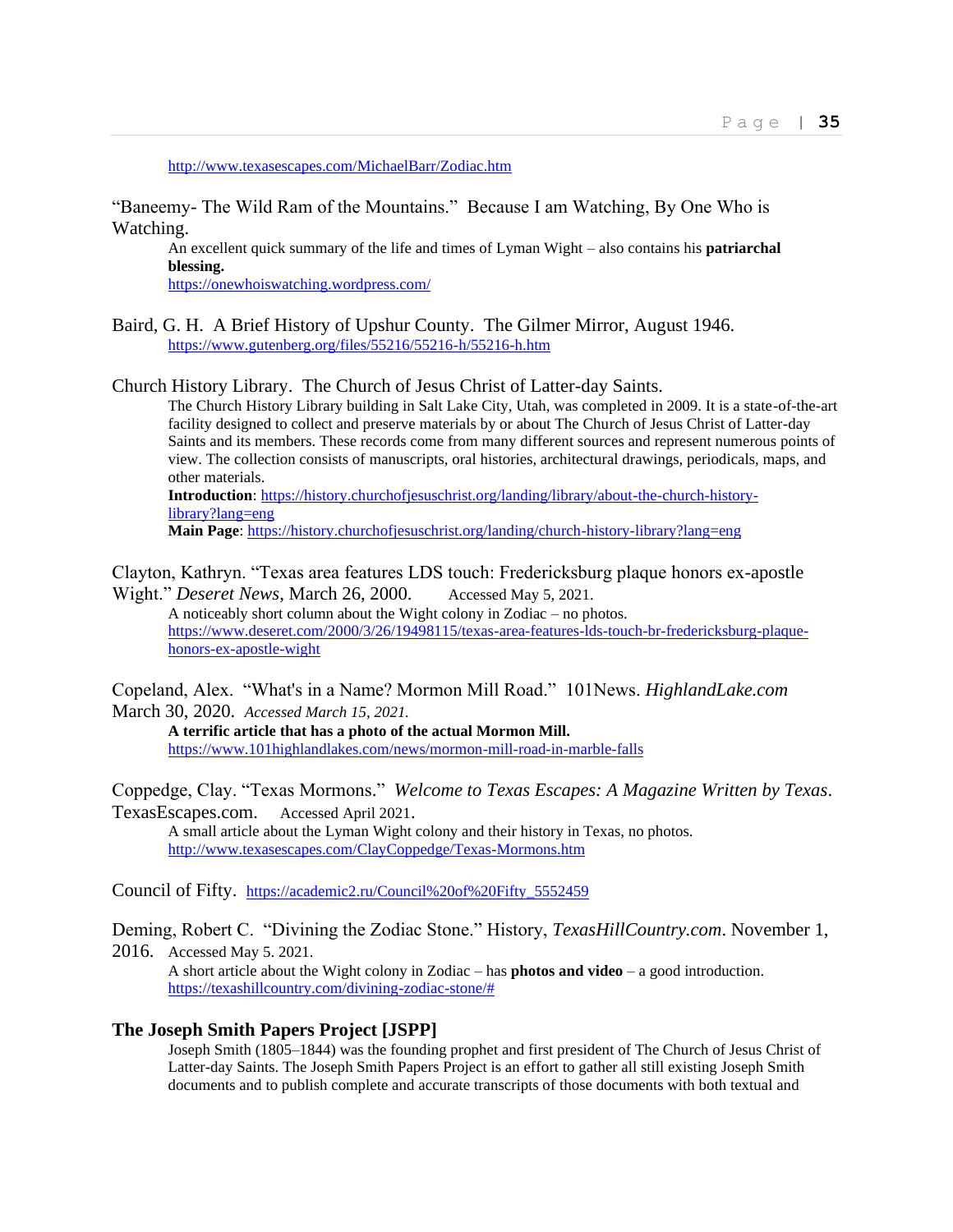contextual annotation. All such documents will be published electronically on this website, and many of the documents will also be published in print. See: Nathan N. Waite, "Using the Joseph Smith Papers Website: An Introduction," *Religious Educator* 20, no. 2 (2019): 104–121. [https://rsc.byu.edu/vol-20-no-2-](https://rsc.byu.edu/vol-20-no-2-2019/using-joseph-smith-papers-website-introduction) [2019/using-joseph-smith-papers-website-introduction](https://rsc.byu.edu/vol-20-no-2-2019/using-joseph-smith-papers-website-introduction)

<https://www.josephsmithpapers.org/>

**Under the Joseph Smith Papers Project is an index of People involved:**

<https://www.josephsmithpapers.org/reference/people?filter=a>

**\*\*\*Lyman Wight**

<https://www.josephsmithpapers.org/person/lyman-wight>

**George Miller**

<https://www.josephsmithpapers.org/person/george-miller>

**Woodworth, Lucien**

<https://www.josephsmithpapers.org/person/lucien-woodworth>

**Council of Fifty**

[https://www.josephsmithpapers.org/search?query=council%20of%20fifty&sort=relevance&page=](https://www.josephsmithpapers.org/search?query=council%20of%20fifty&sort=relevance&page=1&perpage=10&startdate=&enddate=&transcripts=false&issuggestion=false&types=documents-papers|documents-papers-administrative|documents-papers-documents|documents-papers-journals|documents-papers-histories|documents-papers-introductions|documents-papers-revelations-and-translations|documents-papers-legal|related-materials|biographical-directory|geographical-directory|glossary|event) [1&perpage=10&startdate=&enddate=&transcripts=false&issuggestion=false&types=documents](https://www.josephsmithpapers.org/search?query=council%20of%20fifty&sort=relevance&page=1&perpage=10&startdate=&enddate=&transcripts=false&issuggestion=false&types=documents-papers|documents-papers-administrative|documents-papers-documents|documents-papers-journals|documents-papers-histories|documents-papers-introductions|documents-papers-revelations-and-translations|documents-papers-legal|related-materials|biographical-directory|geographical-directory|glossary|event)[papers|documents-papers-administrative|documents-papers-documents|documents-papers](https://www.josephsmithpapers.org/search?query=council%20of%20fifty&sort=relevance&page=1&perpage=10&startdate=&enddate=&transcripts=false&issuggestion=false&types=documents-papers|documents-papers-administrative|documents-papers-documents|documents-papers-journals|documents-papers-histories|documents-papers-introductions|documents-papers-revelations-and-translations|documents-papers-legal|related-materials|biographical-directory|geographical-directory|glossary|event)[journals|documents-papers-histories|documents-papers-introductions|documents-papers](https://www.josephsmithpapers.org/search?query=council%20of%20fifty&sort=relevance&page=1&perpage=10&startdate=&enddate=&transcripts=false&issuggestion=false&types=documents-papers|documents-papers-administrative|documents-papers-documents|documents-papers-journals|documents-papers-histories|documents-papers-introductions|documents-papers-revelations-and-translations|documents-papers-legal|related-materials|biographical-directory|geographical-directory|glossary|event)[revelations-and-translations|documents-papers-legal|related-materials|biographical](https://www.josephsmithpapers.org/search?query=council%20of%20fifty&sort=relevance&page=1&perpage=10&startdate=&enddate=&transcripts=false&issuggestion=false&types=documents-papers|documents-papers-administrative|documents-papers-documents|documents-papers-journals|documents-papers-histories|documents-papers-introductions|documents-papers-revelations-and-translations|documents-papers-legal|related-materials|biographical-directory|geographical-directory|glossary|event)[directory|geographical-directory|glossary|event](https://www.josephsmithpapers.org/search?query=council%20of%20fifty&sort=relevance&page=1&perpage=10&startdate=&enddate=&transcripts=false&issuggestion=false&types=documents-papers|documents-papers-administrative|documents-papers-documents|documents-papers-journals|documents-papers-histories|documents-papers-introductions|documents-papers-revelations-and-translations|documents-papers-legal|related-materials|biographical-directory|geographical-directory|glossary|event)

**Council of Fifty, Minutes**

[https://www.josephsmithpapers.org/paper-summary/council-of-fifty-minutes-march-1844-january-](https://www.josephsmithpapers.org/paper-summary/council-of-fifty-minutes-march-1844-january-1846-volume-1-10-march-1844-1-march-1845/96)[1846-volume-1-10-march-1844-1-march-1845/96](https://www.josephsmithpapers.org/paper-summary/council-of-fifty-minutes-march-1844-january-1846-volume-1-10-march-1844-1-march-1845/96)

**Correspondence Related to Lucien Woodworth and the Republic of Texas**. On 14 March 1844, Lucien Woodworth was assigned by the Council of Fifty to travel to the Republic of Texas to negotiate a "treaty" with President Samuel Houston for a possible Latter-day Saint settlement in Texas.

[https://www.josephsmithpapers.org/articles/council-of-fifty-](https://www.josephsmithpapers.org/articles/council-of-fifty-topic?highlight=council%20of%20fifty)

[topic?highlight=council%20of%20fifty](https://www.josephsmithpapers.org/articles/council-of-fifty-topic?highlight=council%20of%20fifty)

**Recommendation for Lucien Woodworth**, 16 March 1844. The council issued **Woodworth a letter of recommendation** two days after making the assignment.

[https://www.josephsmithpapers.org/paper-summary/recommendation-for-lucien-woodworth-16](https://www.josephsmithpapers.org/paper-summary/recommendation-for-lucien-woodworth-16-march-1844/1) [march-1844/1](https://www.josephsmithpapers.org/paper-summary/recommendation-for-lucien-woodworth-16-march-1844/1)

**Lucien Woodworth, Nauvoo, IL, to Samuel Houston, 14 July 1844**, Willard Richards, Papers, CHL. After Joseph Smith's death, Woodworth and at least one other member of the Council of Fifty, Willard Richards, drafted a letter to President Samuel Houston seeking a resumption of negotiations for a Latterday Saint settlement in Texas.

[https://www.josephsmithpapers.org/paper-summary/appendix-1-letter-lucien-woodworth-to-sam](https://www.josephsmithpapers.org/paper-summary/appendix-1-letter-lucien-woodworth-to-sam-houston-14-july-1844/1)[houston-14-july-1844/1](https://www.josephsmithpapers.org/paper-summary/appendix-1-letter-lucien-woodworth-to-sam-houston-14-july-1844/1)

Galveston, Republic of Texas

**Lucien Woodworth** visited the city in 1844, during his **mission to Texas to negotiate a treaty with the state** for a Latter-day Saint settlement. Texas became part of U.S. on 29 Dec. 1845. <https://www.josephsmithpapers.org/place/galveston-republic-of-texas?highlight=texas>

*Journal History of the Church of Jesus Christ of Latter-day Saints*. Compiled by the Church Historian's Office, Salt Lake City: Historical Department of The Church of Jesus Christ of Latter-day Saints.

A day-by-day scrapbook of newspaper articles, diary entries, letters, minutes of church meetings, and other ephemeral material that is kept up to date by the Historian's Office of the (Utah) Mormon Church. This project was started sometime around 1910 by Andrew Jenson. The time frame encompasses the entire history of the Mormon movement. There is a sizeable index to the Journal kept at the Historian's Office (Salt Lake City) where the actual Journal is also located. Microfilm copies are available for purchase, and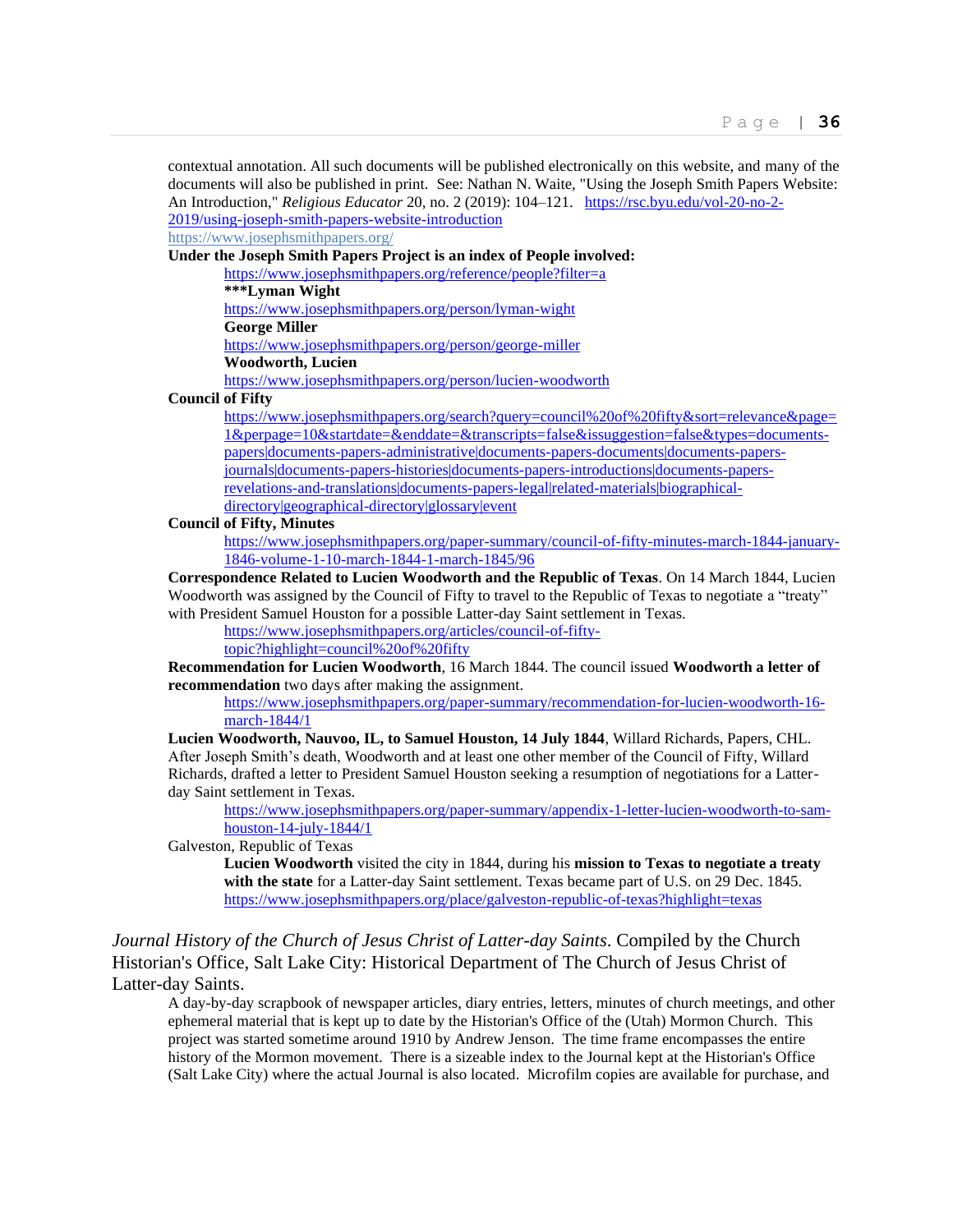holding institutions include University of Utah, Utah State Historical Society, Brigham Young University, and Utah State University.

<https://history.churchofjesuschrist.org/training/journal-history-of-the-church/journal-history-of-the-church>

"Kelsey Heritage Center Groundbreaking Held." The Gilmer Mirror Online Accessed May 12, 2021.

The Kelsey Memorial Cemetery Association has broken ground for the new Kelsey Heritage Center, with a targeted completion date of Memorial Day 2015. Gives a short history of the town. [http://www.gilmermirror.com/view/full\\_story/26419421/article-Kelsey-Heritage-Center-Groundbreaking](http://www.gilmermirror.com/view/full_story/26419421/article-Kelsey-Heritage-Center-Groundbreaking-held)[held?](http://www.gilmermirror.com/view/full_story/26419421/article-Kelsey-Heritage-Center-Groundbreaking-held)

\*\*\*Langford, Lauren A. and Jermy Wight. "Lyman Wight and his Colony: A Brief History." The Langford Family. Accessed April 2021.

A good medium-sized but detailed article on the history of the Wight colony and a short biography of Lyman Wight, has **lots of photos and drawings as well as a listing of the original colonists** who travelled from Wisconsin to Texas as well as a birthing list of children born (22) while in Bandera county. <https://www.banderacounty.org/historical/HistorianFall2003.pdf> <http://www.langfordfamily.com/pioneers/colony.html>

"Lyman Wight, (1796-1858)." Doctrine and Covenants Central. A small biography of Lyman Wight from an LDS perspective. Accessed April 2021. <https://doctrineandcovenantscentral.org/people-of-the-dc/lyman-wight/>

"Lyman Wight, 1796 – 1858." Grampa Bill's General Authority Pages. A mid-size biography of Lyman Wight from an LDS perspective. <http://www.gapages.com/wightl1.htm>

"Manuscript History of the Central States Mission, 1906- (LDS Church Archives, LDS Church Historical Department)

**[A study that has yet to be done is a compilation of missionary's diary writings, mission reports from that areas' mission headquarters and local history – how interesting would a study that contained local history events either reported to the local newspapers or from the area's local historical society combined with autobiographical writings from the actual missionaries involved in the event as well as an official (Church) report from the area's mission headquarters?]** These are local histories of LDS Church missions that either included Texas or areas of Texas. <https://history.churchofjesuschrist.org/chd/organization/mission/western-states-1896> <https://lib.byu.edu/collections/mormon-missionary-collections/> <https://lib.byu.edu/collections/mormon-missionary-diaries/about/further-readings/>

<https://history.churchofjesuschrist.org/blog/mission-histories-and-historical-reports?lang=eng>

"Manuscript History of the Indian Territory Mission, 1855-1898." (LDS Church Archives, LDS Church Historical Department)

These are local histories of LDS Church missions that either included Texas or areas of Texas. <https://history.churchofjesuschrist.org/chd/organization/mission/indian-territory-1855?lang=eng> <https://lib.byu.edu/collections/mormon-missionary-collections/> <https://lib.byu.edu/collections/mormon-missionary-diaries/about/further-readings/> <https://scholarsarchive.byu.edu/cgi/viewcontent.cgi?article=5866&context=etd> <https://history.churchofjesuschrist.org/blog/mission-histories-and-historical-reports?lang=eng>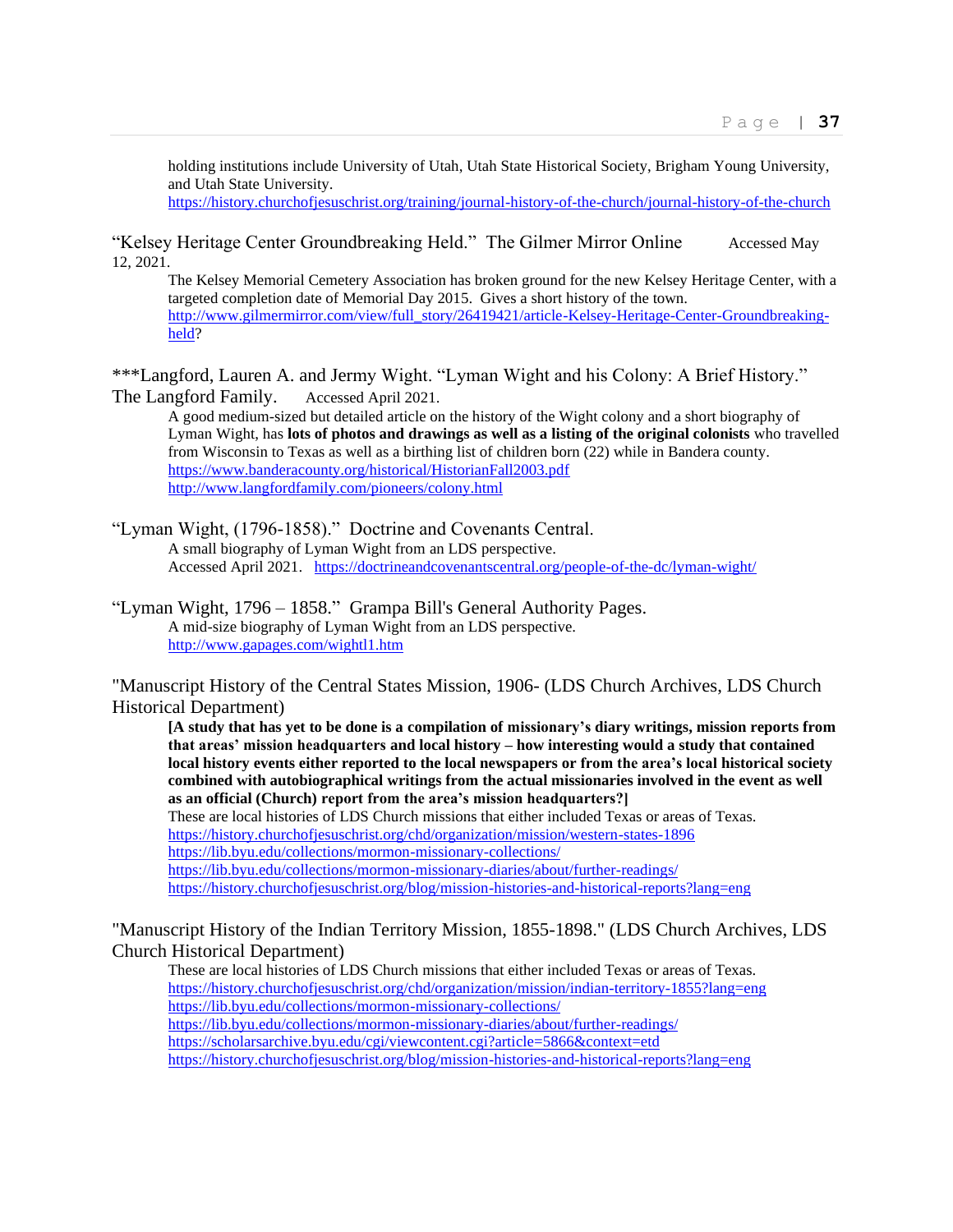"Manuscript History of the Southern States Mission, 1884-1897." (LDS Church Archives, LDS Church Historical Department)

These are local histories of LDS Church missions that either included Texas or areas of Texas. <https://history.churchofjesuschrist.org/chd/organization/mission/southern-states-1876?lang=eng> <https://lib.byu.edu/collections/mormon-missionary-collections/> <https://lib.byu.edu/collections/mormon-missionary-diaries/about/further-readings/> <https://history.churchofjesuschrist.org/blog/mission-histories-and-historical-reports?lang=eng> <https://history.churchofjesuschrist.org/blog/mission-histories-and-historical-reports?lang=eng>

"Manuscript History of the Southwestern States Mission, 1898-1906." (LDS Church Archives, LDS Church Historical Department)

These are local histories of LDS Church missions that either included Texas or areas of Texas. <https://lib.byu.edu/collections/mormon-missionary-collections/> <https://lib.byu.edu/collections/mormon-missionary-diaries/about/further-readings/> <https://history.churchofjesuschrist.org/blog/mission-histories-and-historical-reports?lang=eng> <http://amateurmormonhistorian.blogspot.com/2013/06/southern-states-mission-manuscript.html>

Mays, Kenneth. "Picturing History: Mormon Mill Cemetery, Burnet County, Texas." *Deseret News*, November 2, 2016. Accessed May 5, 2021.

A small article dealing just with the Mormon Mill Cemetery and the mill stones. Has **several excellent photos** of the graveyard and its stone fence along with the mill stones. Millstones from the mill are on display at Fort Croghan in the town of Burnet, Burnet County, Texas. [https://www.deseret.com/2016/11/2/20599564/picturing-history-mormon-mill-cemetery-burnet-county](https://www.deseret.com/2016/11/2/20599564/picturing-history-mormon-mill-cemetery-burnet-county-texas#millstones-or-grinding-stones-were-once-used-by-lyman-wight-and-his-followers-on-hamilton-creek-in-burnet-county-texas-they-are-on-display-at-fort-croghan-in-burnet)[texas#millstones-or-grinding-stones-were-once-used-by-lyman-wight-and-his-followers-on-hamilton](https://www.deseret.com/2016/11/2/20599564/picturing-history-mormon-mill-cemetery-burnet-county-texas#millstones-or-grinding-stones-were-once-used-by-lyman-wight-and-his-followers-on-hamilton-creek-in-burnet-county-texas-they-are-on-display-at-fort-croghan-in-burnet)[creek-in-burnet-county-texas-they-are-on-display-at-fort-croghan-in-burnet](https://www.deseret.com/2016/11/2/20599564/picturing-history-mormon-mill-cemetery-burnet-county-texas#millstones-or-grinding-stones-were-once-used-by-lyman-wight-and-his-followers-on-hamilton-creek-in-burnet-county-texas-they-are-on-display-at-fort-croghan-in-burnet)

Mcswain, Ross. "Out Yonder: Mormons settled in Hill Country." *GoSanAngelo*, Lifestyle Columnists, June 9, 2012. Accessed May 5, 2021.

[http://archive.gosanangelo.com/lifestyle/columnists/out-yonder-mormons-settled-in-hill-country-ep-](http://archive.gosanangelo.com/lifestyle/columnists/out-yonder-mormons-settled-in-hill-country-ep-439247829-356233431.html/)[439247829-356233431.html/](http://archive.gosanangelo.com/lifestyle/columnists/out-yonder-mormons-settled-in-hill-country-ep-439247829-356233431.html/)

Pioneer Database, 1847–1868.

Search the database to find the names of Latter-day Saint pioneers. The database includes the companies they traveled with and their experiences on the trail. <https://history.churchofjesuschrist.org/overlandtravel/>

Preston, Thomas. "**Preston Thomas**: His Life and Travels, 1942." MS 1928, Church History Library, The Church of Jesus Christ of Latter-day Saints, 1942. [also located as: "Preston Thomas diaries," MSS 739, L. Tom Perry Special Collections, Brigham Young University Library, Brigham Young University]

Preston served three missions to Texas during his life; this collection contains transcriptions of these journals which encompass an account of his travel with Amasa Lyman to the South to solicit aid for the emigration fund, 1847-1848; and his missionary labors in Texas, 1848-1870. At the end of missions 2 and 3, Preston brought two groups of Saints with him to Utah, in 1853 a group of 13, and in 1856 a group of 29. Includes information concerning his encounters with Lyman Wight, association with emigrant companies from the Southern States, and time spent in Washington, D.C. Also includes prefatory information by Daniel H. Thomas (his son), regarding his father's early life in Tennessee and conversion to the Church in Mississippi in 1844, as well as information covering his later activities in Lehi, Utah and Franklin, Idaho.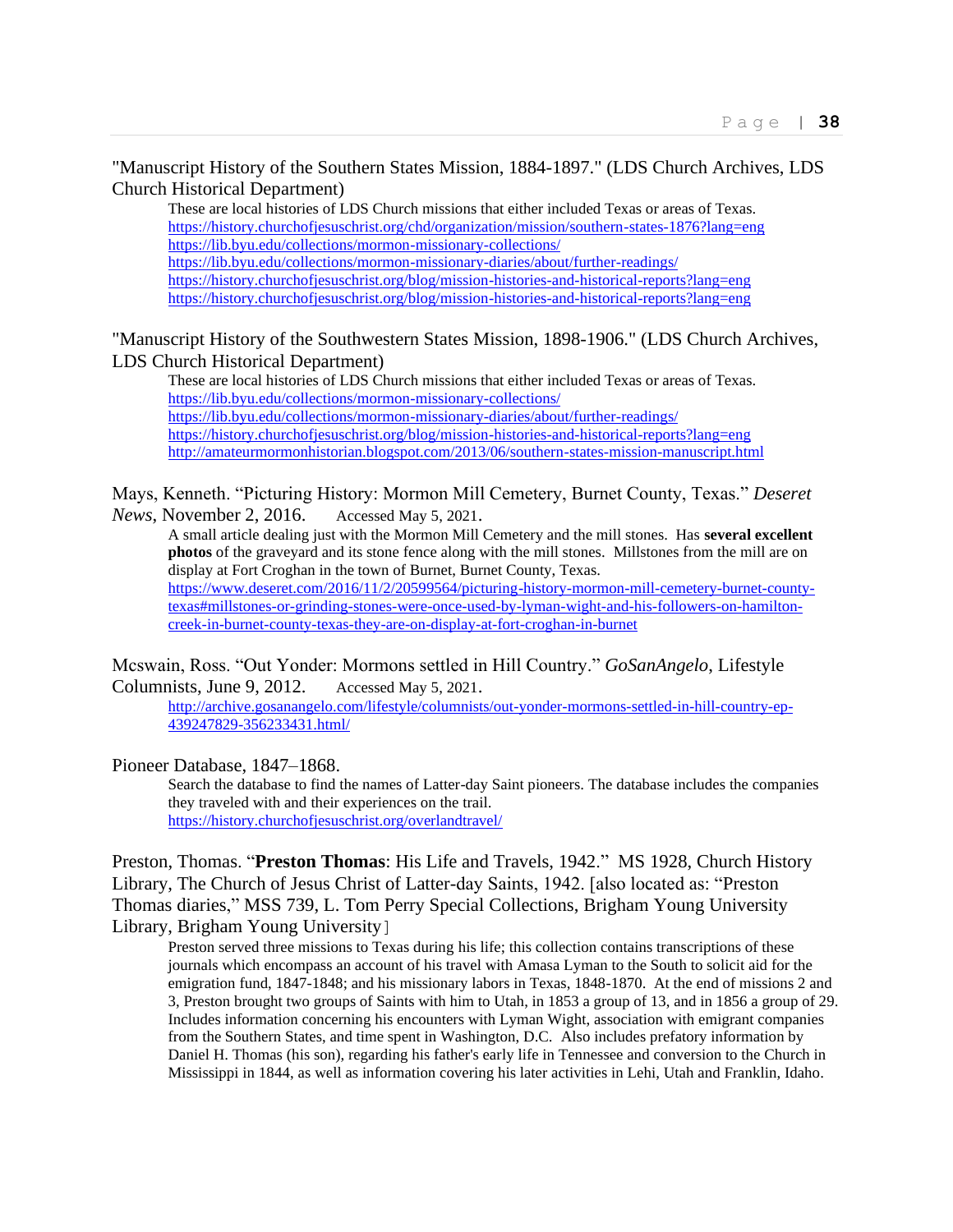<https://catalog.churchofjesuschrist.org/record?id=0dadcb11-c7db-44df-9985-8958b18a67d4&view=browse>

Richardson, Mark. "Lyman Wight, Early Latter-day Saint Apostle." *Owlcation*. Feb. 18, 2021. Accessed March 25, 2021.

<https://owlcation.com/humanities/Lyman-Wight-Latter-day-Saint-Apostle>

**Zodiac**. *The City of Fredericksburg, Texas* (The City of Fredericksburg's Website) A paragraph history of the site of Zodiac, talks about its name change in 1885; has an interesting painting of the colony with several building and homes as well as the mill. <https://www.fbgtx.org/929/Zodiac>

## **THESES AND DISSERTATIONS:**

Berrett, Lamar C. "A History of the Southern States Mission, 1831-1861." Master's thesis, Brigham Young University, 1960. 306pp.

This gives a detailed record of church growth, population, number of missionaries, as well as a record of the missionary activities of the LDS Church in Texas and the surrounding states for the years 1831-1861. Texas is specifically considered on pages 268-285.

Bowden, M. G. "History of Burnet County." Master's thesis, University of Texas at Austin, 1940. 193pp.

A second-rate thesis that fails to give a competent history of the county, cities, or people of the area. The section (pages 39-47) that surveys the Wight colony is impregnated with erroneous statements and conclusions.

Cunningham, Michael C. "The Historic-Geographic Principles of the Mormon Migration and Colonization of Texas." Master's thesis, East Texas State University, 1985. 89pp.

Discusses the two Mormon migrations of the **Lyman Wight** group and the Church supported migration (organized colonization) and founding of **Kelsey**, in Upshur County, Texas, in the early 1900's.

Curtis, Sara Kay. "A History of Gillespie County, Texas, 1846-1900." Master's thesis, University of Texas at Austin, 1943. 146pp.

An ably written county history that examines the geography, economic, and social aspects of Gillespie County. Wight's colony lived in the area from 1847 to 1853, near the Pedernales River (see pages 75-76, and 126).

Durning, Bonnie Means. **"A History of the Mormon Church in Texas, 1843-1906."** Master's thesis, East Texas State University, 1964. 86pp.

A banally written thesis with some gems of research and analysis through some parts of the text. The work contains appendices with reproduced primary material (e.g., Woodworth's letter to Houston), and a sizable segment on the **Mormon colony of Kelsey**--the author's hometown.

Ellsworth, Samuel George. "A History of Mormon Missions in the United States and Canada, 1830-1860." Ph.D. dissertation, University of California, 1951. 462pp.

Texas receives only a sentence of coverage (on page 322) in this dissertation.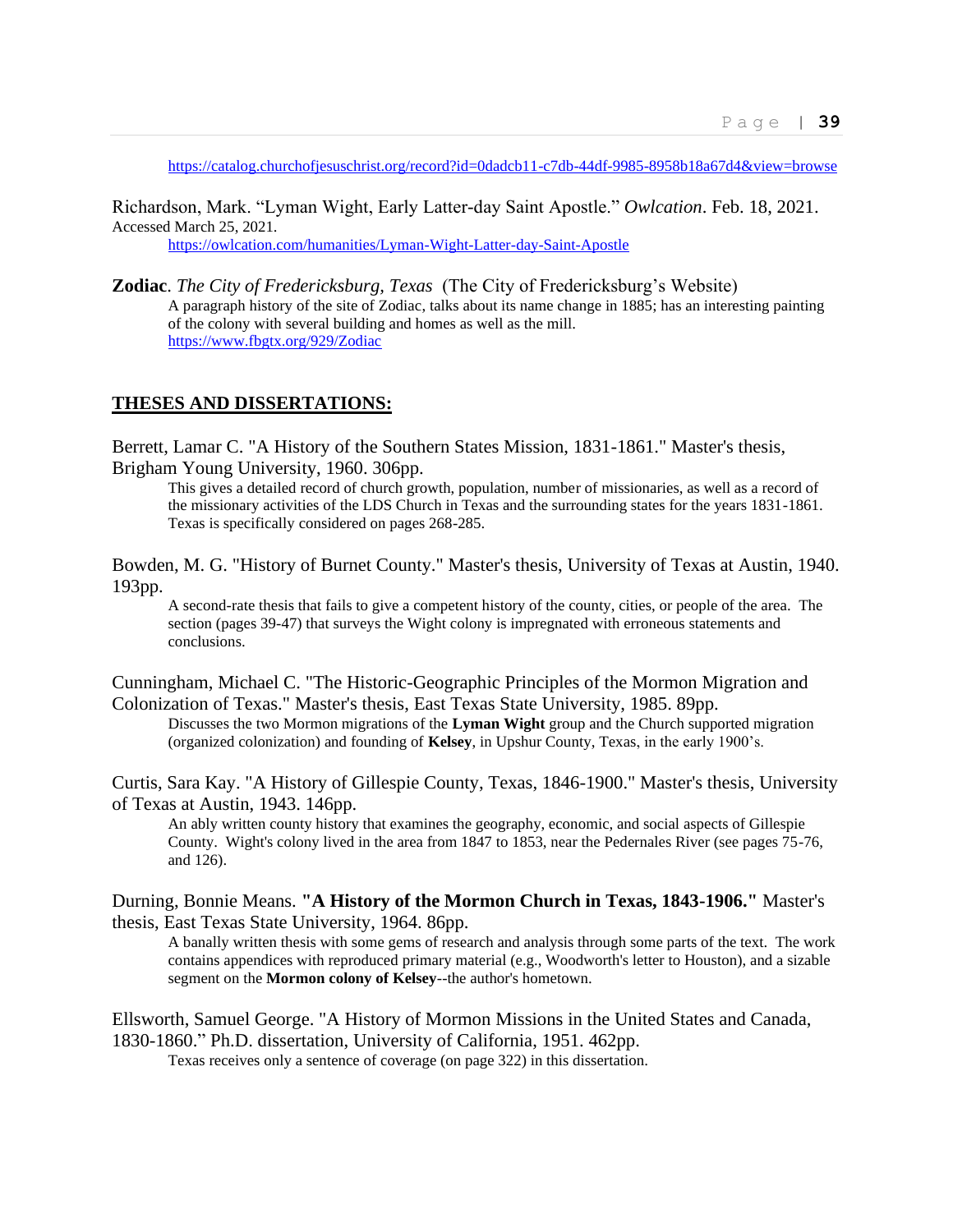Hearne, Carl R. "The History of the Mormon Colony at **Kelsey, Upshur County**, Texas." Master's thesis, East Texas State Teachers College, 1949. 68pp.

Herrera, Ricardo. "Transnational Immigration Politics in Mexico, 1850-1920." Ph.D. dissertation, Tucson, Arizona: University of Arizona, 2013. 312pp.

The current historiography on Mexican immigration from 1850 through 1920, has neglected to seriously study the forgotten migration of American citizens seeking their American Dream in Mexico. The author seeks to understand how a very unstable international border dominated by constant Indian raids and filibuster attempts, led to transnational migration. After analyzing the experience of several ethnic groups, such as the Italian immigrants in Cordoba, Veracruz, or the colonies of those immigrants seeking religious freedom such as the Mormons and Mennonites in northern Mexico, that indeed, Mexico was the Land of God and Liberty.

Hormachea, Carroll Randolph. "The Mormon Migration to Texas under Lyman Wight." Master's thesis, Trinity University, 1956. 101pp.

This thesis does a nice job in describing the Wight colony and its movements, while also lending itself as a sociological study of the group. The work is somewhat dated and does not use the manuscript by Heman H. Smith.

Malone, Billy Charles. "An Early History of Austin, Texas, 1839-1861." Master's thesis, University of Texas, 1958. 136pp.

On pages 66-69 is related the history of the Wight colony during their brief stay near Austin. Caution is prescribed due to the authors' use of Brown's MMS who confused a few chronological and historical facts about the colony.

O'Neill, Patrick L. "The German Settling of Fisher and Miller Colony in West Central Texas." Master's thesis, West Texas A&M University, Canyon, Texas, 1997.

The Fisher & Miller colonies was a three-million-acre land grant situated on the western frontier of Texas that became the driving force behind more than 7,000 Germans immigrating to this area from 1844-1847. The Republic of Texas made these contracts in 1842 in an effort to colonize the western frontier to protect against Indian attacks and Mexican invasion. This is much the same thing that Smith was doing with his treaty with Sam Houston.

Sande, Shawn Patrick. "Guardians of the Pedernales: Military and Community on the Texas Frontier, 1848-1853." Master's thesis, Austin, Texas, University of Texas, 1995. Discusses the Lyman Wight colony.

Seferovich, Heather M. "History of the LDS Southern States Mission, 1875-1898." Master's thesis, Provo, UT., Brigham Young University, 1996. 164pp.

Vandygriff, James Clyde. **"Kelsey, Texas: The Foundation and Development of a Latter-Day Saint Gathering Place in Texas."** Master's thesis, Brigham Young University, 1974. 131pp. <https://scholarsarchive.byu.edu/etd/5185/> <https://scholarsarchive.byu.edu/cgi/viewcontent.cgi?article=6184&context=etd>

Van Wagenen, Michael Scott. "The Texas Republic and the Mormon Kingdom of God: the Attempt to Establish a Theocratic Nation in the Texas-Mexico Borderlands in 1844." Master's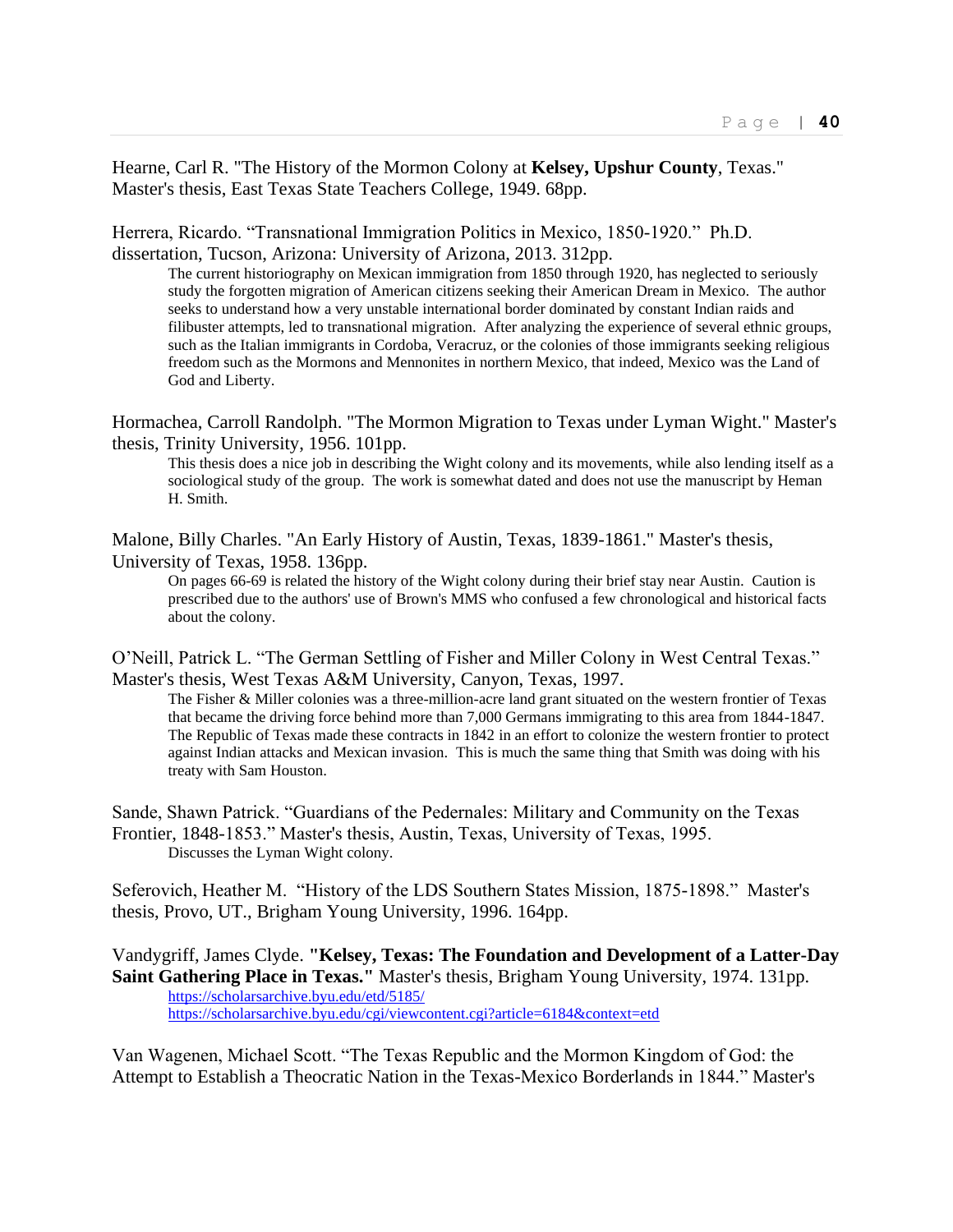thesis, University of Texas at Brownsville, 1999.

[See the book by the same author] Discusses Joseph Smith's interest in moving the Saints to Texas.

Wightman, Philip C. "The Life and Contributions of Lyman Wight." Master's thesis, Brigham Young University, 1971. 128pp.

This good biographical study on Wight. Unfortunately, it was written just after Bitton's article and edited volume and did not include the information from those items. It also suffers from a lack of "local Texas" history, as well as largely ignoring RLDS thought and perspective. It does a nice job of pulling together most of the information found at BYU and the LDS Church Archives (in Utah) on Wight and his colony. <https://scholarsarchive.byu.edu/cgi/viewcontent.cgi?article=6211&context=etd>

## **UNPUBLISHED MATERIALS:**

A Different Path: The Story of the Family of Joseph Dwight Goodale, A Lyman Wight Colonist, by Deena L. Goodale, February 2012. Call Number: MS 25243

(Located at the Church History Library, Church of Jesus Christ of Latter-day Saints, Salt Lake City, Utah) [https://catalog.churchofjesuschrist.org/,](https://catalog.churchofjesuschrist.org/)<https://history.churchofjesuschrist.org/landing/library/start-your-research>)

A history of Joseph D. Goodale and his descendants. Goodale and his family joined Lyman Wight and helped establish Wight's colony in Fredericksburg, Texas. In time the family left the Wightite colony, moved to Gallands Grove, Iowa, and joined the Reorganized Church of Jesus Christ of Latter Day Saints. <https://catalog.churchofjesuschrist.org/assets/d17b5a8e-f3cd-4601-a3d5-6e346dbf2b80/0/0>(accessed: July 21, 2021)

#### **Articles about Mormons in Texas periodicals, 1858-1936**, Call Number: **MS 13090**

(Located at the Church History Library, Church of Jesus Christ of Latter-day Saints, Salt Lake City, Utah) [https://catalog.churchofjesuschrist.org/,](https://catalog.churchofjesuschrist.org/)<https://history.churchofjesuschrist.org/landing/library/start-your-research>)

Contains copies of articles which mention the Church, from **Texas newspapers and magazines**. Include articles on Mormon difficulties in Mexico during the revolution, the Lyman Wight colony and Mormon settlements in Texas, the Utah War, Mormon emigration, and Mormon and Navajo relations. Also includes a copy of a letter from Heman Hale Smith of the Reorganized Church of Jesus Christ of Latter Day Saints to Charles W. Ramsdell of the Texas State Historical Society, discussing the polygamous marriages of Lyman Wight and Orange Wight. (May only be accessed on-site.) <https://catalog.churchofjesuschrist.org/record/9197dbbd-da6a-47c3-a040-b59a56903b40/0?view=summary> (accessed: July 21, 2021)

Ashland, Jan. "Latter Day Saints at Mormon Springs." Unpublished typescript, May 11, 1964. 11 leaves. (Located at the Austin City Public Library, Austin History Center, AF-Mormons-M7500).

A high school paper that is an excellently written and researched report of the Lyman Wight Colony during their Austin settlement period. The author uses the Austin History Center's material on the Mormon's, but unfortunately misplaces and misconstrues the colony's history and chronology.

Bays, Charles Waldo. "The Memoirs of Charles Waldo Bays." (Typed from the original manuscript, and with preface and notes by his daughter Zelma Bays Locker) Omaha, NE: Privately published, 1971. 124pp. (Located at the Daughters of the Republic of Texas Library, San Antonio, TX).

Charles Bays was the son of Davis Henry Bays whose family joined the Church when the Wight colony was located at Zodiac, Texas. The memoirs give a history of the Bays' family from approximately 1839 to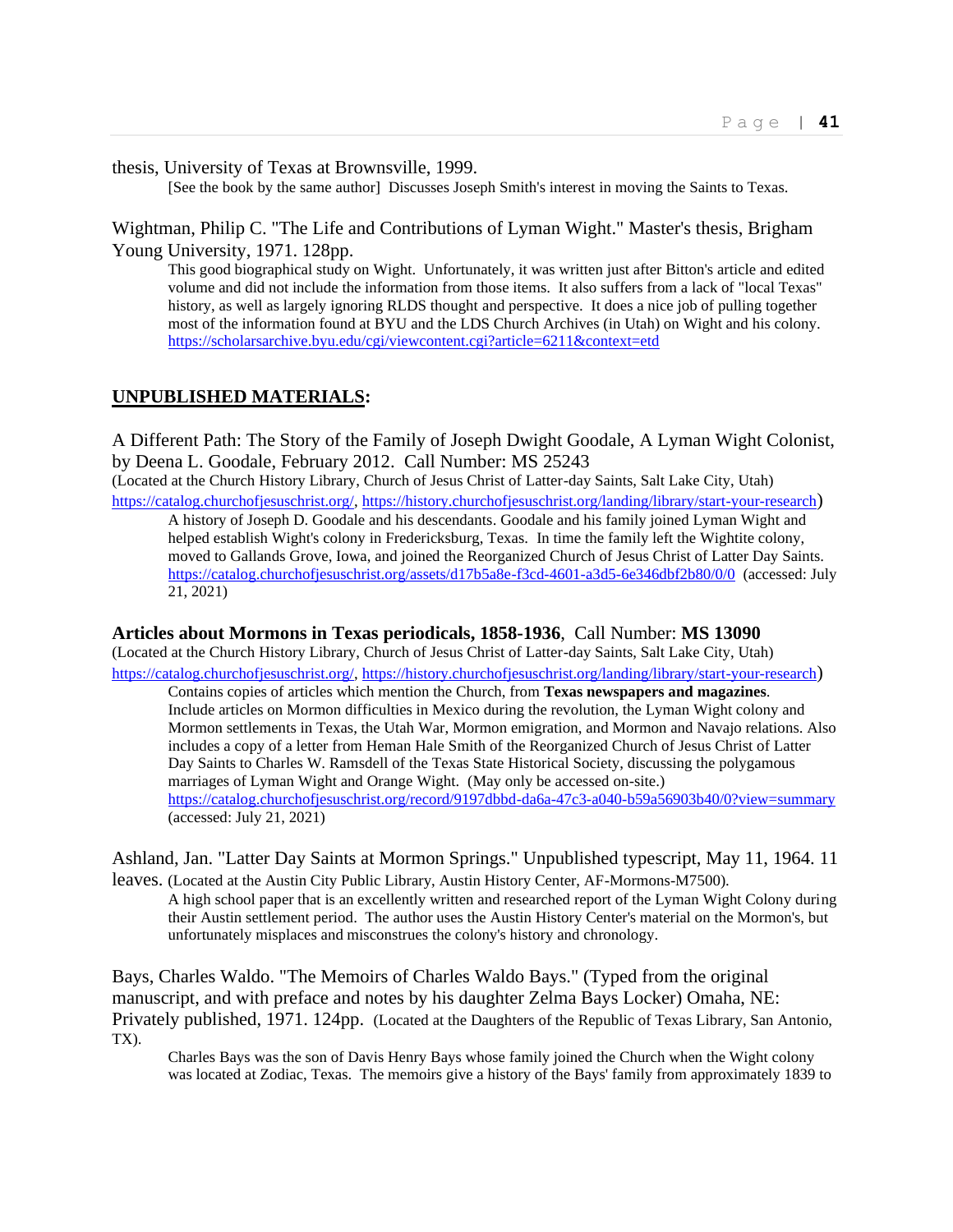1932.

Bays, Davis Henry. "Three Diaries of Davis Henry Bays." (With a forward by Zelma Bays Locker) Unpublished manuscript, 1973. n.p. (Located at the Daughters of the Republic of Texas Library, San Antonio, TX).

Within these pages are xerox copies of three handwritten diaries for the years 1879, 1885 and 1886. Bays was born in Texas in 1839 and returned there as a missionary for the **RLDS Church** (now the Community of Christ) in 1879.

Boone, Joseph F. "From Nauvoo to Texas." Unpublished manuscript, 1971. 66pp.

Bowling, Beulah McKaughan. "Another Book is Opened--Truth is Revealed Concerning Lyman Wight, Pioneer of Texas." Unpublished manuscript, n.d. n.p. [14pp.] (Located at the Briscoe Center for American History, at The University of Texas at Austin --Lyman Wight Biographical File [2 copies]; and the Thomas Ulvan Taylor Papers, boxes 2K276 and 2K286 [2 copies]; and the Archives Division, Texas State Library, Austin [3 copies]).

A folksy pro-Church piece written by Bowling while she lived in the home of Dean T. U. Taylor who was researching Lyman Wight. The unpublished manuscript describes an automobile trip to Fredericksburg, Texas, (near the old Mormon settlement of Zodiac) to find the burial place of Wight. The piece is easy reading, but historically inaccurate. The text also contains an enormous amount of spelling errors which prove distracting to the reader. The typed copy at the Archives Division of the Texas State Library is titled "Lyman Wight, Pioneer of Texas"--the contents are the same. (See T. U. Taylor's published article as a follow-up to her account of the trip)

Bremond, John. John Bremond vs. Lyman Wight, Petition and Citation, Cause No. 1100, Civil Docket, 37th District Court, Bexar County, Texas. (District clerk's office, Bexar County; a typescript of the petition may be found in Appendix B of Hormachea's, "Mormon Migration to Texas.")

An Austin grocer, John Bremond, filed suit against Wight on August 3, 1854, for nonpayment of a note worth \$685.09, that was executed on February 2, 1853.

Brown, Frank. "Annals of Travis County and of the City of Austin: From the Earliest Times to the Close of 1875." Unpublished manuscript, n.d. (Located at the Austin City Public Library, Austin History Center).

Chapters 12 and 13 contain an account of the Wight colony when they settled near Austin in 1846. The author unfortunately misconstrues some of the colony's history.

Carter, Gideon 1831-1912. Gideon Carter statement.

(Located at the Church History Library, Church of Jesus Christ of Latter-day Saints, Salt Lake City, Utah) [https://catalog.churchofjesuschrist.org/,](https://catalog.churchofjesuschrist.org/)<https://history.churchofjesuschrist.org/landing/library/start-your-research>) <https://catalog.churchofjesuschrist.org/assets/d75f9b0a-0165-43c3-b52d-6e6fe2c76eb0/0/0> (accessed: July 26, 2021)

Christiansen, ElRay LaVar 1897-1975. **Lyman Wight settlement photographs**, Call Number: **PH 1685** (Located at the Church History Library, Church of Jesus Christ of Latter-day Saints, Salt Lake City, Utah) [https://catalog.churchofjesuschrist.org/,](https://catalog.churchofjesuschrist.org/) [https://history.churchofjesuschrist.org/landing/library/start-your](https://history.churchofjesuschrist.org/landing/library/start-your-research)[research](https://history.churchofjesuschrist.org/landing/library/start-your-research))

**Photographs of Lyman Wight colony, 1921**; Grant Dunford letter to Andrew Jenson, 1921 August 11; Church History Library. [https://catalog.churchofjesuschrist.org/assets/c41510de-1d47-4695-af73-](https://catalog.churchofjesuschrist.org/assets/c41510de-1d47-4695-af73-ebdc06844320/0/8)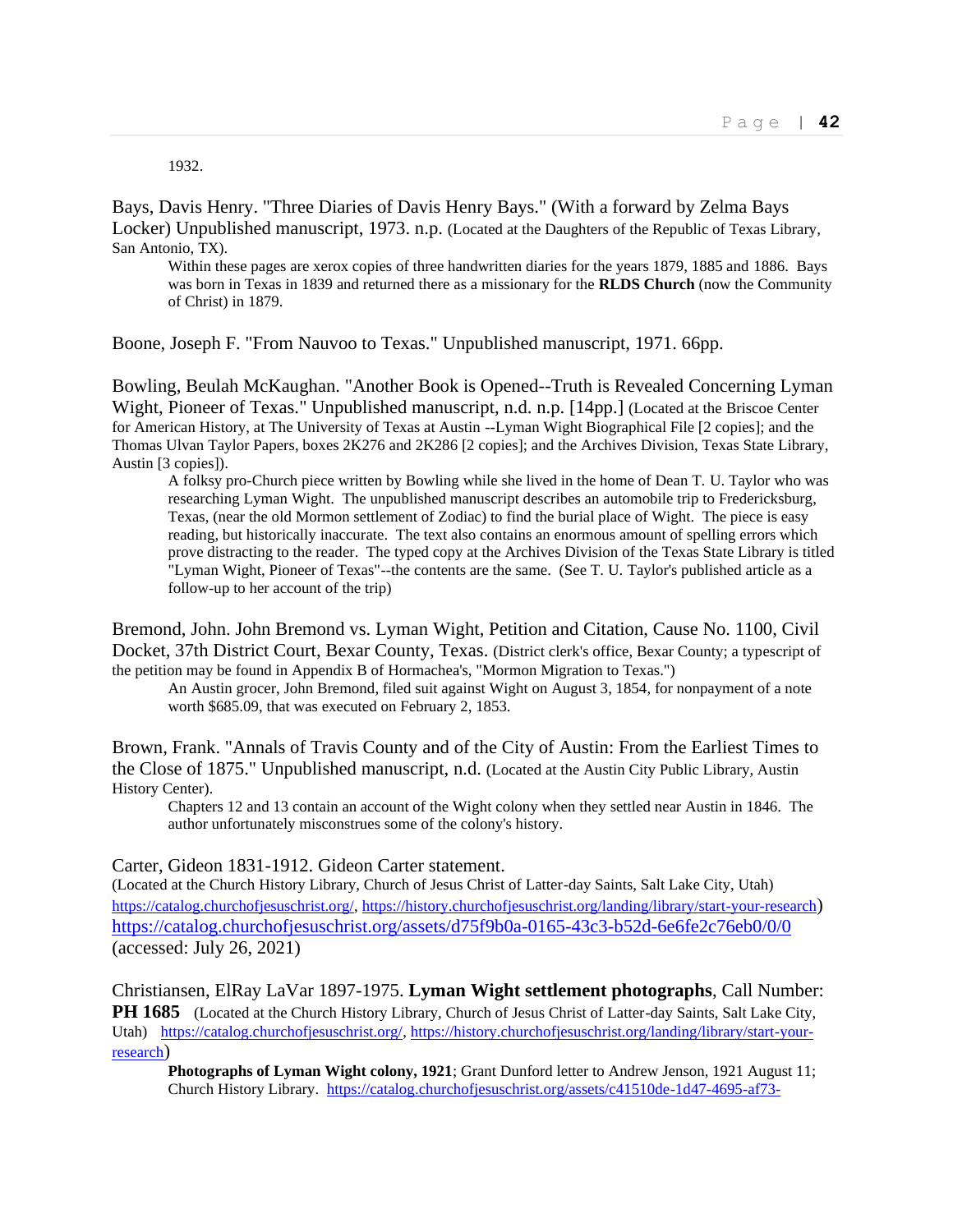[ebdc06844320/0/8](https://catalog.churchofjesuschrist.org/assets/c41510de-1d47-4695-af73-ebdc06844320/0/8) (accessed: July 21, 2021)

Snapshots taken during Christiansen's visit to two colony sites with Dr. Thomas Taylor of the University of Texas. Includes views of monument at Zodiac, Texas, (near Fredericksburg, off East Schmidtzinsky Road) commemorating settlement there from 1847 to 1851, as well as another monument at the old location of Mormon Mills at Hamilton Creek, near country road 340, in Burnet County, Texas. This settlement was occupied by the Wightites, 1851-1853. Also includes a view of a home at one of the sites. Christiansen and Taylor appear in two of the photographs. [https://catalog.churchofjesuschrist.org/assets/852928eb-eb6a-](https://catalog.churchofjesuschrist.org/assets/852928eb-eb6a-4833-bc1c-b94f632b7899/0/0)[4833-bc1c-b94f632b7899/0/0](https://catalog.churchofjesuschrist.org/assets/852928eb-eb6a-4833-bc1c-b94f632b7899/0/0) (accessed: July 21, 2021)

*Congressional Globe* 28th Congress, 1st Session (May 31, 1844) vol. 13, p. 664. Shows the U.S. House of Representatives on May 25, 1844, declining to hear the reading of the memorial from General Joseph Smith on their petition to Congress (March 1844) to **create a buffer state** between Mexico, Texas, and the U.S.

Cotter, John and Dorothea. "The Mormon Colony Near Fredericksburg, Texas." July 13, 1968,

n.p. (Located at the Archives Division, Texas State Library, and the Fredericksburg Pioneer Memorial Library) This small homemade effort is a potpourri of original photographs, newspaper columns, and copied articles on the Wight colony. **Photographs** worth noting include: 1) the stone floor remains of the Mormon Temple, 2) Mormon Well, and 3) the Jacob Weinheimer house--he used the timber from the Zodiac Temple for his home.

#### \*\*\*Holt, Gary Eugene 1937-. "**LDS Church history in Texas**," MS 14328.

(Located at the Church History Library, Church of Jesus Christ of Latter-day Saints, Salt Lake City, Utah) [https://catalog.churchofjesuschrist.org/,](https://catalog.churchofjesuschrist.org/)<https://history.churchofjesuschrist.org/landing/library/start-your-research>)

Account of the **Lyman Wight colony**, the **Kelsey-Gilmer settlement** in Upshur County, the **William Williamson settlement** near Vidor, and the **Jozye settlement** in Madison County, Texas. Also describes the first branches in El Paso and Houston and includes statistics relating to the growth of the Church in Houston. Briefly mentions the opening of the Dallas Temple. Includes maps and a bibliography. <https://catalog.churchofjesuschrist.org/assets/4a7c22ab-49fc-48ec-afee-f18487d78953/0/0>(accessed: July 21, 2021)

"Kyle Texas State History and History of the Church of Jesus Christ of Latter-day Saints in Central Texas." Kyle Texas Stake Ten Year Anniversary, 2018. LR 555800 21.

(Located at the Church History Library, Church of Jesus Christ of Latter-day Saints, Salt Lake City, Utah) Contains the Kyle Texas Stake History and History of The Church of Jesus Christ of Latter-day Saints in Central Texas on the ten year anniversary of the stake. The history contains photographs of the stake center, various ward members, and historic documents. Although most of the history is after 1930 – the piece, "Early Texas Mormons," by Fern Milligan (2/5/1986) does have the beginning of their family history in the Church in 1926 at their Rainbow Ranch near the towns of Driftwood and Wimberley as well as a small history of her father who worked on the XIT Ranch. (pp. 28-30.) The story is slightly carried-on in Dolores Milligan Riley's small piece on her mother, Neda Fern Meek's life during the 1920-1940's. (pp. 55-59). (Only available in electronic format.)

<https://catalog.churchofjesuschrist.org/assets/3faa96cc-0800-4f72-af57-6b64d2c8442f/0/0>(accessed: November 15, 2021)

LeBaron, Luella Wight. Luella W. LeBaron letters, 1963, Call Number: MS 2658. (Located at the Church History Library, Church of Jesus Christ of Latter-day Saints, Salt Lake City, Utah) [https://catalog.churchofjesuschrist.org/,](https://catalog.churchofjesuschrist.org/)<https://history.churchofjesuschrist.org/landing/library/start-your-research>) Copies of letters dated 3 April and 15 May to Daniel A. Keeler, Deseret Sunday School Union, concerning

information relative to Lyman Wight that had been published in Church manuals. (May only be accessed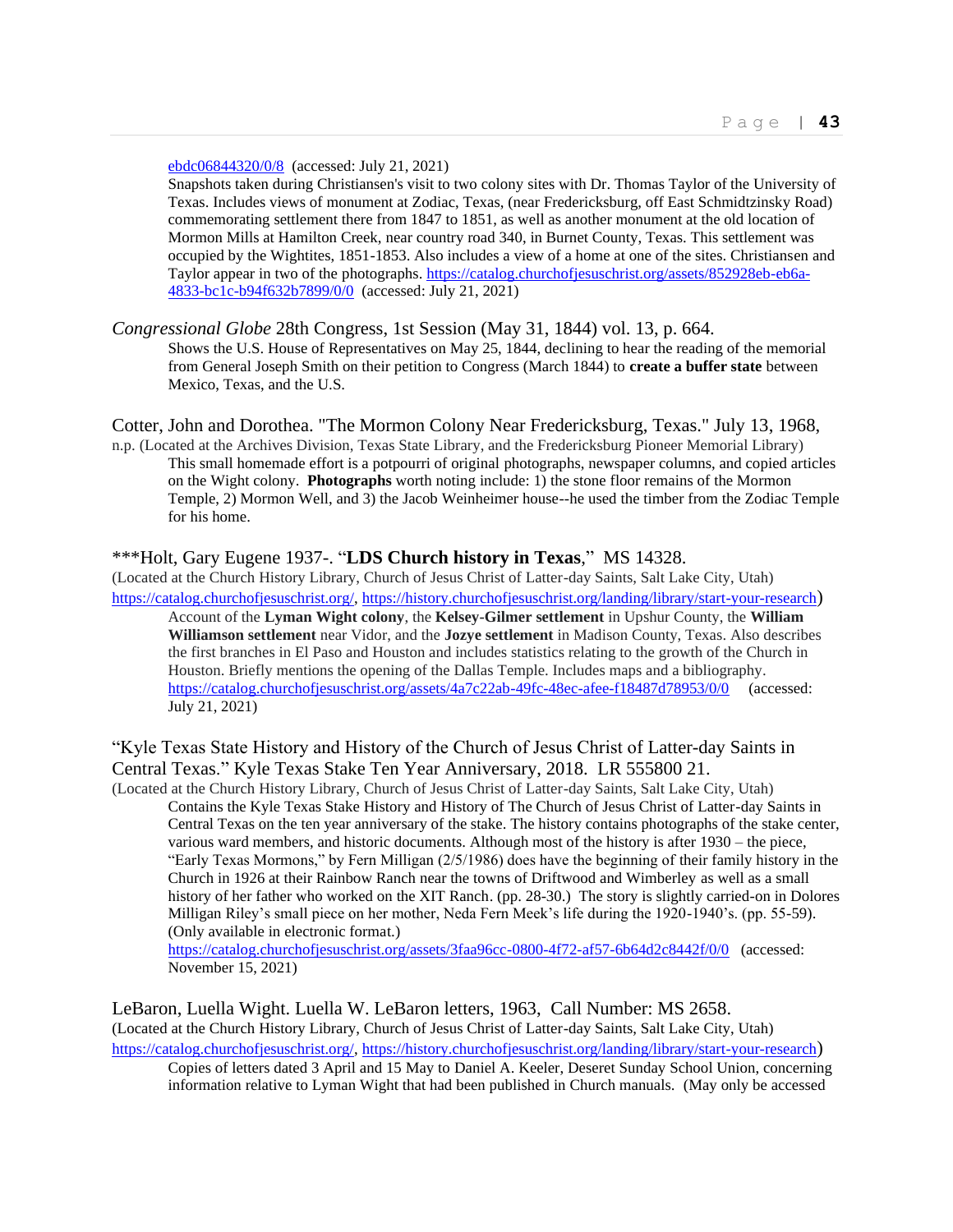on-site.) [https://catalog.churchofjesuschrist.org/record/4a6a854d-5fbd-473c-838b](https://catalog.churchofjesuschrist.org/record/4a6a854d-5fbd-473c-838b-c951c1e9cd57/0?view=summary)[c951c1e9cd57/0?view=summary](https://catalog.churchofjesuschrist.org/record/4a6a854d-5fbd-473c-838b-c951c1e9cd57/0?view=summary) (accessed: July 21, 2021)

Lacy, Sara. "History of the Mormon Settlement in Burnet County." (Copy of eight-page MSS, located at the Austin Public Library, Austin History Center, AF-Mormons-M7500).

#### Letters about Lyman Wight, Call Number: MS 18816

(Located at the Church History Library, Church of Jesus Christ of Latter-day Saints, Salt Lake City, Utah) [https://catalog.churchofjesuschrist.org/,](https://catalog.churchofjesuschrist.org/)<https://history.churchofjesuschrist.org/landing/library/start-your-research>)

English translations of portions of German letters published in 1858 newspapers describing German immigrants' experiences in and around New Braunfels, Texas, including contact with Lyman Wight and Mormon colonies located in eastern Texas. Original newspapers located in the Sophienburg Museum and Archives in New Braunfels, Texas. Translations done by Alexander E. Schmalz, a Church employee. <https://catalog.churchofjesuschrist.org/assets/d23a2a87-7aa5-43e8-89df-2d368e6d413b/0/0>(accessed: July 21, 2021)

#### **List of men in Lyman Wight's** [sic] colony, undated, Call Number: **MS 3539**

(Located at the Church History Library, Church of Jesus Christ of Latter-day Saints, Salt Lake City, Utah) [https://catalog.churchofjesuschrist.org/,](https://catalog.churchofjesuschrist.org/)<https://history.churchofjesuschrist.org/landing/library/start-your-research>)

List of men in Lyman Wight's colony, as compiled from various sources. Printed in the *San Antonio Express*, December 8, 1931. (May only be accessed on-site.)

Reprints the original death notice of Lyman Wight as printed in the *Galveston Weekly News*, May 25, 1858; and next to that article gives a listing of men [within six paragraphs] involved in the colony gathered from the Heman Hale Smith manuscript located at the University of Texas at Austin. <https://catalog.churchofjesuschrist.org/record/a20cd136-6051-4641-a2cd-8439a8cea0f7/0?view=summary> (accessed: July 21, 2021)

## **Lyman Wight letter, Black River Falls, Wisconsin, to** Joseph **Smith, 1844 February 15**

(Located at the Church History Library, Church of Jesus Christ of Latter-day Saints, Salt Lake City, Utah) [https://catalog.churchofjesuschrist.org/,](https://catalog.churchofjesuschrist.org/)<https://history.churchofjesuschrist.org/landing/library/start-your-research>)

Letter sent to Joseph Smith and the Quorum of the Twelve by a committee consisting of Lyman Wight, George Miller, Phineas R. Bird, Pierce Hawley, and John Young. Reports interactions with the Indians in conjunction with their lumbering operations and offers proposals for missionary work in the South and Southwest. Text and signatures are in the handwriting of Otis Hobart. Folder includes typescript copy of letter, preceded by a typescript of another letter from the committee of same date (original of which is in MS 155 box 3 folder 6), and succeeded by typescript of minutes of 10 March 1844 meeting of the Council of Fifty. <https://catalog.churchofjesuschrist.org/assets/e8856204-dd12-41e9-8d6f-058d6948faaa/0/0>

"Lyman Wight Letterbook, April 22, 1849, to March 7, 1856." Unpublished manuscript, n.d. 37pp. (Located at the Reorganized Church of Jesus Christ of Latter Day Saints (RLDS) Library-Archives, Independence, MO; copy held in LDS Church Archives, LDS Church Historical Department, Salt Lake City, UT) This "letterbook" is a compilation of 19 letters written by and to Lyman Wight. All the letters are meaningful to any study of Wight. The following are particularly important to those investigating the Wight colony: "Lyman Wight and Others to Major Neighbors," March 18, 1855; "Lyman Wight to the Northern Islander," July 1, 1855; "Robert S. Neighbors, Indian Agent to Messrs Lyman Wight and Other Citizens of Medina River," March 26, 1855; "Lyman Wight and Nineteen Others to the Governor's Sake of the State of Texas," March 7, 1856; and "Lyman Wight to Benjamin Wight," January 12, 1856.

Miller, Henry William 1807-1885. Henry W. Miller diary.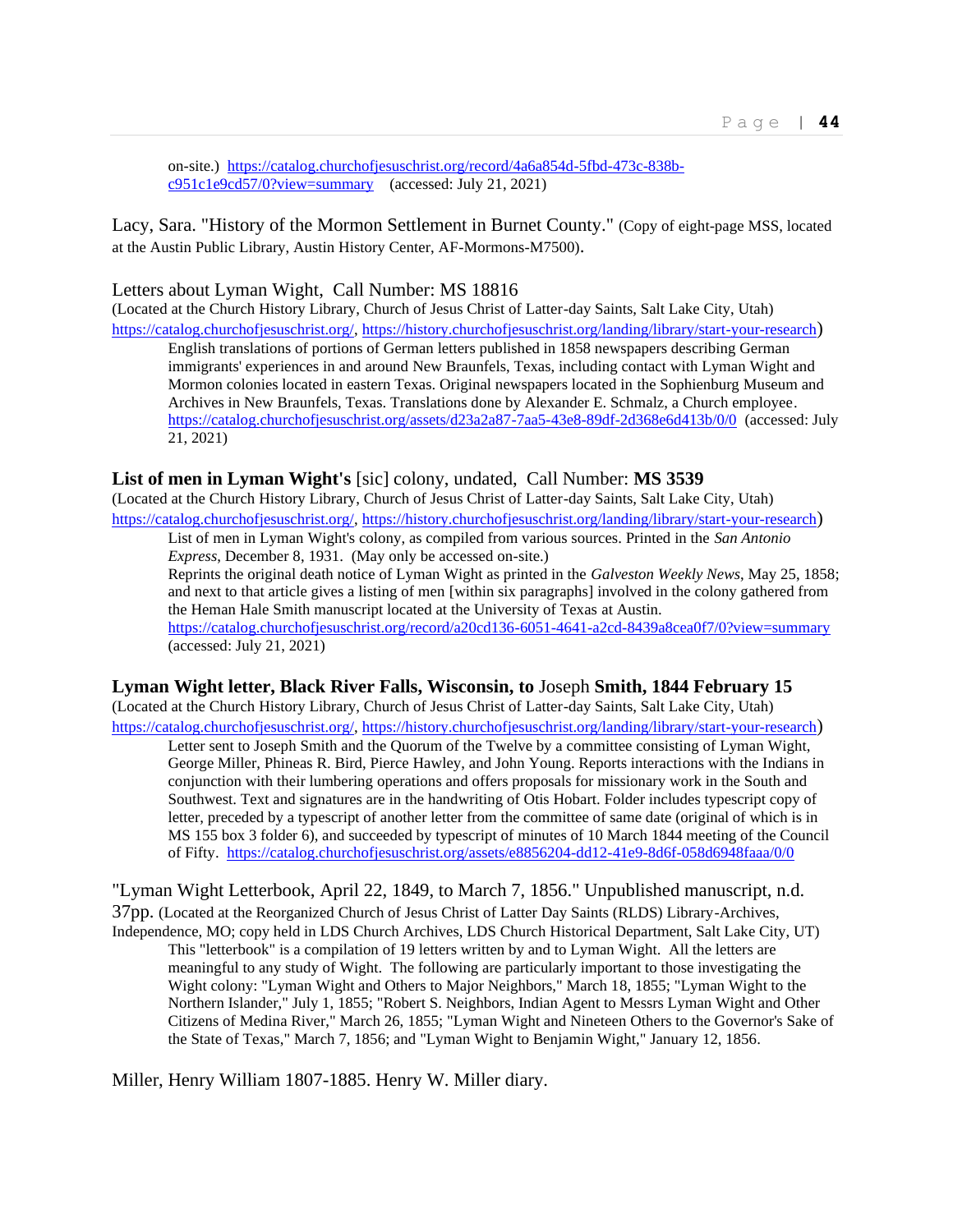(Located at the Church History Library, Church of Jesus Christ of Latter-day Saints, Salt Lake City, Utah)

[https://catalog.churchofjesuschrist.org/,](https://catalog.churchofjesuschrist.org/)<https://history.churchofjesuschrist.org/landing/library/start-your-research>) <https://catalog.churchofjesuschrist.org/assets/fda3fb00-1768-44b4-94d4-c00a94b5a195/0/1>(accessed: July 26, 2021)

Minutes of Gillespie County Commissioners Court, Monday, June 2, 1851. (County Clerk of Gillespie County).

Contains the minutes that show the drafting of an order of the court that was served by the Constable of the Precinct to command elected Chief Justice Lyman Wight to meet with the County Commissioners to settle unfinished county business.

*Mormon Mill*. HAER Inventory (Historic American Engineering Record). Department of the Interior, Washington, D. C. Inventoried by T. Lindsay Baker. June 1978. (Housed in the Mormon Mill file, Center for Historic Preservation and Technology, Texas Tech University).

The file includes an engineering site report for the **Mormon Mill area (the Hamilton Creek location of the Wight colony**). The report gives a conspectus of the site and states that when the mill was dismantled (in 1901) its lumber was used in the "construction of several local buildings which remain standing today. At this time only the foundations of the mill are visible."

Correspondence within the file describe the site's 815 acres as 720 for ranging and 95 as either meadow or cultivated. Water is provided from a "private system from lake." Price set by owner (George A. Frasier) at \$1,000 per acre.

*Mormon Mill, Tex*. Mormon Mill Quadrangle, Texas - Burnet County, 7.5 Minute Series (Topographic) Texas 30098-F2-TF-024-(1967) U.S.G.S.

Owens, Mrs. Homer. Correspondence of Mrs. Homer Owens (Travis County [Austin] Deputy Clerk) to Dean Emeritus Thomas U. Taylor (University of Texas). Letter dated February 27, 1941. (Housed in the Adina de Zavala Collection, Briscoe Center for American History, at The University of Texas at Austin).

The letter is in response to an inquiry by T. U. Taylor about the ownership of the land which the Wight colony settled on 1846, near Austin.

Petition to the [Texas] State Legislature to Organize the County [of Burnet]. Dated December 17, 1851.

The petition contains a total of 79 signatures, 44 of which belong to the Wight colony.

#### **Photograph of [Mormon] Mill at Lyman Wight colony**, Call Number: PH 3755

(Located at the Church History Library, Church of Jesus Christ of Latter-day Saints, Salt Lake City, Utah) [https://catalog.churchofjesuschrist.org/,](https://catalog.churchofjesuschrist.org/)<https://history.churchofjesuschrist.org/landing/library/start-your-research>)

View of mill (circa 1898) constructed by members of the Lyman Wight colony in Burnet County, Texas. Building was destroyed in 1902. [https://catalog.churchofjesuschrist.org/assets/cb0a5f04-f04c-4acb-a6b7](https://catalog.churchofjesuschrist.org/assets/cb0a5f04-f04c-4acb-a6b7-dde75f317c75/0/0) [dde75f317c75/0/0](https://catalog.churchofjesuschrist.org/assets/cb0a5f04-f04c-4acb-a6b7-dde75f317c75/0/0) (accessed: July 21, 2021)

## **Photographs of Lyman Wight colony, 1921**. Author/Creator: Dunford, Grant Alfred 1899- 1971, Call Number: **PH 3030**

(Located at the Church History Library, Church of Jesus Christ of Latter-day Saints, Salt Lake City, Utah) [https://catalog.churchofjesuschrist.org/,](https://catalog.churchofjesuschrist.org/)<https://history.churchofjesuschrist.org/landing/library/start-your-research>)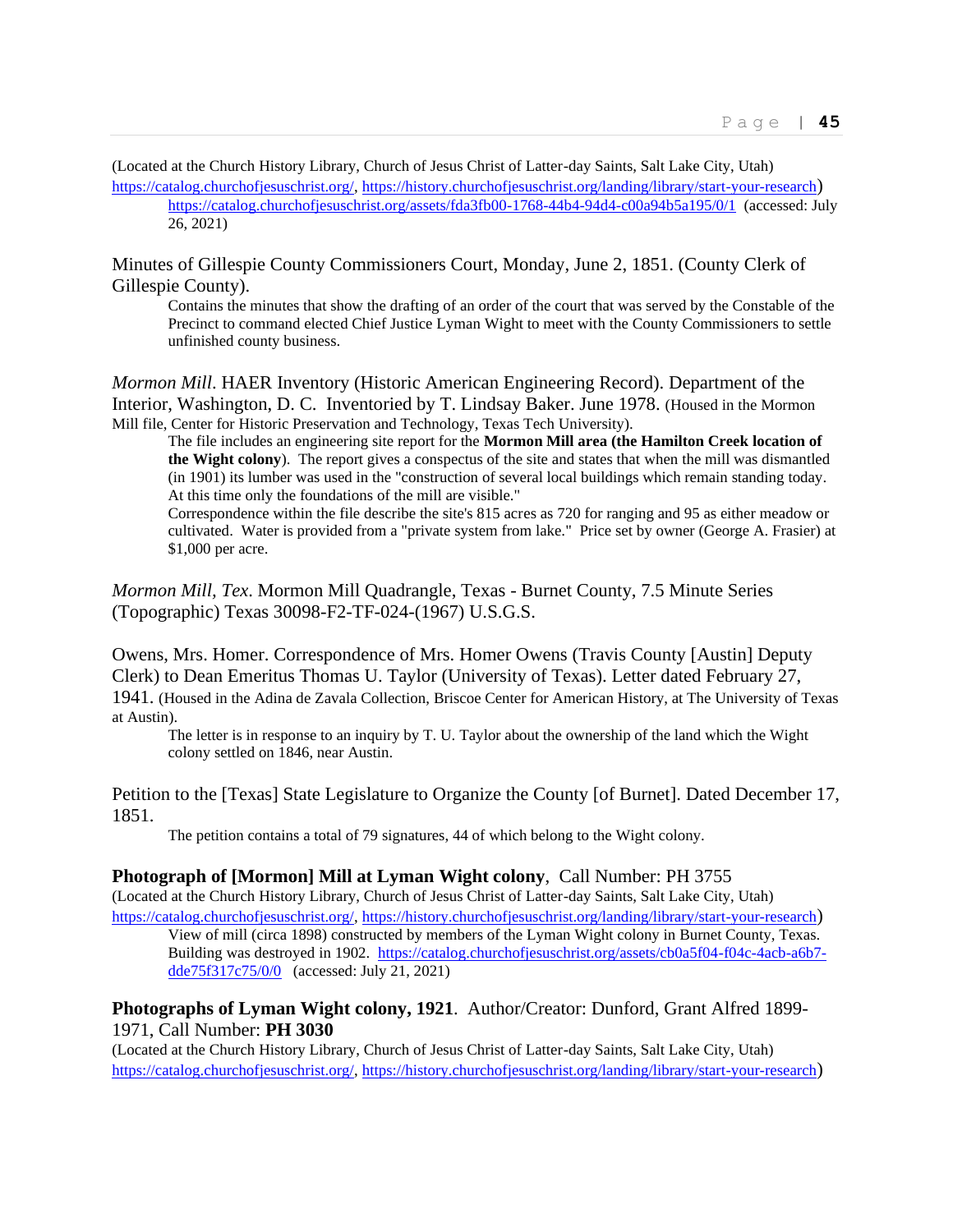## **Photographs of Lyman Wight colony, 1921; Lyman Wight's rock house, circa 1920**; Church

History Library, [https://catalog.churchofjesuschrist.org/record/35d515dc-4332-4b08-b258-](https://catalog.churchofjesuschrist.org/record/35d515dc-4332-4b08-b258-8abe5942f08a/0?view=browse)

[8abe5942f08a/0?view=browse](https://catalog.churchofjesuschrist.org/record/35d515dc-4332-4b08-b258-8abe5942f08a/0?view=browse) (accessed: July 21, 2021) [Marble Falls, Hamilton Creek, Mormon Mills] Four views of the abandoned ruins of Lyman Wight's rock house, the foundation of a mill, and the remains of a dam over a dry creek bed. These remnants were part of a colony established by Lyman Wight on Hamilton Creek in Burnet County, Texas. An accompanying letter, written in Austin, Texas, on 11 August 1921 by the donor, who was serving as a missionary in the Central States Mission, to Andrew Jenson, gives further details concerning the photographs.

**Photographs of Lyman Wight colony, 1921**; Grant Dunford letter to Andrew Jenson, 1921 August 11; Church History Library, [https://catalog.churchofjesuschrist.org/assets/852928eb-eb6a-4833-bc1c](https://catalog.churchofjesuschrist.org/assets/852928eb-eb6a-4833-bc1c-b94f632b7899/0/0)[b94f632b7899/0/0](https://catalog.churchofjesuschrist.org/assets/852928eb-eb6a-4833-bc1c-b94f632b7899/0/0) (accessed: July 21, 2021) Letter written by Elder Grant A. Dunford, August 11, 1921.

Receipts for payment--three handwritten receipts by different members of the Wight colony acknowledging payment for their work on the Austin City jail. (Located at the Austin Public Library, Austin History Center, box FP, A.1, P422, folder 41)

Richter, Robyn. "Austin--Mormon's Promised Land?" Unpublished typescript, n.d. 11 leaves. (Located at the Austin City Public Library, Austin History Center, AF-Mormons-M7500).

A high school paper that is well-written and contains an excellent bibliography of the Lyman Wight Colony during their Austin settlement period. The author unfortunately confuses the colony's history and chronology.

**\*\*\*Smith, Heman Hale. [Heman Hale Smith Narrative] "The Lyman Wight Colony in Texas, 1846-1858."** Unpublished typescript. July 15, 1920. 58pp. (The original and two copies are located at the Briscoe Center for American History, at The University of Texas at Austin, in the following areas: box 2R183, the Lyman Wight Biographical File; and the Thomas Ulvan Taylor Papers-box 2K286 & 2K276. Other retyped manuscripts may be found at: the Archives Division, Texas State Library, Austin, TX; the Reorganized Church of Jesus Christ of Latter Day Saints (RLDS) Library-Archives, Independence, MO; the LDS Historical Department, Salt Lake City, UT; and BYU Special Collections as well as several other collections)

Within box 2R183 are two different copies of Smith's manuscript. 1) The first is a typed, hand-corrected, and numbered  $55 + 3$ -page typescript by Smith to Charles W. Ramsdell (dated July 15, 1920). This is Smith's original manuscript. The manuscript was presumably sent by Smith at Ramsdell's request (he was the Secretary of the Texas State Historical Association at that time) for publication consideration in the Southwestern Historical Quarterly. Smith's work includes a short history of the Mormon Church to 1844, and a history and description of Wight's trip to and colonizing efforts of Texas. Smith quotes heavily from Wight's journal (since destroyed in the Herald Publishing House fire of 1907) and letterbook, journals from the original colonists, George Miller's "Letter of Correspondence," and Smithwick's volume. 2) The second manuscript consists of a 75-page retyped copy of Smith's original manuscript. This typescript was apparently made by the Archives at the request of George S. Arbaugh (of Iowa City) on December 20, 1930. The pagination is different from the original manuscript, and the copy includes four letters and a list of male colony members sent by Smith to Ramsdell after the original manuscript. The letters are dated the 15th, 16th, 19th, and 20th of July 1920. Also included with the Arbaugh copy are A) a one-page bibliography of the Wight colony, and B) a two-page quote from Bigger's volume concerning the Wight colony.

Taylor, Thomas Ulvan. The T. U. Taylor Papers, 1872-1941. (This collection is located at the Briscoe Center for American History, at The University of Texas at Austin --box 2K286 & 2K276)

Among the contents of this collection of papers are a typescript copy of Smith's "Lyman Wight Colony...," and two copies of Bowling's "Another Book is Opened...." Most important are: 1) Taylor's correspondence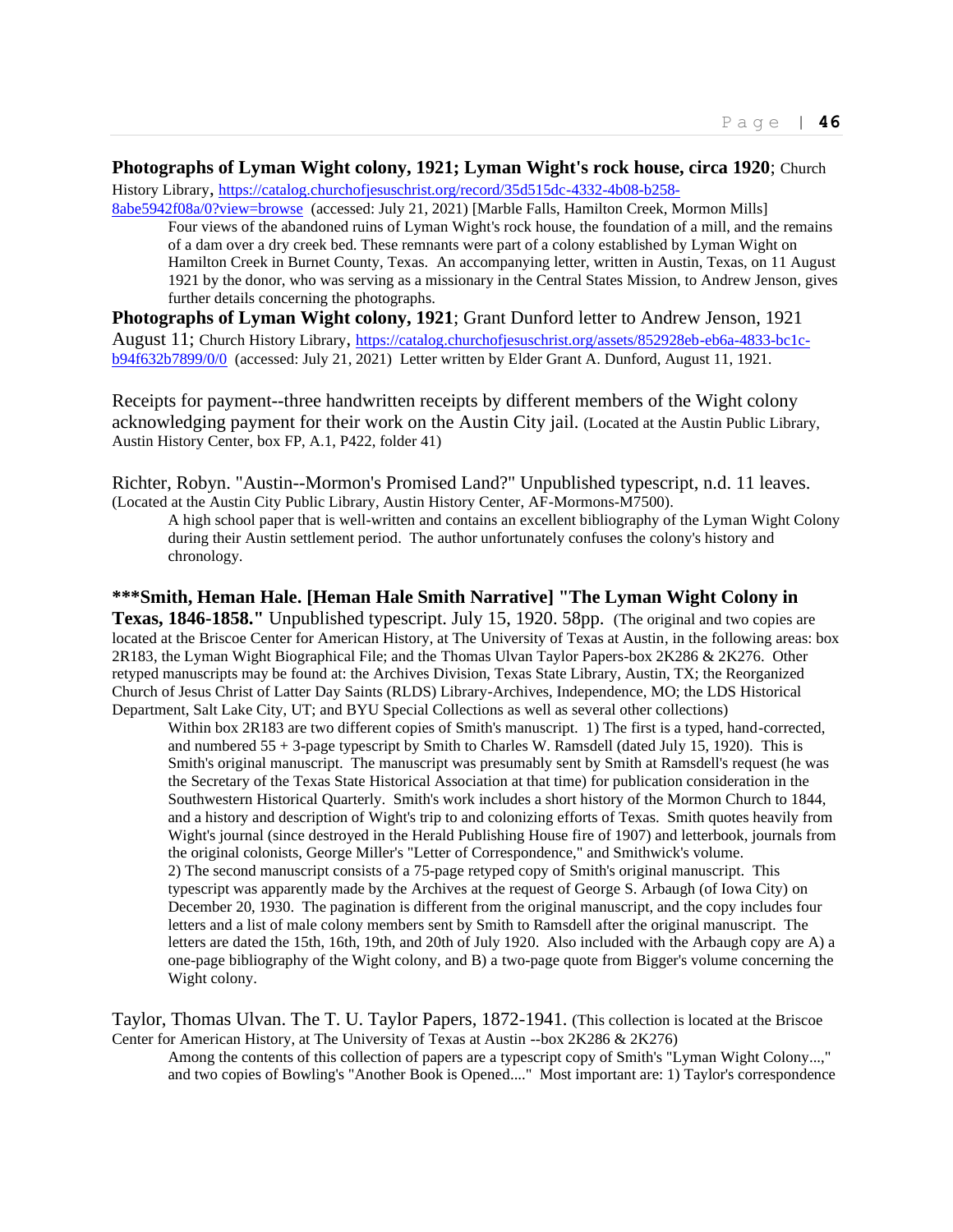with J. Marvin Hunter, 2) Taylor's working drafts of his "Mormons in Texas" article, and 3) various other materials and correspondences associated with his research of the Lyman Wight colony.

Terry, Thomas Sirls; Jr. "Thomas S. Terry Mission Journal, 1906-1908." MS 33311, Church History Library, The Church of Jesus Christ of Latter-day Saints, 2007.

Transcription of Terry's journal that details his experiences as a missionary in the South Texas Conference in the Central States Mission from 1906 to 1908. Contains information about relying on the generosity of others to house him and his companions; traveling throughout South Texas by train and on foot; meeting a man who knew Joseph Smith and who had joined Lyman Wight's group in Zodiac, Texas, and the death of Lyman Wight; and returning from his mission to care for his ill wife. Transcript created by Nena F. Foster in 2007. Only available in electronic format. https://catalog.churchofjesuschrist.org/assets/5938c568-080c-45f8-877f-9c0ff80b710a/0/0 (accessed: July 21, 2021)

#### Texas; District Court (Bexar County). Petition, 1854.

(Located at the Church History Library, Church of Jesus Christ of Latter-day Saints, Salt Lake City, Utah) https://catalog.churchofjesuschrist.org/, https://history.churchofjesuschrist.org/landing/library/start-your-research)

Petition of John Bremond for redress in a claim against Lyman Wight. Includes 1955 document of certification. Order to summon Lyman Wight to appear in the District Court to answer the petition of John Bremond.

https://catalog.churchofjesuschrist.org/assets/d40045f7-32be-4301-b373-e45c03a5702b/0/2 (accessed: July 31, 2021)

Texas; District Court (Bexar County). Sheriff's writ, 1854.

(Located at the Church History Library, Church of Jesus Christ of Latter-day Saints, Salt Lake City, Utah) https://catalog.churchofjesuschrist.org/, https://history.churchofjesuschrist.org/landing/library/start-your-research)

Petition of John Bremond for redress in a claim against Lyman Wight. Includes 1955 document of certification. Order to summon Lyman Wight to appear in the District Court to answer the petition of John Bremond. https://catalog.churchofjesuschrist.org/assets/d40045f7-32be-4301-b373-e45c03a5702b/1/0 (accessed: July 31, 2021)

Thomas S. Terry mission journal, 1906-1908, Call Number: MS 33311.

(Located at the Church History Library, Church of Jesus Christ of Latter-day Saints, Salt Lake City, Utah) https://catalog.churchofjesuschrist.org/, https://history.churchofjesuschrist.org/landing/library/start-your-research)

Missionary Journal of Elder Thomas S. Terry, Central States Mission, April 4, 1906-March 16, 1908. Transcription of Terry's journal that details his experiences as a missionary in the South Texas Conference in the Central States Mission from 1906 to 1908. Contains information about relying on the generosity of others to house him and his companions; traveling throughout South Texas by train and on foot; meeting a man who knew Joseph Smith, who had joined Lyman Wight's group in Zodiac, Texas, and the death of Lyman Wight; and returning from his mission to care for his ill wife. Transcript created by Nena F. Foster in 2007. Only available in electronic format.

Turk, T. R. (Turk, Toni Richard 1942-.) "The Kingdom of God As a Buffer State: The Mormon Decision for Texas," (photocopy, **unpublished graduate manuscript,** University of Texas, 1974), 22 pages, (The Church of Jesus Christ of Latter-day Saints, LDS Church History Library, M277.64 T939k 1974).

## \*\*\*Turk, T. R. (Turk, Toni Richard 1942-.) **"Mormons in Texas." Unpublished typescript, 1987. 105 leaves**.

The text contains a generic overview of the Lyman Wight colony, with the bulk of the study being devoted to a genealogical identification of all the original Wight colonists, and their children into the next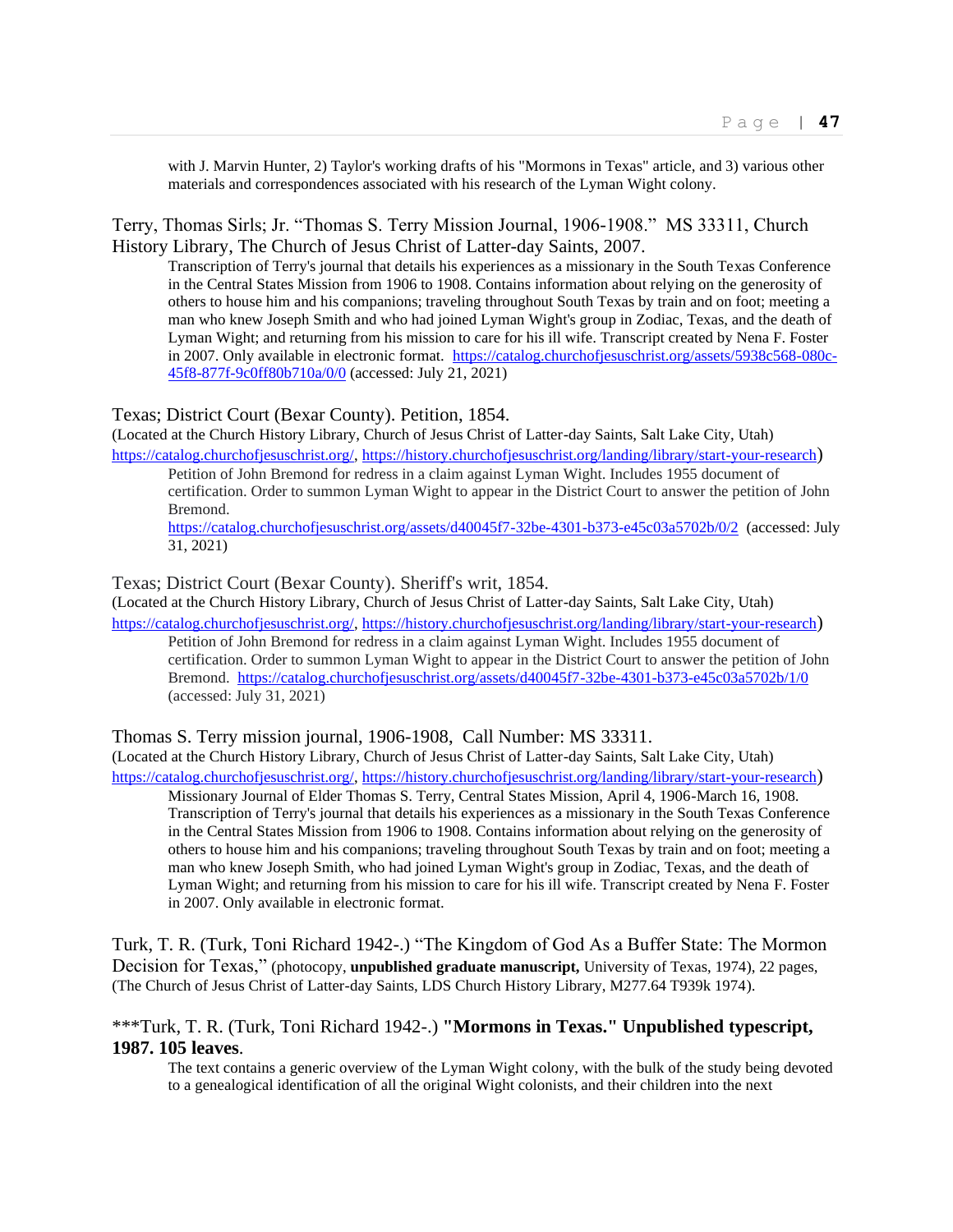generation. Where the information was available the author furnishes birth, death, and marriage dates (including spouse name), as well as a place of death for each individual. **This is the most detailed work concerning all the individual colonist by name, age and gender.** https://www.worldcat.org/title/mormons-in-texas-the-lyman-wight-colony/oclc/17988243

## Wight, Anna Evelyn Judkins 1903-. **Anna J. Wight letter, Basin, Wyoming**, undated, Call Number: MS 5064 1

(Located at the Church History Library, Church of Jesus Christ of Latter-day Saints, Salt Lake City, Utah) https://catalog.churchofjesuschrist.org/, https://history.churchofjesuschrist.org/landing/library/start-your-research) Contains information concerning Lyman Wight and his family. Historical Note: Wife of a great-grandson of Lyman Wight. (May only be accessed on-site.) https://catalog.churchofjesuschrist.org/record/5b66dec7-2936-465f-b3fab792d5ff170b/0?view=summary (accessed: July 21, 2021)

\*\*\***Wight, Levi Lamoni**. Letters, 1862-1891, and **Reminiscences**. (This collection of papers, correspondence, and letters are located at the Briscoe Center for American History, at The University of Texas at Austin --Wight Papers, File 2H369, and 2R300).

File 2H369 contains numerous hand-written letters (and one on film) from 1862 to 1891 between Levi and his wife, Sophia, and various other family members. Most of these letters were written during the Civil War years while Levi was fighting for the Confederacy in Texas. The other part of the file are Levi's reminiscences that are written in one school-like notebook, in pencil, on one side of the sheet and numbered to page 96.

File 2R300 contains two copies of a typewritten unpublished manuscript (done at the Briscoe Center for American History, between September 1946 and May 1947) of the original handwritten letters and reminiscences of Wight that were donated to the Center by Mrs. William Wight of Dallas in July 1944. https://mormonpolygamydocuments.org/free-documents-index/

Most of the letters (save 18 dated after 1865), and all the reminiscences have been edited and published in *The Reminiscences and Civil War Letters of Levi Lamoni Wight: Life in a Mormon Splinter Colony on the Texas Frontier***.** Edited by Davis Bitton. Salt Lake City: University of Utah Press, 1970. 191pp. ISBN 0-87480-060-9.

Wight, Orange L. "Recollections of **Orange L. Wight**, Son of Lyman Wight." Letter dated May 4, 1903. (This letter was written by Orange Wight at the request of and to Joseph I. Earl--manuscript located at BYU, and the LDS Church Archives)

An excellent first-person account by the eldest son of Lyman Wight – starts when he was a boy in Missouri and describes, from his point of view, the hardships and deprivations that he and his family, especially his mother went through. From Missouri to Nauvoo, then to Wisconsin at the pinery, his own mission experience and marriages.

The letter is described on page 382 in Davis Bitton's, *Guide to Mormon Diaries & Autobiographies*, Provo, UT: Brigham Young University Press, 1977.

http://www.boap.org/LDS/Early-Saints/OWight.html

https://mormonpolygamydocuments.org/free-documents-index/

Wight, Lyman 1796-1858. Lyman Wight correspondence**,** 1848-1856 , Call Number: MS 2046. (Located at the Church History Library, Church of Jesus Christ of Latter-day Saints, Salt Lake City, Utah)

Includes letters from Sidney Rigdon and George Miller and letters to Samuel Brannan. Annotations made by Val G. Hemming. Originals in possession of the Reorganized Church. Publication rights reserved. https://catalog.churchofjesuschrist.org/, https://history.churchofjesuschrist.org/landing/library/start-yourresearch)